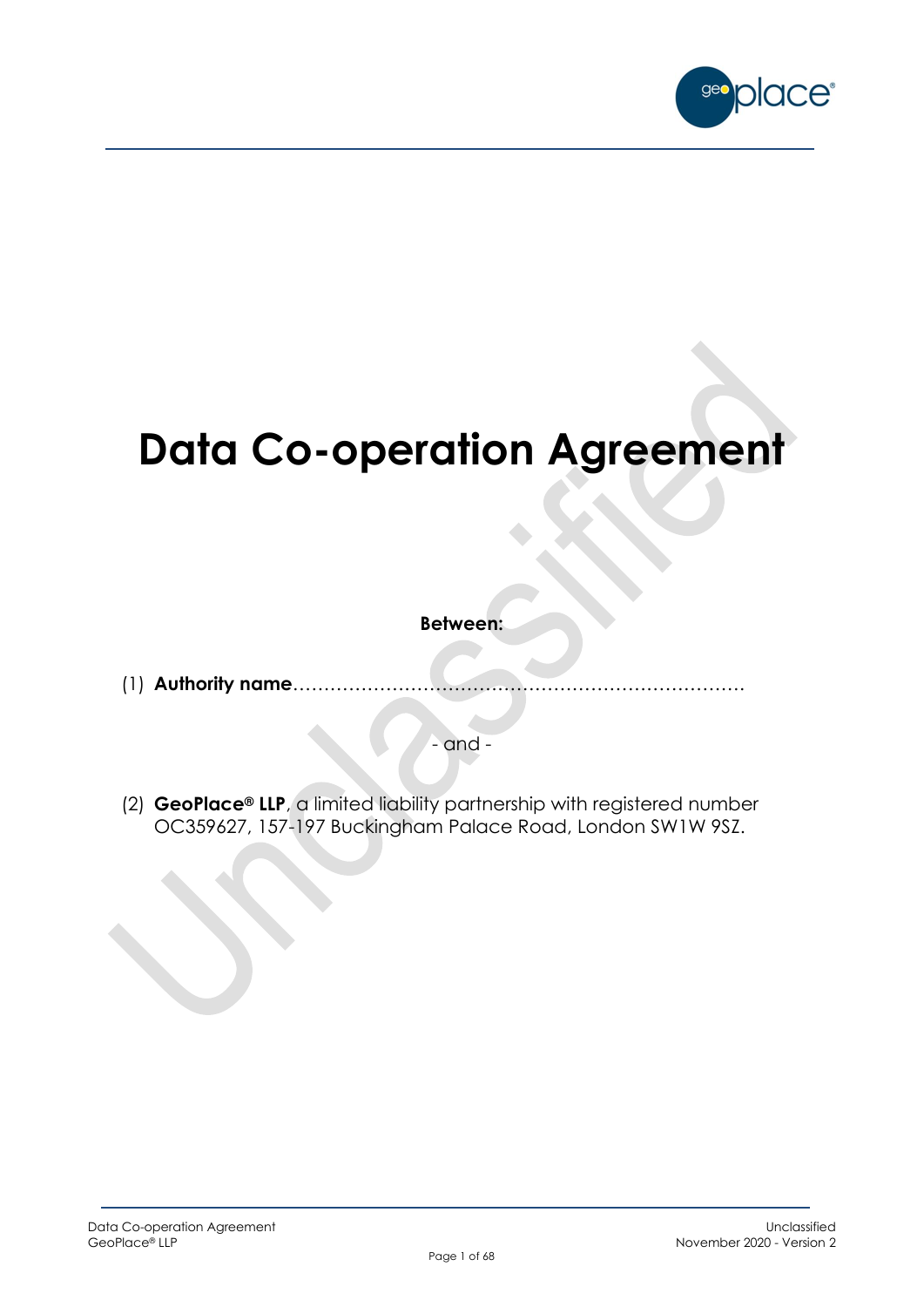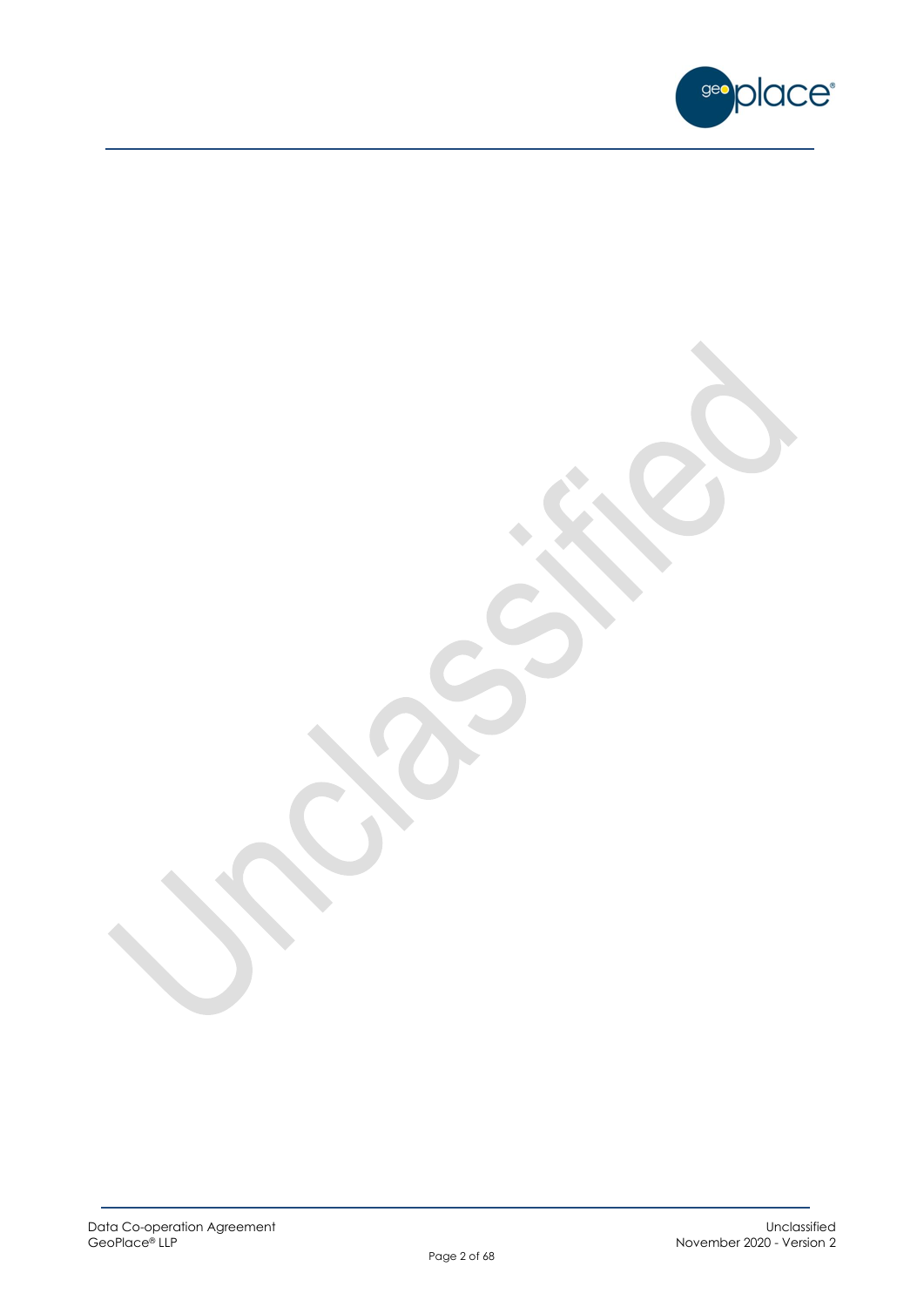

### **Contents**

| Ρ,<br>aae no |  |
|--------------|--|
|--------------|--|

|    | <b>Sections</b> | Page no |
|----|-----------------|---------|
|    |                 |         |
| 2  |                 |         |
| 3  |                 |         |
| 4  |                 |         |
| 5  |                 |         |
| 6  |                 |         |
| 7  |                 |         |
| 8  |                 |         |
| 9  |                 |         |
| 10 |                 |         |
| 11 |                 |         |
| 12 |                 |         |
| 13 |                 |         |
| 14 |                 |         |
| 15 |                 |         |
| 16 |                 |         |
| 17 |                 |         |
| 18 |                 |         |
|    |                 |         |
| 19 |                 |         |
| 20 |                 |         |
| 21 |                 |         |
| 22 |                 |         |
| 23 |                 |         |
| 24 |                 |         |
| 25 |                 |         |
| 26 |                 |         |
| 27 |                 |         |
| 28 |                 |         |
|    | Schedule 1      |         |
|    | Schedule 2      |         |
|    | Schedule 3      |         |
|    | Schedule 4      |         |
|    | Schedule 5      |         |
|    | Schedule 6      |         |
|    | Schedule 7      |         |
|    | Schedule 8      |         |
|    | Schedule 9      |         |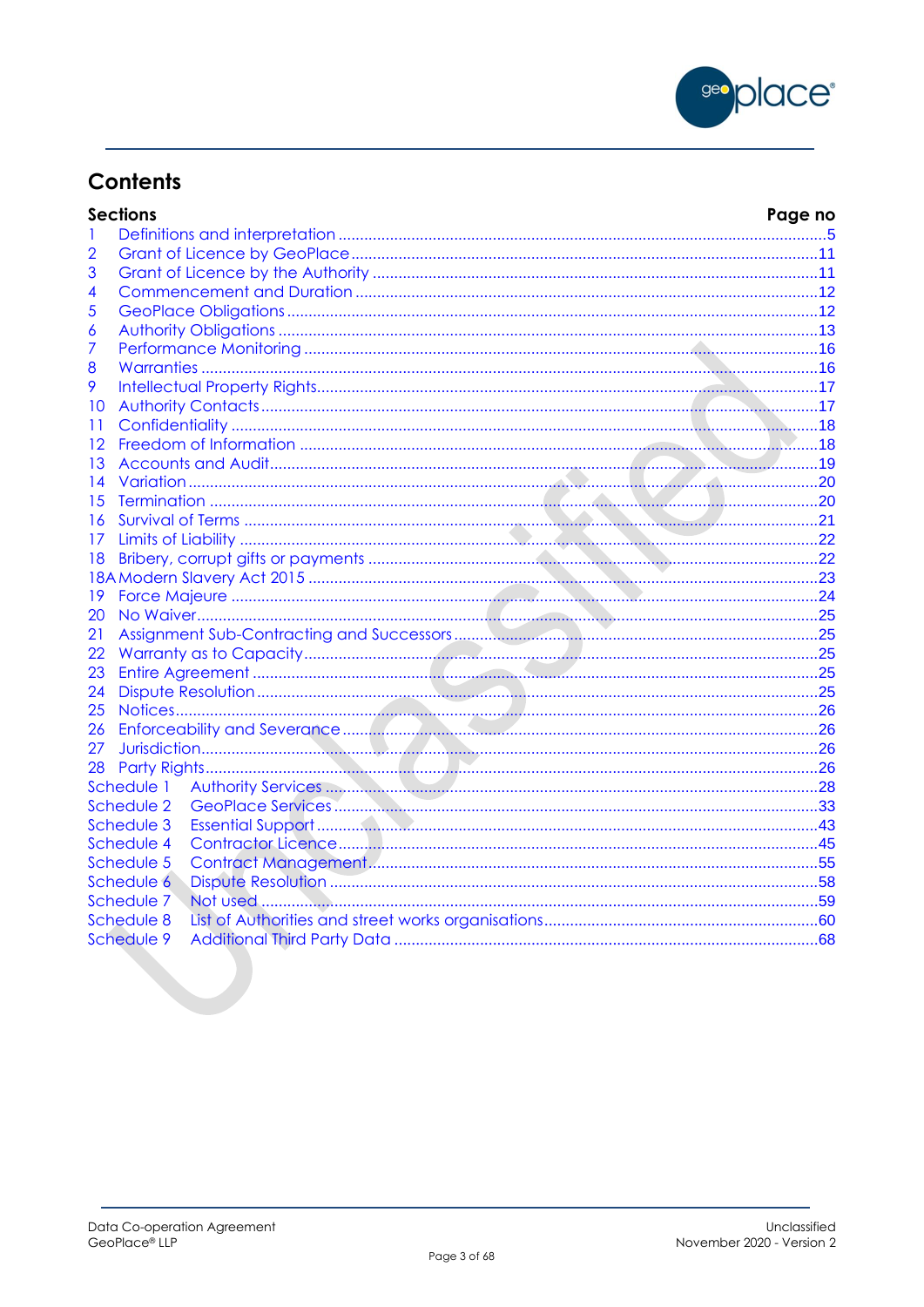

#### **This Agreement is made 2012**

**Between:**

(1) [Authority name]

of

[address]

#### (the **Authority**);

(2) GeoPlace LLP, a limited liability partnership with registered number OC359627 and whose trading address is at 157-197 Buckingham Palace Road, London SW1W 9SZ (**GeoPlace**).

#### **Recitals**

- A Local authorities have a range of statutory responsibilities (which vary according to the type of authority) connected to the creation, maintenance and availability of address and street information<sup>1</sup>.
- B Ordnance Survey has a public task to collect and maintain uniform datasets with national coverage forming the official record of the natural and built environment of Great Britain, including high resolution address data and transport networks.
- C With effect from 1 April 2011, local government and other public bodies were eligible to enter into a PSMA Member Licence with Ordnance Survey, to use Ordnance Survey data for Core Business (as defined in the PSMA Member Licence). As of 1 April 2020, the PSMA Member Licence was replaced with the PSGA Member Licence. The PSGA provides a standard set of geographic information to the public sector to deliver efficiency savings and improvements in public service delivery. The PSGA Member Licence (in clause 4.4) obliges relevant local authorities to enter into and comply with this Agreement.
- D Recognising local government as the primary source of new address and street information and Ordnance Survey's public task, the Local Government Association and Ordnance Survey established a joint venture (named GeoPlace LLP) on the 1st April 2011, as a vehicle to create definitive national databases of addresses and streets. GeoPlace achieves this by collecting address and street information from local authorities, in the form of Authority Updates, matching and cross referencing the Authority Updates to data which are variously owned by GeoPlace, Ordnance Survey, IDeA and other third parties. The results are stored in the GeoPlace Databases, and are used to create:
	- i) Addressing Datasets which shall be licensed by Ordnance Survey to users, including under the PSGA Member Licence (which for the avoidance of doubt enables licensed use of an LLPG); and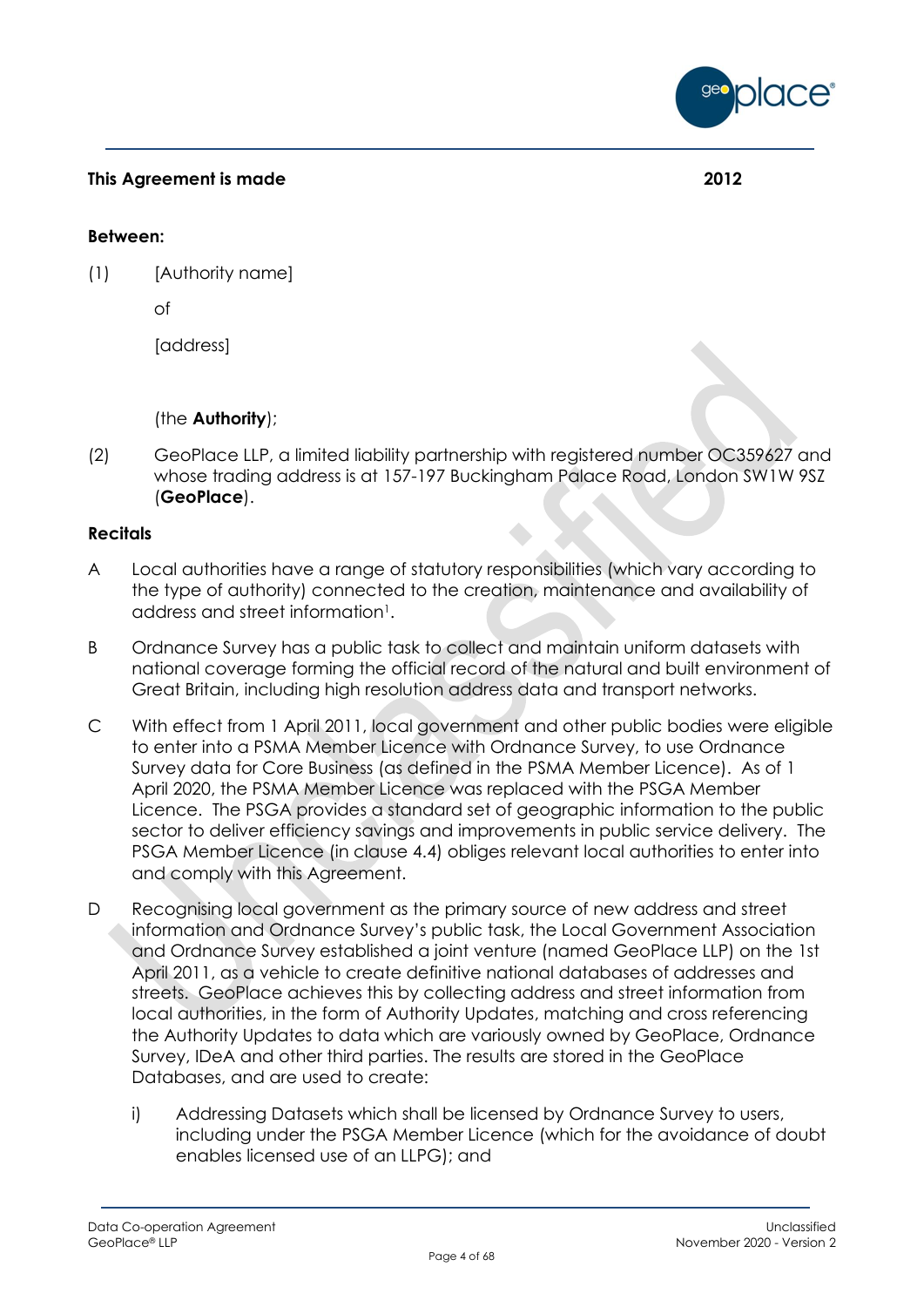

- ii) the NSG to support local government's statutory responsibilities with respect to streets or roads and various types of street works activities. For the time being usage of the NSG and/or LSG is subject to underlying Ordnance Survey licences being in place and access to the NSG is provided via the GeoPlace website. The NSG also supports a range of street and transport products licensed by Ordnance Survey, including through the PSGA.
- E Under this Agreement GeoPlace will provide GeoPlace Services to the Authority to support improvements in address and street information management by the Authority. Except in the case of Essential Support and Emergency Measures, no fees are charged by GeoPlace under this Agreement. Any charges associated with Essential Support and Emergency Measures are provided on a marginal cost basis.

<span id="page-4-0"></span>**It is hereby agreed** as follows:

#### **1 Definitions and interpretation**

1.1 In this Agreement the following definitions shall apply:

| <b>Expression</b>                                                            | Meaning                                                                                                                                                                                                                                                                                                                                                                                                                                                                                                                                                                                  |  |
|------------------------------------------------------------------------------|------------------------------------------------------------------------------------------------------------------------------------------------------------------------------------------------------------------------------------------------------------------------------------------------------------------------------------------------------------------------------------------------------------------------------------------------------------------------------------------------------------------------------------------------------------------------------------------|--|
| <b>Additional Third</b><br><b>Party Data</b>                                 | means the data described in Schedule 9;                                                                                                                                                                                                                                                                                                                                                                                                                                                                                                                                                  |  |
| <b>Addressing Datasets</b>                                                   | has the same meaning as set out in the PSGA Member Licence;                                                                                                                                                                                                                                                                                                                                                                                                                                                                                                                              |  |
| <b>Authority Address</b><br>Custodian                                        | means the Authority address custodian responsible for Authority<br>Updates relating to addresses as specified in Schedule 1, to be<br>appointed in accordance with clause 10;                                                                                                                                                                                                                                                                                                                                                                                                            |  |
| <b>Authority Address</b><br><b>Updates</b><br>Improvement<br><b>Schedule</b> | has the meaning ascribed thereto in Part C of Schedule 1;                                                                                                                                                                                                                                                                                                                                                                                                                                                                                                                                |  |
| <b>Authority Area</b>                                                        | means the geographical area of the Authority as defined by<br>statute;                                                                                                                                                                                                                                                                                                                                                                                                                                                                                                                   |  |
| <b>Authority Contact(s)</b>                                                  | means the Authority Address Custodian and/or Authority Street<br>Custodian, additional Authority Address Custodian contact<br>and/or Authority Street Custodian contact where appropriate,<br>the Authority Principal Contact, the Authority's street naming<br>and numbering officer (or equivalent), Additional Street Data<br>(ASD) maintainer (or equivalent), traffic manager (or<br>equivalent), the public right of way definitive plan/map officer<br>(or equivalent) and the Authority's street works manager (or<br>equivalent), together with such other contacts as GeoPlace |  |

Such street and address information contains, but is not limited to the following: details of land, buildings and sub divisions thereof, property and fixed structures, street and property names, numbers and addresses, geographic and administrative location including real world objects without a postal address and where applicable details of street assets, ownership rights and maintenance obligations, traffic regulation orders, public rights of way, wayleaves, rights of access, street works designations and notifications of all streets or roads within an Authority Area.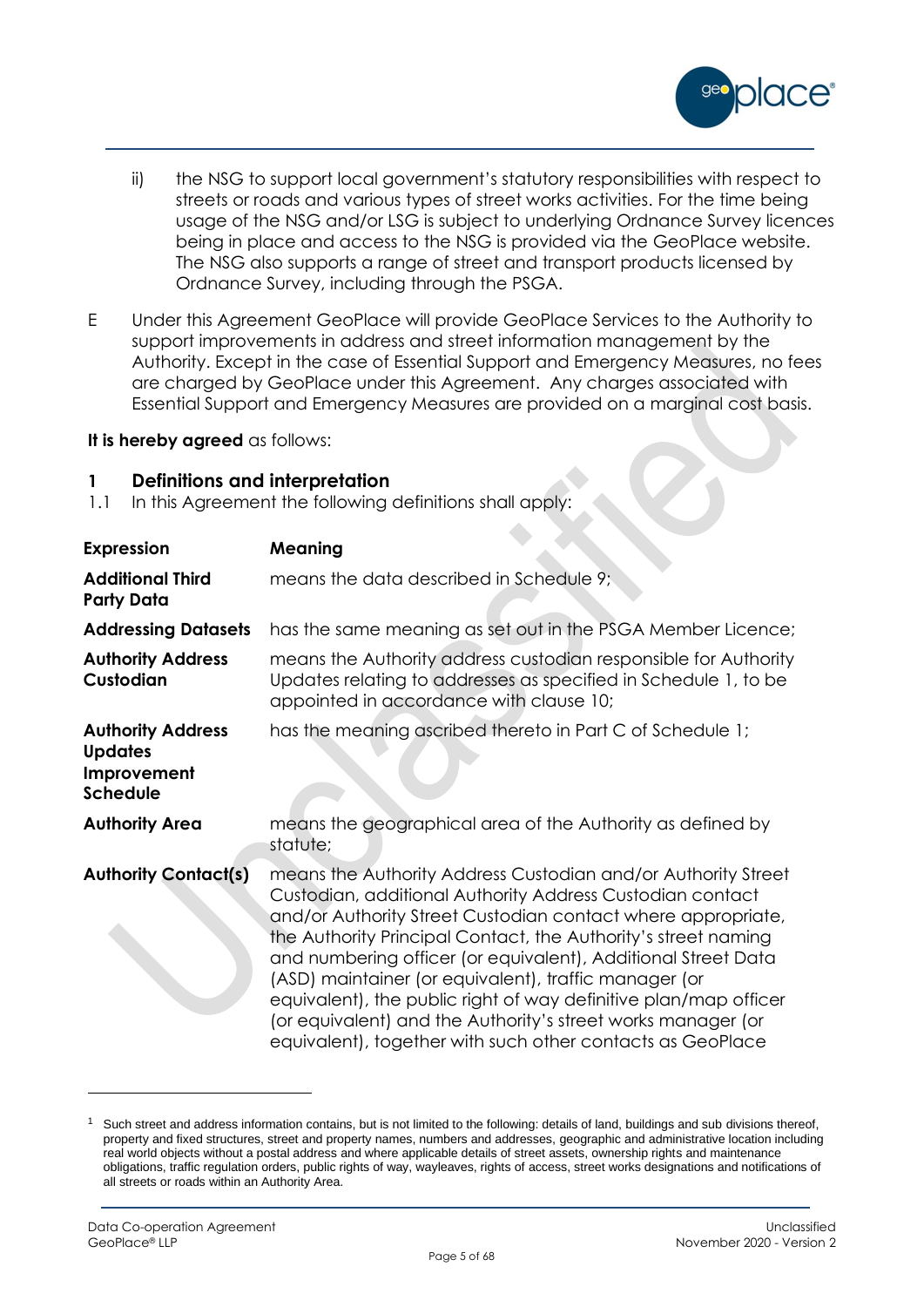

requests from time to time in connection with this Agreement;

| <b>Authority Contacts</b><br><b>Executive</b>                               | means a forum for representatives of GeoPlace and the<br>Participating Authorities as further described in Schedule 5;                                                                                                                                                                                                                                                                                                                                                                                                                                                                                                     |
|-----------------------------------------------------------------------------|----------------------------------------------------------------------------------------------------------------------------------------------------------------------------------------------------------------------------------------------------------------------------------------------------------------------------------------------------------------------------------------------------------------------------------------------------------------------------------------------------------------------------------------------------------------------------------------------------------------------------|
| <b>Authority Default</b>                                                    | means a material breach by the Authority of any of its<br>obligations under this Agreement, including without limitation (i)<br>a breach which adversely affects the ability of GeoPlace to<br>perform its obligations under this Agreement, and (ii) a breach<br>by the Authority of its obligation to permit GeoPlace to exercise<br>Emergency Measures pursuant to Schedule 3;                                                                                                                                                                                                                                          |
| <b>Authority Owned</b><br>Data                                              | means any data included within the Authority Updates, to the<br>extent they are not derived from and do not contain IPR from<br>the Supplied Data;                                                                                                                                                                                                                                                                                                                                                                                                                                                                         |
| <b>Authority Principal</b><br>Contact                                       | means the Authority's Principal Contact, as notified to GeoPlace<br>in accordance with clause 10;                                                                                                                                                                                                                                                                                                                                                                                                                                                                                                                          |
| <b>Authority Services</b>                                                   | means the services to be provided by the Authority to GeoPlace<br>pursuant to this Agreement, in particular as set out in clause 6.1.2<br>and Schedule 1:                                                                                                                                                                                                                                                                                                                                                                                                                                                                  |
| <b>Authority Street</b><br>Custodian                                        | means the Authority street custodian responsible for Authority<br>Updates relating to streets as specified in Schedule 1, to be<br>appointed in accordance with clause 10;                                                                                                                                                                                                                                                                                                                                                                                                                                                 |
| <b>Authority Street</b><br><b>Updates</b><br>Improvement<br><b>Schedule</b> | has the meaning ascribed thereto in Part D of Schedule 1;                                                                                                                                                                                                                                                                                                                                                                                                                                                                                                                                                                  |
| <b>Authority Updates</b>                                                    | means Authority address updates as described in Part A of<br>Schedule 1 and Authority street updates as described in Part B of<br>Schedule 1;                                                                                                                                                                                                                                                                                                                                                                                                                                                                              |
| <b>Commercially</b><br><b>Sensitive Information</b>                         | means the Standards in Schedule 2 and the Essential Support<br>Charges and charges relating to Emergency Measures together<br>with all information designated commercially sensitive by either<br>party in writing;                                                                                                                                                                                                                                                                                                                                                                                                        |
| <b>Confidential</b><br><b>Information</b>                                   | means all information designated as such by either party in<br>writing together with all other information including, for the<br>avoidance of doubt, Commercially Sensitive Information, which<br>relates to the business, affairs, products, developments, trade<br>secrets, know-how, personnel, customers and suppliers of either<br>party or information which may reasonably be regarded as the<br>confidential information of the disclosing party. For the<br>avoidance of doubt, with the exception of Commercially<br>Sensitive Information, the terms of this Agreement will not be<br>Confidential Information; |
| <b>Contractor Licence</b>                                                   | means a licence entered into between the Authority and a<br>contractor pursuant to clause 2.2, as described in clause 6.1.4;                                                                                                                                                                                                                                                                                                                                                                                                                                                                                               |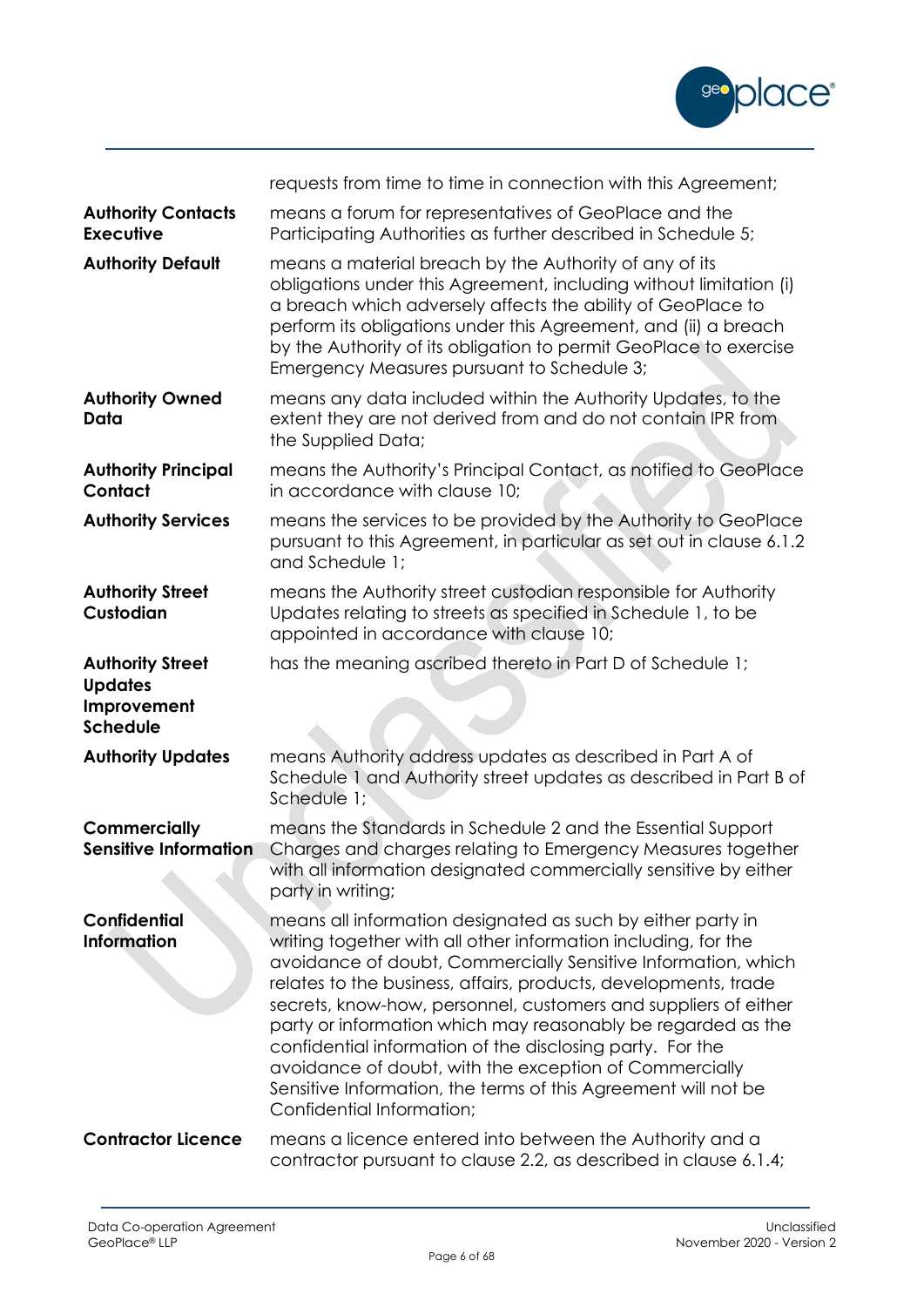

| <b>Data Controller</b>                                              | has the meaning given in the Data Protection Legislation;                                                                                                                                                                                                                                                                                          |
|---------------------------------------------------------------------|----------------------------------------------------------------------------------------------------------------------------------------------------------------------------------------------------------------------------------------------------------------------------------------------------------------------------------------------------|
| Data Entry<br><b>Conventions and</b><br><b>Best Practice or DEC</b> | means the current versions of the GeoPlace Data Entry<br>Conventions and Best Practice for addresses and / or streets, as<br>applicable and as may be revised in agreement with the<br>Authority Contacts Executive and made available by GeoPlace<br>via its website from time to time;                                                           |
| <b>Data Protection</b><br>Legislation                               | means the UK Data Protection Legislation and any other<br>European Union legislation relating to personal data and all<br>other legislation and regulatory requirements in force from time<br>to time which apply to a party relating to the use of Personal<br>Data (including, without limitation, the privacy of electronic<br>communications); |
| <b>Data Transfer Format</b>                                         | means the current versions of the GeoPlace Data Transfer<br>Format for addresses and / or streets (including the format,<br>associated schema and specification), as applicable and as<br>may be revised in agreement with the Authority Contacts<br>Executive and made available by GeoPlace via its website from<br>time to time:                |
| <b>Disclosure Request</b>                                           | means a request for information relating to this Agreement<br>(including its Schedules) pursuant to the FOIA or EIR;                                                                                                                                                                                                                               |
| <b>Dispute Resolution</b><br><b>Procedure</b>                       | means the procedure set out in clause 24 of this Agreement;                                                                                                                                                                                                                                                                                        |
| <b>Effective Date</b>                                               | means 1 April 2012;                                                                                                                                                                                                                                                                                                                                |
| <b>EIR</b>                                                          | means the Environmental Information Regulations 2004 together<br>with any guidance and/or codes of practice issues by the<br>Information Commissioner in relation to such regulations;                                                                                                                                                             |
| <b>Emergency</b><br><b>Measures</b>                                 | has the meaning ascribed thereto in paragraph 4 of Schedule 3;                                                                                                                                                                                                                                                                                     |
| <b>Essential Support</b>                                            | means the essential support functions that may be provided by<br>GeoPlace as described in Schedule 3;                                                                                                                                                                                                                                              |
| <b>Essential Support</b><br><b>Charges</b>                          | means the charges in relation to Essential Support, as set out in<br>Schedule 3;                                                                                                                                                                                                                                                                   |
| <b>Expiry Date</b>                                                  | means the date upon which this Agreement shall expire in<br>accordance with clause 4;                                                                                                                                                                                                                                                              |
| <b>FTP</b>                                                          | means File Transfer Protocol, until a date to be notified by<br>GeoPlace to the Authority on no less than one year's notice<br>(such date not to be before 1 January 2023), from which date<br>FTP will mean Secure File Transfer Protocol (SFTP);                                                                                                 |
| <b>FindMyAddress</b><br><b>Service</b>                              | means the web-service described in Service number 122 in the<br>Table in paragraph 1 of Part A of Schedule 2;                                                                                                                                                                                                                                      |
| <b>FindMyStreet Service</b>                                         | means the web-service described in Service number 222 in the<br>Table in paragraph 2 of Part A of Schedule 2;                                                                                                                                                                                                                                      |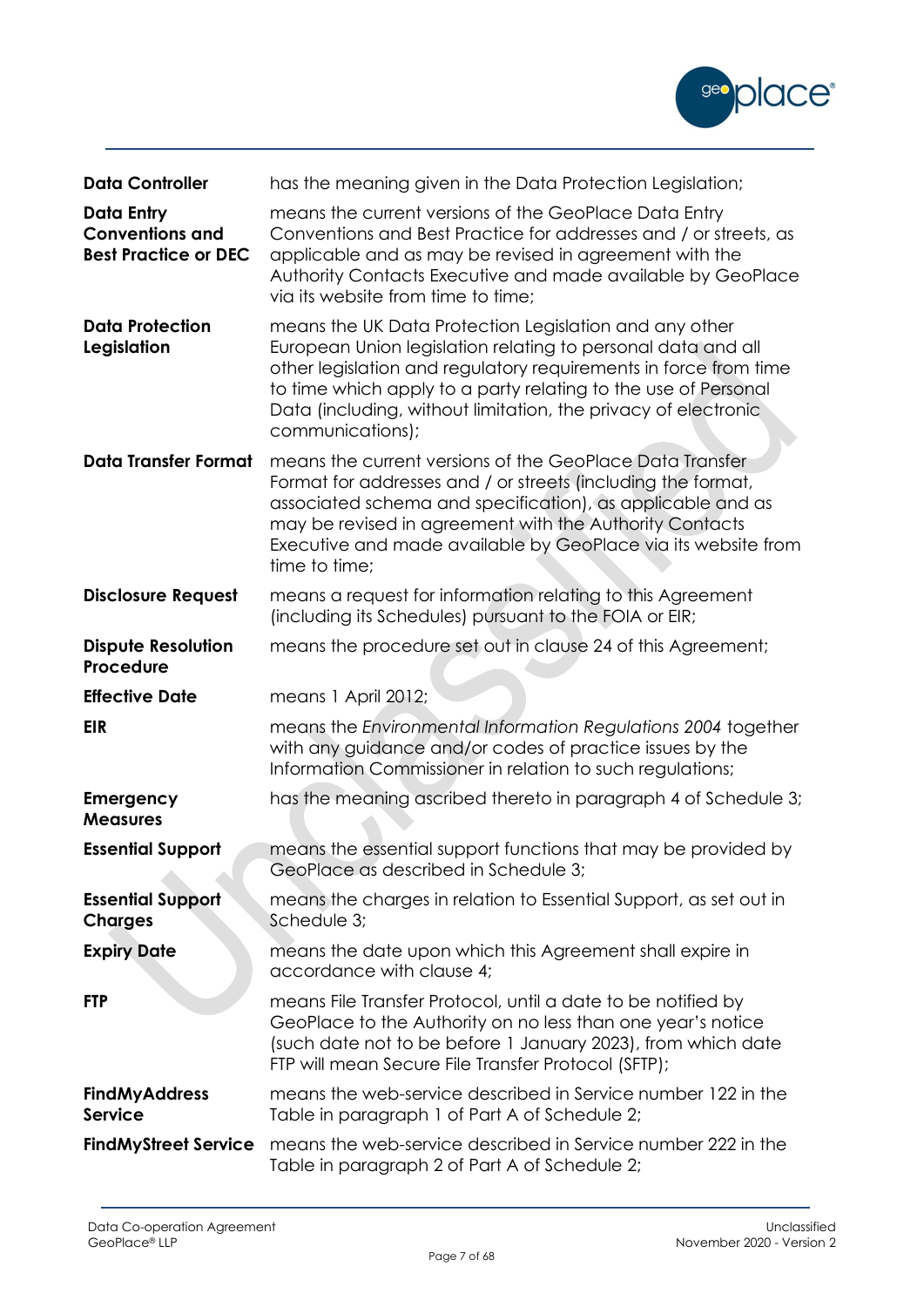

| <b>FOIA</b>                                          | means the Freedom of Information Act 2000 and any<br>subordinate legislation made under this Act from time to time<br>together with any guidance and/or codes of practice issued by<br>the Information Commissioner in relation to such legislation;                                                                                                                                                                                                                                                                                                                                                                                                                                                                                                                             |  |
|------------------------------------------------------|----------------------------------------------------------------------------------------------------------------------------------------------------------------------------------------------------------------------------------------------------------------------------------------------------------------------------------------------------------------------------------------------------------------------------------------------------------------------------------------------------------------------------------------------------------------------------------------------------------------------------------------------------------------------------------------------------------------------------------------------------------------------------------|--|
| <b>GeoPlace</b><br><b>Databases</b>                  | means the NAG and the NSG;                                                                                                                                                                                                                                                                                                                                                                                                                                                                                                                                                                                                                                                                                                                                                       |  |
| <b>GeoPlace Default</b>                              | means                                                                                                                                                                                                                                                                                                                                                                                                                                                                                                                                                                                                                                                                                                                                                                            |  |
|                                                      | a material breach by GeoPlace of any of its obligations<br>i)<br>under this Agreement; or                                                                                                                                                                                                                                                                                                                                                                                                                                                                                                                                                                                                                                                                                        |  |
|                                                      | where GeoPlace:<br>ii)<br>a) is unable to pay its debts within the meaning of Section<br>123 of the Insolvency Act 1986;<br>b) has a receiver, administrative receiver, administrator or<br>similar officer appointed over all or any part of its assets or<br>undertaking;<br>c) makes an assignment for the benefit of, or a composition<br>with, its creditors generally or another arrangement of<br>similar import;<br>d) commits an act of bankruptcy or goes into liquidation or is<br>the subject of a petition for bankruptcy or a winding up<br>order otherwise than for the purposes of a bona fide<br>amalgamation or restructuring; and/or<br>e) undergoes any process similar to the matters referred to in<br>1 to 4 above in any jurisdiction other than the UK; |  |
| <b>GeoPlace Services</b>                             | means the services to be provided to the Authority by GeoPlace<br>pursuant to this Agreement (and, in particular, as set out in<br>Schedule 2;                                                                                                                                                                                                                                                                                                                                                                                                                                                                                                                                                                                                                                   |  |
| <b>Highways Datasets</b>                             | means OS MasterMap® Highways Network and OS Open Roads;                                                                                                                                                                                                                                                                                                                                                                                                                                                                                                                                                                                                                                                                                                                          |  |
| <b>IDeA</b>                                          | means the Improvement and Development Agency for Local<br>Government, a company limited by guarantee, with company<br>registration number 03675577, and whose registered office is 18<br>Smith Square, London, England, SW1P 3HZ;                                                                                                                                                                                                                                                                                                                                                                                                                                                                                                                                                |  |
| <b>Intellectual Property</b><br><b>Rights or IPR</b> | means patents, trademarks, design rights (whether registrable or<br>otherwise), applications for any of the foregoing, copyright,<br>database rights, know how, topography rights, rights of<br>confidence, trade or business names and other similar rights or<br>obligations, whether registrable or not in any country;                                                                                                                                                                                                                                                                                                                                                                                                                                                       |  |
| <b>LLPG</b>                                          | means a Local Land and Property Gazetteer maintained by the<br>Authority for the purpose of providing Authority address updates<br>(as described in Schedule 1, Part A) pursuant to this Agreement;                                                                                                                                                                                                                                                                                                                                                                                                                                                                                                                                                                              |  |
| <b>LSG</b>                                           | means a Local Street Gazetteer maintained by the Authority for<br>the purpose of providing Authority street updates (as described<br>in Schedule 1, Part B) pursuant to this Agreement;                                                                                                                                                                                                                                                                                                                                                                                                                                                                                                                                                                                          |  |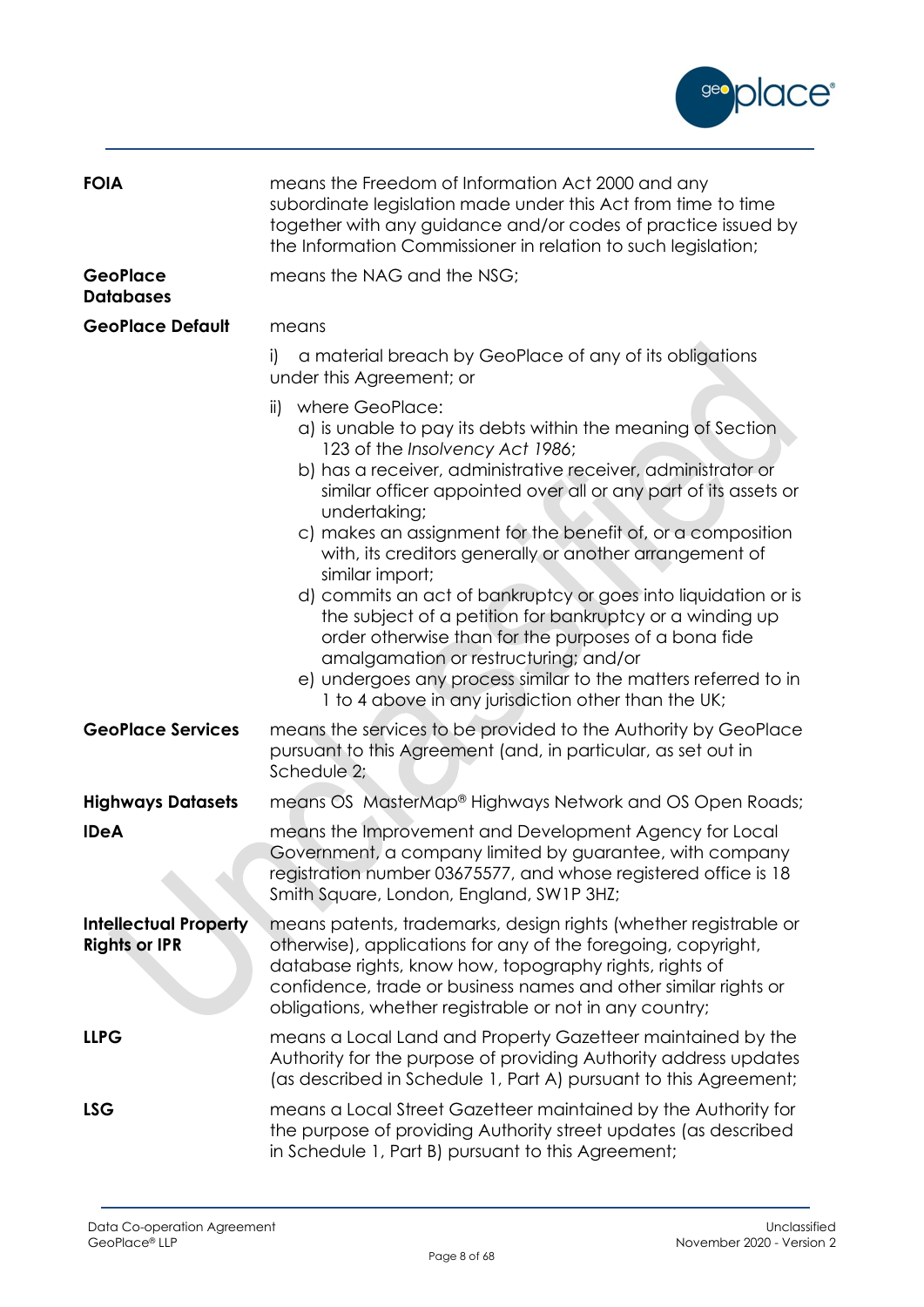

| <b>NAG</b>                               | means the National Address Gazetteer, a production database<br>created by GeoPlace including data which are variously owned<br>by GeoPlace, IDeA, Ordnance Survey, Participating Authorities<br>and other third parties, and which is used in the creation of<br><b>Addressing Datasets;</b>                                                                                                                                                                                                                                |  |
|------------------------------------------|-----------------------------------------------------------------------------------------------------------------------------------------------------------------------------------------------------------------------------------------------------------------------------------------------------------------------------------------------------------------------------------------------------------------------------------------------------------------------------------------------------------------------------|--|
| <b>NSG</b>                               | means the National Street Gazetteer formed of Authority street<br>updates as described in Part B of Schedule 1 currently made<br>available as described in Recital D ii);                                                                                                                                                                                                                                                                                                                                                   |  |
| OS or Ordnance<br><b>Survey</b>          | means Ordnance Survey Limited, a company wholly owned by<br>government, registered in England and Wales (company<br>registration number 09121572) whose registered address is at<br>Explorer House, Adanac Drive, SOUTHAMPTON, SO16 0AS;                                                                                                                                                                                                                                                                                    |  |
| <b>OS Data</b>                           | means the following data that is owned or licensed by<br>Ordnance Survey (including under the Crown Rights Agreement<br>between Ordnance Survey and the Keeper of Public Records):<br>AddressBase® products, OS MasterMap® Topography Layer,<br>Highways Datasets, and Code-Point with Polygons, plus any<br>other OS data (currently including OWPAS and feedback from<br>OS analysis of data received from GeoPlace, and feedback<br>from OS surveyors) agreed between Ordnance Survey and<br>GeoPlace from time to time; |  |
| <b>PAF</b>                               | means the database, or any part of it, known as the 'Postcode<br>Address File' containing all known delivery address and<br>Postcode information in the United Kingdom as may be<br>amended from time to time. 'PAF' is a registered trade mark of<br>Royal Mail;                                                                                                                                                                                                                                                           |  |
| Participating<br>Authority               | means the Authority and any authority that enters into an<br>Agreement with GeoPlace on the same terms as this<br>Agreement;                                                                                                                                                                                                                                                                                                                                                                                                |  |
| <b>Personal Data</b>                     | has the meaning given in the Data Protection Legislation;                                                                                                                                                                                                                                                                                                                                                                                                                                                                   |  |
| <b>Private Street</b><br><b>Managers</b> | means the people or organisations responsible for the<br>maintenance of unadopted roads;                                                                                                                                                                                                                                                                                                                                                                                                                                    |  |
| <b>PSGA</b>                              | means the Public Sector Geospatial Agreement between OS<br>and the Minister for the Cabinet Office as part of the Crown,<br>acting through an expert committee of the Cabinet Office, the<br><b>Geospatial Commission;</b>                                                                                                                                                                                                                                                                                                  |  |
| <b>PSGA Data Fees</b>                    | means the fees determined by GeoPlace, and set out in the<br>Authority Address Updates Improvement Schedule;                                                                                                                                                                                                                                                                                                                                                                                                                |  |
| <b>PSGA Member</b><br>Licence            | means the licence entered into by the Authority and OS<br>pursuant to the PSGA (or a licence for the same products and<br>coverage, and granting substantially the same licensed use<br>rights, that replaces such licence);                                                                                                                                                                                                                                                                                                |  |
| <b>PSMA</b>                              | means the Public Sector Mapping Agreement between OS and,                                                                                                                                                                                                                                                                                                                                                                                                                                                                   |  |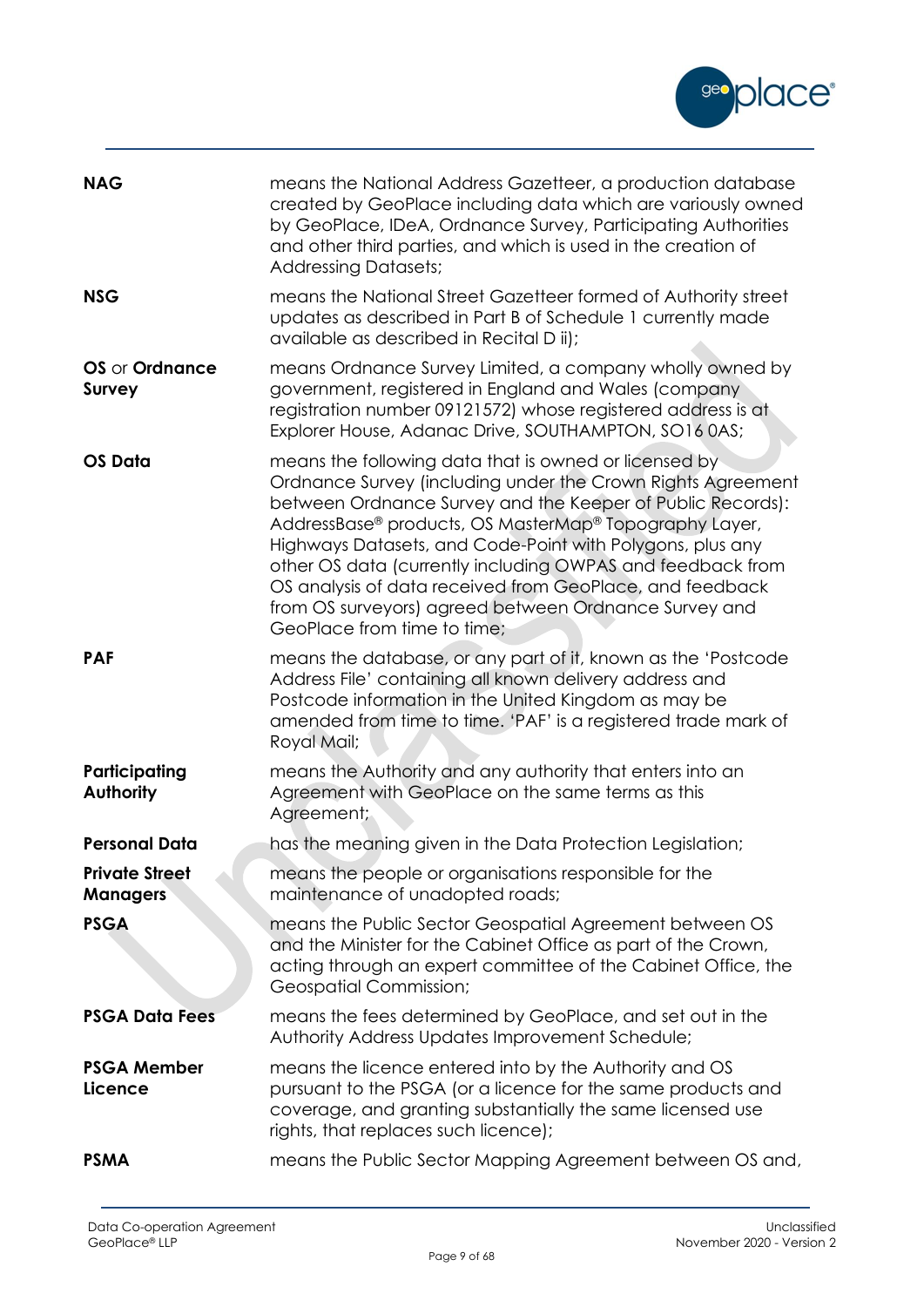

|                                          | originally, the Secretary of State for Communities and Local<br>Government acting through the Department for Communities<br>and Local Government (as subsequently transferred to the<br>Secretary of State for Business, Innovation and Skills, and then to<br>the Secretary of State for Business, Energy and Industrial Strategy,<br>and then to the Minister for the Cabinet Office as part of the<br>Crown, acting through an expert committee of the Cabinet<br>Office, the Geospatial Commission); |
|------------------------------------------|----------------------------------------------------------------------------------------------------------------------------------------------------------------------------------------------------------------------------------------------------------------------------------------------------------------------------------------------------------------------------------------------------------------------------------------------------------------------------------------------------------|
| <b>PSMA Member</b><br>Licence            | means the licence which was formerly available to be entered<br>into by public sector bodies and OS pursuant to the PSMA;                                                                                                                                                                                                                                                                                                                                                                                |
| <b>Royal Mail</b>                        | means Royal Mail Group Limited;                                                                                                                                                                                                                                                                                                                                                                                                                                                                          |
| <b>Royal Mail Data</b>                   | means PAF, including any extracts from or updates to the same;                                                                                                                                                                                                                                                                                                                                                                                                                                           |
| <b>Standard Services</b>                 | means the GeoPlace Services which the Authority becomes<br>entitled to receive as a result of its execution of this Agreement,<br>which for the avoidance of doubt excludes the Essential<br>Support;                                                                                                                                                                                                                                                                                                    |
| <b>Standards</b>                         | means the service levels to which GeoPlace shall supply the<br>GeoPlace Services as set out in Schedule 2 (Part B);                                                                                                                                                                                                                                                                                                                                                                                      |
| <b>Statutory Undertaker</b>              | means a licensed organisation that has been allocated a Street<br>Works Act (SWA) code by GeoPlace to carry out street works;                                                                                                                                                                                                                                                                                                                                                                            |
| <b>Supplied Data</b>                     | means extracts from the GeoPlace Databases, OS Data (OS<br>Data being supplied to the Authority by OS pursuant to the PSGA                                                                                                                                                                                                                                                                                                                                                                               |
|                                          | Member Licence), Royal Mail Data, VOA Data, data received<br>from any other Participating Authority or Transport Authority, and<br>Additional Third Party Data, in each case for an area of<br>coverage equivalent to the Authority Area, supplied for the<br>purposes described in clause 2.1;                                                                                                                                                                                                          |
| <b>Transport Authorities</b>             | means Highways England, Welsh Government (and its trunk road<br>agencies), Transport for London and Network Rail;                                                                                                                                                                                                                                                                                                                                                                                        |
| <b>UK Data Protection</b><br>Legislation | means all applicable data protection and privacy legislation in<br>force from time to time in the UK including the General Data<br>Protection Regulation ((EU) 2016/679); the Data Protection Act<br>2018; the Privacy and Electronic Communications Directive<br>2002/58/EC (as updated by Directive 2009/136/EC) and the<br>Privacy and Electronic Communications Regulations 2003 (SI<br>2003/2426) as amended;                                                                                       |
| <b>VOA Data</b>                          | means data licensed by GeoPlace from the Valuation Office<br>Agency, including Council Tax and Non-Domestic Rates<br>updates;                                                                                                                                                                                                                                                                                                                                                                            |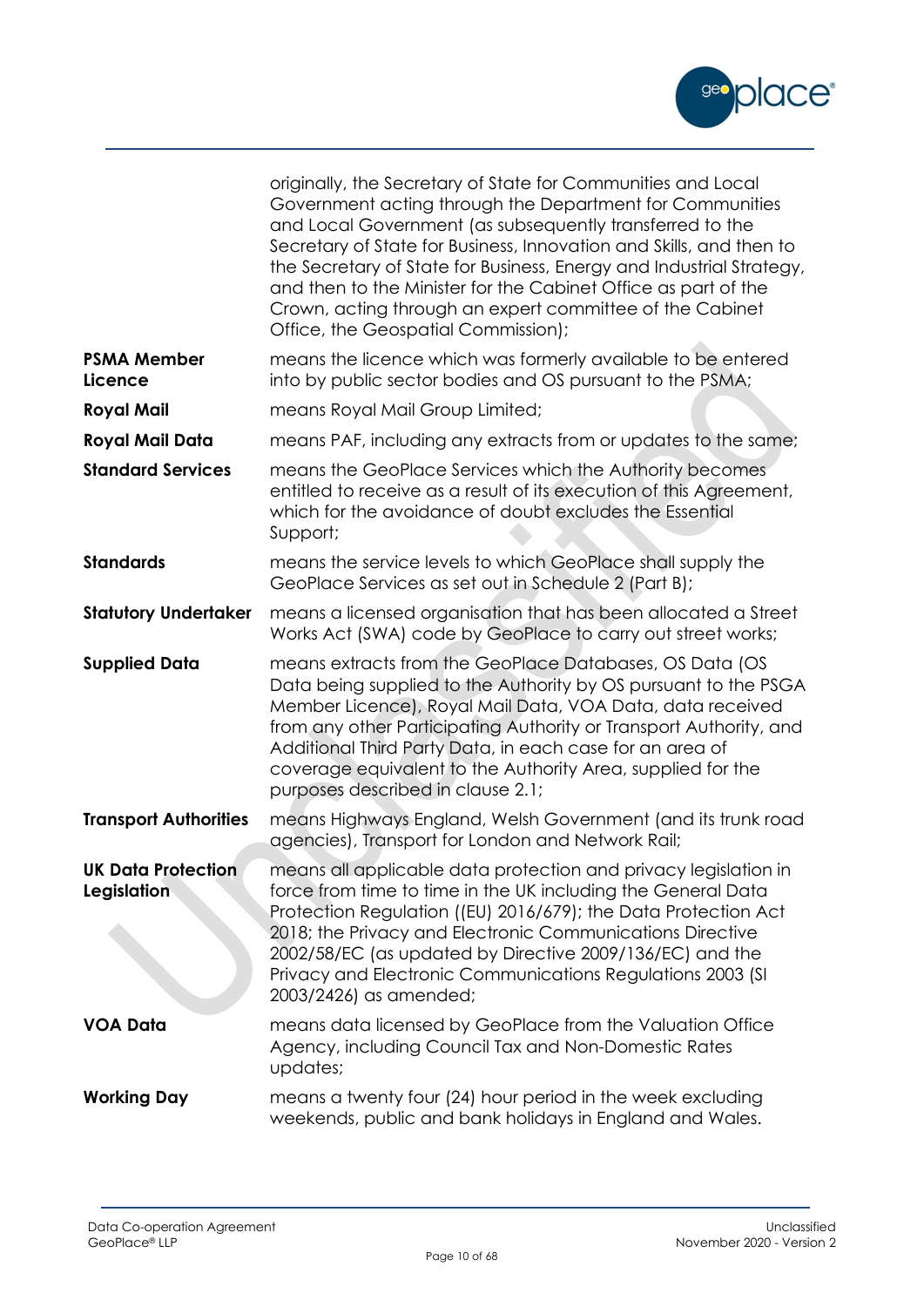

- 1.2 In this Agreement unless the context otherwise requires:
	- 1.2.1 words in the singular include the plural and words in the plural include the singular;
	- 1.2.2 references to clauses and Schedules are references to the clauses and Schedules of this Agreement, unless stated;
	- 1.2.3 references to any enactment, order, regulation or other similar instrument shall be construed as a reference to the enactment, order, regulation or instrument as mended or re-enacted by any subsequent enactment, order, regulation or instrument.

#### <span id="page-10-0"></span>**2 Grant of Licence by GeoPlace**

- 2.1 GeoPlace grants the Authority a non-exclusive, royalty-free licence to use the Supplied Data for, subject to clause 2.3, the sole purpose of producing the Authority Updates, and supplying them to GeoPlace for incorporation into the GeoPlace Databases. For the avoidance of doubt, subject to clause 2.3:
	- 2.1.1 the Authority's sole permitted use of OS Data under this Agreement shall be to enable the Authority to create data for inclusion in the Authority Updates, and to supply such Authority Updates to GeoPlace for the production of the GeoPlace Databases; and

the PSGA Member Licence covers any other use by the Authority of the OS Data.

- 2.2 The Authority shall be permitted to sub-license the Supplied Data to a subcontractor appointed to fulfil the Authority's obligations under this Agreement, subject to clause 6.1.4. For the avoidance of doubt, any sub-contractor appointed by the Authority pursuant to this clause 2.2 shall not be entitled to further sub-contract its obligations, i.e. only one level of sub-licensing is permitted.
- 2.3 To the extent that any Supplied Data that is not OS Data is included in the FindMyAddress Service and/or FindMyStreet Service, GeoPlace grants the Authority a non-exclusive, royalty-free licence to sub-license such data as part of the relevant service.
- 2.4 Subject to the provisions of clause 2.2, this Agreement does not give the Authority any right to sublicense, distribute, sell or otherwise make Supplied Data available to third parties.

#### <span id="page-10-1"></span>**3 Grant of Licence by the Authority**

- 3.1 The Authority grants GeoPlace a royalty free, non-exclusive, perpetual, worldwide licence to use, re-use and exploit the Authority Owned Data (in whole or in part) in any way as GeoPlace, in its absolute discretion, sees fit, including to incorporate the Authority Owned Data into the GeoPlace Databases for the purpose of:
	- a) supply to and distribution by Ordnance Survey, whether directly or indirectly of i) Addressing Datasets and ii) Highways Datasets; and iii) other data or services which have used or benefitted from the GeoPlace Databases; and
	- b) GeoPlace making available the NSG in accordance with Recital D ii).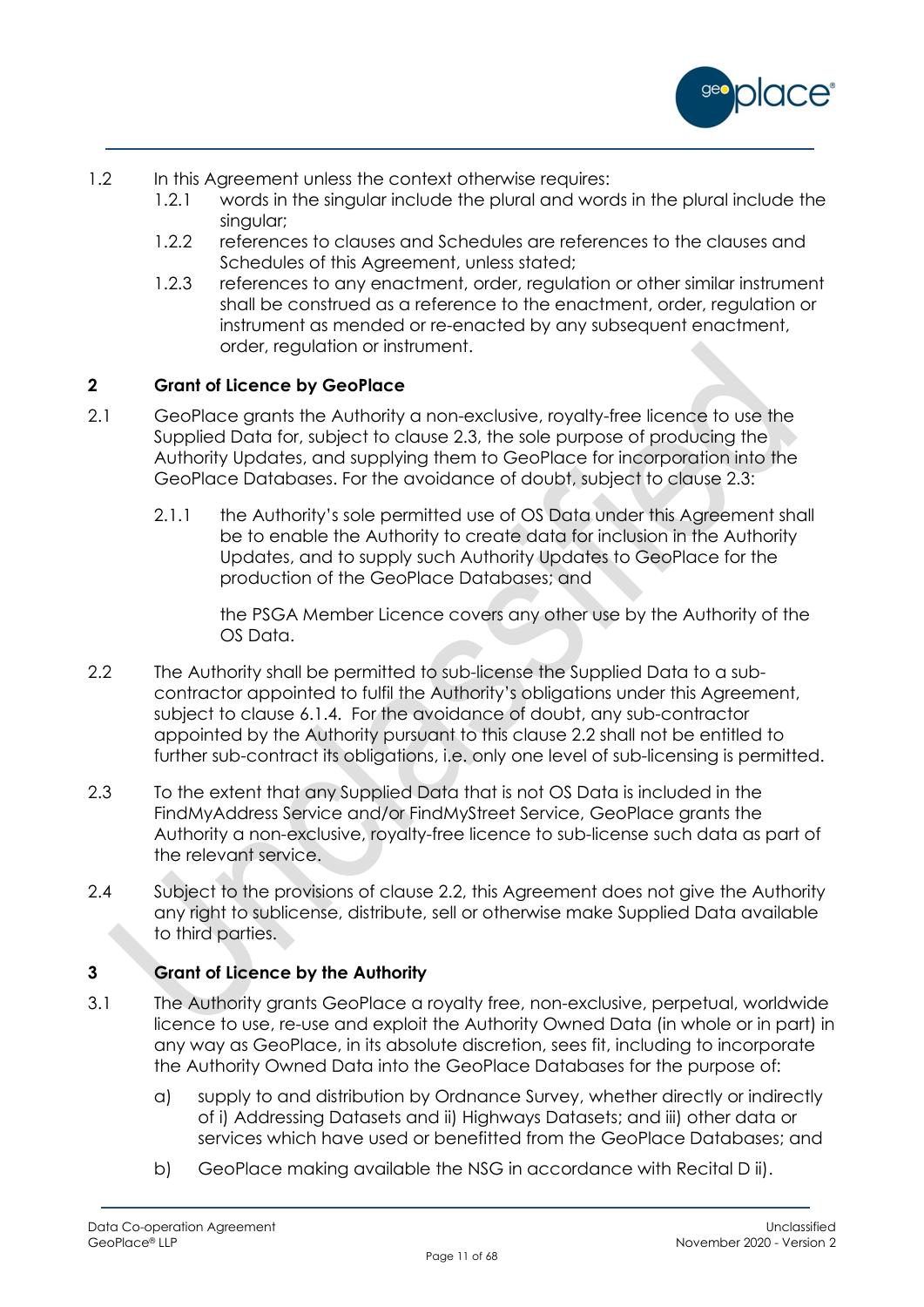

Notwithstanding the generality of the foregoing, GeoPlace may not use the Authority Owned Data for any purpose that would render the Authority's participation in this Agreement unlawful. The licence granted by this clause 3 is in consideration of the mutual rights and obligations of the parties set out and referred to in this Agreement, together with a peppercorn, the receipt and adequacy of which is hereby acknowledged.

3.2 For the avoidance of doubt any underlying IPR owned by the Authority in the NSG as at the Effective Date, is licensed to GeoPlace by the Authority pursuant to clause 3.1 above.

#### <span id="page-11-0"></span>**4 Commencement and Duration**

- 4.1 Subject to clause 4.2, the rights and obligations of the parties to this Agreement shall take effect on the Effective Date and continue, unless otherwise terminated in accordance with the provisions of this Agreement, until termination or expiry of the PSGA Member Licence.
- 4.2 This Agreement shall not take effect unless the Authority has entered into a PSMA or a PSGA Member Licence.

#### <span id="page-11-1"></span>**5 GeoPlace Obligations**

- 5.1 GeoPlace shall:
	- 5.1.1 provide the GeoPlace Services in accordance with the Standards;
	- 5.1.2 liaise with the Authority, the Authority Contacts Executive and the Local Government Association in connection with (and with a view to resolving) any proposed suspension or termination of the Authority's PSGA Member Licence;
	- 5.1.3 procure and maintain appropriate computer virus protection so that all media upon which the GeoPlace Services are delivered to the Authority are scanned for viruses and reasonably believed to be virus free at the time of dispatch. In this clause 'virus' means any malicious computer code including viruses, Trojan horses and worms;
	- 5.1.4 maintain appropriate backup and disaster recovery procedures in order to ensure that it continues to meet the requirements of this Agreement;
	- 5.1.5 maintain an archive of GeoPlace Databases every state on and off site;
	- 5.1.6 ensure that the GeoPlace Services reflect any changes notified pursuant to clause 6.1.9 within **Working Days of receiving notification**:
	- 5.1.7 during this Agreement and for a further three years post expiry maintain such insurances as may be required by law; and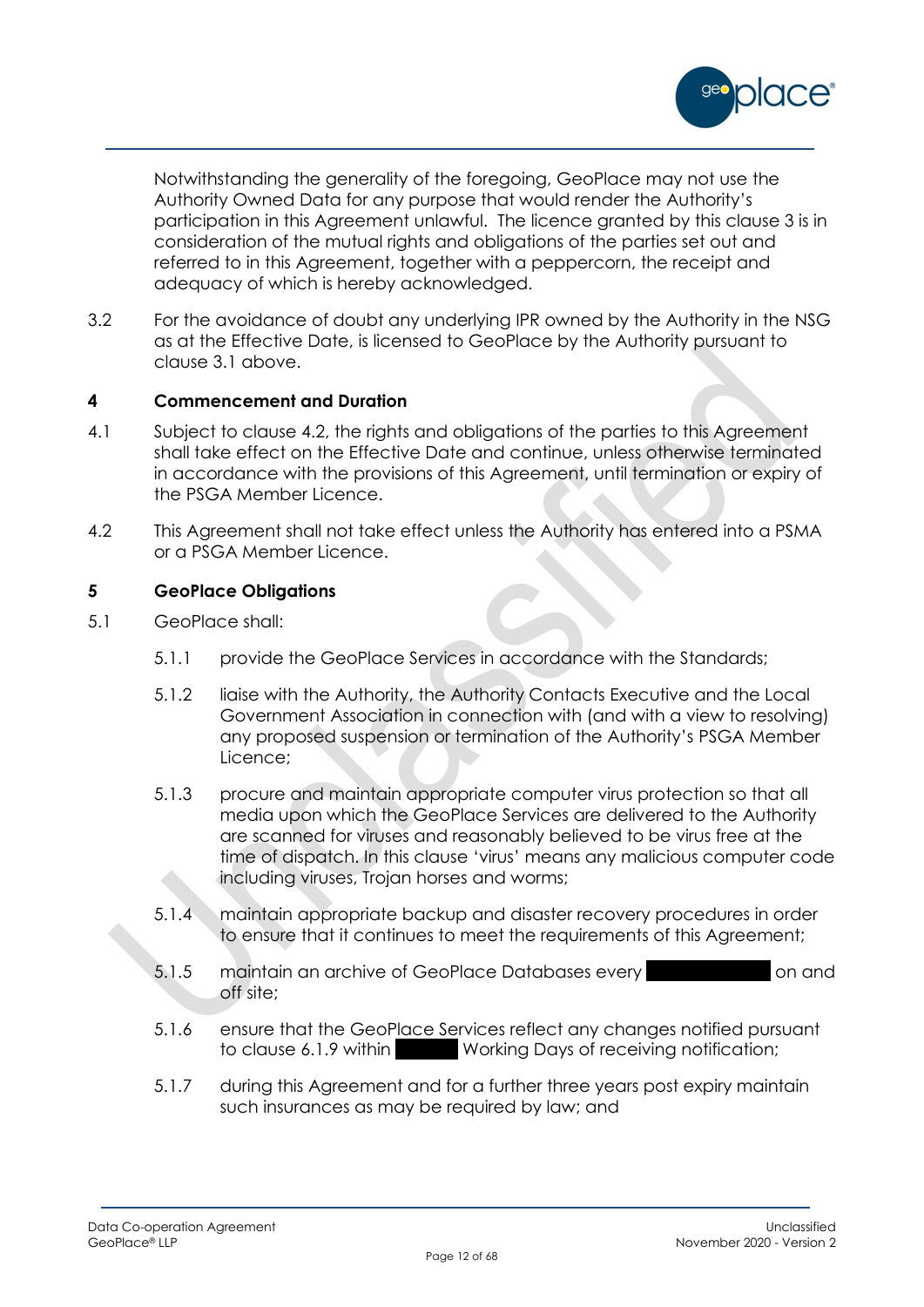

- 5.1.8 take no action or fail to take any reasonable action, or (in so far as it is reasonably within its powers) permit anything to occur in relation to it, which would entitle any insurer to refuse to pay any claim under any insurance policy in which GeoPlace or the Authority is an insured, a coinsured or additional insured body.
- 5.2 GeoPlace gives no warranty with regard to the quality or description of Supplied Data but, on receipt of any notice from the Authority with regard to any apparent defect, the sole liability of GeoPlace, and the Authority's sole remedy shall be to the effect that GeoPlace shall either remedy the defect or report it to the relevant third party licensor. For the avoidance of doubt, the relevant third party licensor shall have no liability under this Agreement or in tort in relation to the subject matter of this Agreement.
- 5.3 Subject to clause 8.2 GeoPlace excludes, to the fullest extent permissible by law and except as expressly stated in this clause 5, all warranties, conditions, representations or terms, whether express or implied by common law, statute or otherwise, including, but not limited to, any regarding the accuracy, compatibility, fitness for purpose, performance, satisfactory quality or use of Supplied Data or updates of Supplied Data.
- 5.4 GeoPlace acknowledges that, for the purposes of the INSPIRE Regulations 2009, GeoPlace, and not the Authority, is the responsible public authority for the purpose of holding the reference version (as referred to in regulation 4(2)(b) of those Regulations) of the NAG and the NSG.
- 5.5 The parties acknowledge that the Authority has appointed GeoPlace to provide the FindMyAddress and FindMyStreet Services on behalf of the Authority. including to license data to end users on behalf of the Authority. This clause shall be deemed to be effective as of the date on which the FindMyAddress Service and FindMyStreet Service, as applicable, was first made available.

#### <span id="page-12-0"></span>**6 Authority Obligations**

- 6.1 The Authority:
	- 6.1.1 shall appoint an Authority Address Custodian and/or Authority Street Custodian (where appropriate) as further provided for in clause 10 below;
	- 6.1.2 shall deliver / provide Authority Updates in accordance with the Authority Services defined in Schedule 1;
	- 6.1.3 shall pay such Essential Support Charges and/or charges relating to Emergency Measures as are due to GeoPlace in accordance with Schedule 3. Such invoices shall be payable within values and calendar days of the date of receipt of the invoice by the Authority. If the Authority fails to make payment within **xxx calendar days**, GeoPlace shall be entitled to interest on the monies owed at zaid per cent above the base rate of the Bank of England from the date upon which the monies became due until payment is received;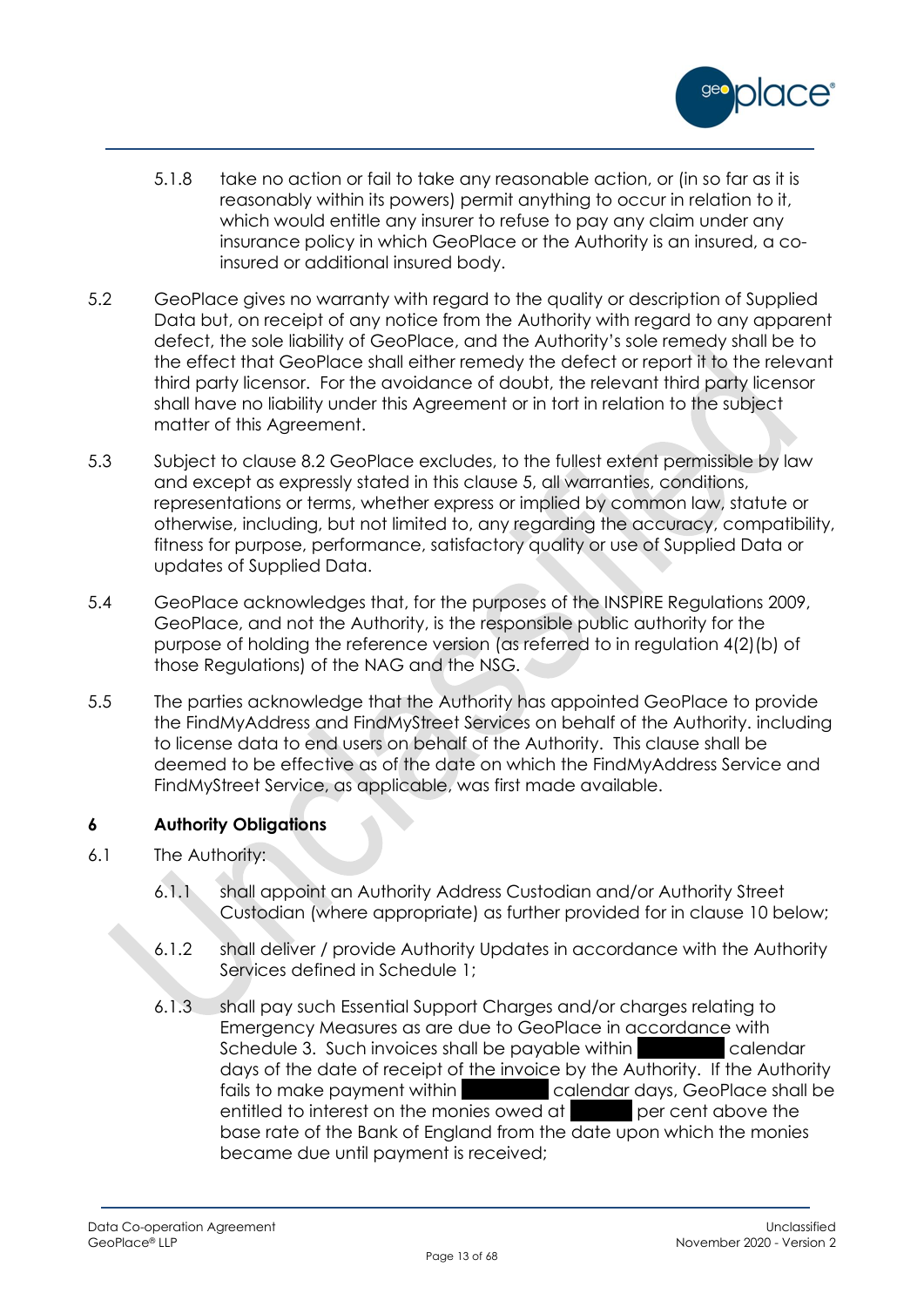

- 6.1.4 shall ensure that any sub-contractor appointed pursuant to clause 2.2 complies with all relevant terms of this Agreement, which requirement shall be complied with by entering into a Contractor Licence, on terms no less onerous than those set out in the specimen contractor licence in Schedule 4;
- 6.1.5 shall ensure that it notifies GeoPlace of any instance where it becomes aware that any sub-contractor is not conforming to the terms of its Contractor Licence. The Authority shall use all reasonable endeavours to assist GeoPlace in the pursuit of any remedy;
- 6.1.6 upon receiving notification from GeoPlace that the Authority Contacts Executive have agreed that this clause 6.1.6 (which may be subject to amendment) has become effective the Authority shall immediately be deemed to have appointed GeoPlace as its sole agent for the purpose of:
	- i) formal street naming and numbering notification; and
	- ii) formal notifications associated with streets.

From the date of such appointment the Authority will not itself notify any person or third party, with the exception of the owner/occupier in relation to street naming and numbering notifications, of such details whilst this agency authority remains in force unless otherwise agreed in writing with GeoPlace. The Authority acknowledges that, for the purposes of 6.1.6 i) above, GeoPlace shall notify such third parties (identified by the Authority to GeoPlace in a format specified by GeoPlace, from time to time) as hold a legitimate expectation to receive such information. If for any reason, GeoPlace is unable to meet its obligations under this clause 6.1.6, or such obligations cease to exist, such persons or third parties may continue to hold a legitimate expectation in respect of continued service delivery by the Authority and the Authority may service this requirement;

- 6.1.7 shall put in place reasonably appropriately resourced processes to integrate any data returned to the Authority by GeoPlace, in accordance with the DEC, into their Authority Updates;
- 6.1.8 shall not, where the Supplied Data includes a notice relating to Royal Mail's IPR in PAF, remove such notice;
- 6.1.9 shall notify GeoPlace of any geographical boundary changes to their Authority Area;
- 6.1.10 shall not, subject to clause 2.2, make either the Supplied Data or the Authority Update available to any third party without prior written consent from GeoPlace;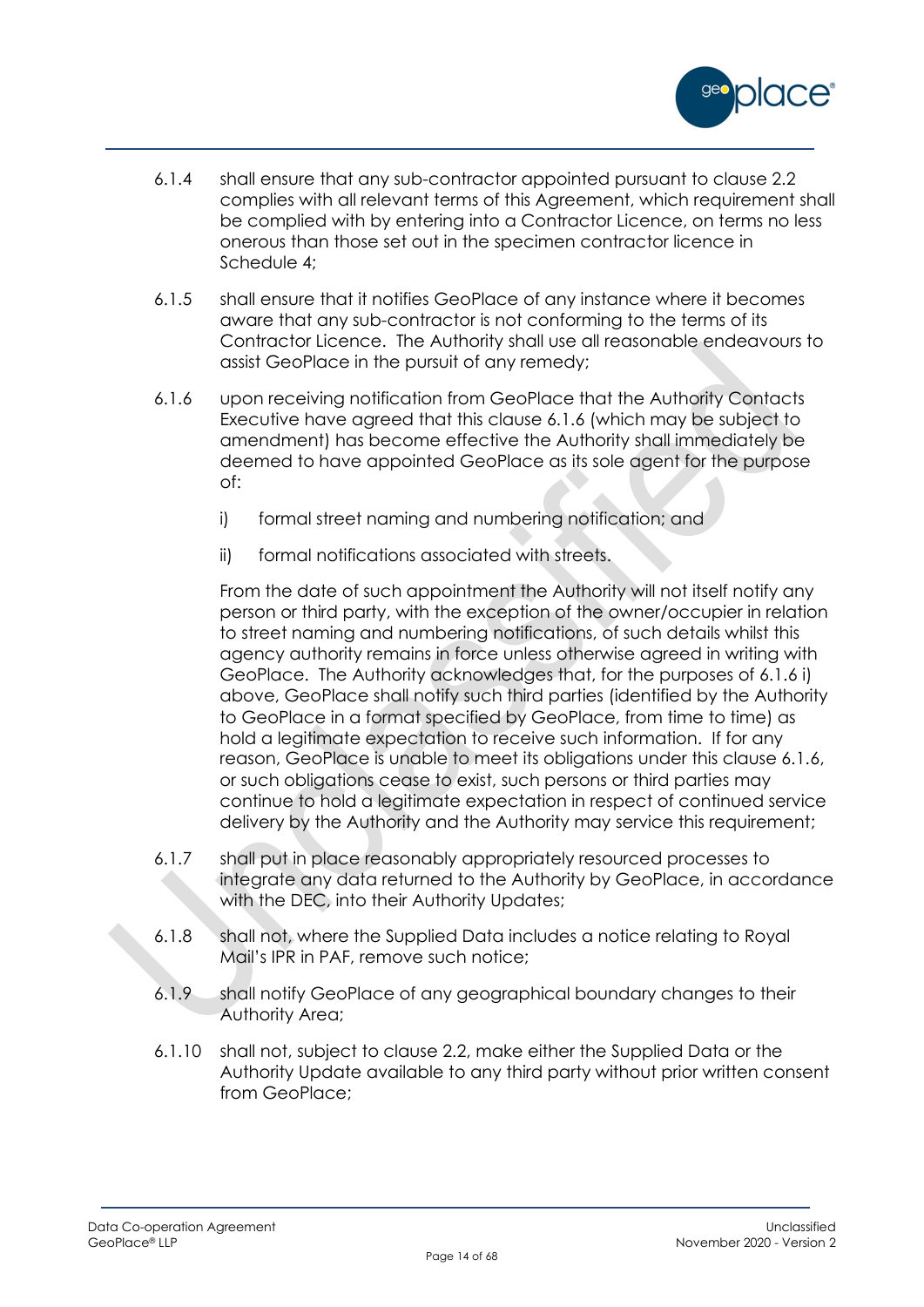

- 6.1.11 shall not, subject to clause 2.2, make the Authority Owned Data available to any third party in the same format and specification (as specified in the Data Transfer Format) as supplied to GeoPlace from time to time as part of the Authority Update;
- 6.1.12 shall provide GeoPlace with reasonable advance notice of any changes to the Authority's status or change resulting from local government review;
- 6.1.13 shall keep secure and treat as Commercially Sensitive Information any user account information (including user names and passwords) relating to the operation of this Agreement, and shall comply with any guidance published by GeoPlace from time to time on its website in relation to user accounts. The Authority shall notify GeoPlace immediately if the password or user name is compromised or if there is a personnel change so that a new password or user name can be issued; and
- 6.1.14 the Authority shall comply with the Data Entry Conventions and Best Practice and Data Transfer Format.
- 6.2 In respect of Supplied Data, the Authority acknowledges that:
	- 6.2.1 any copies of Supplied Data made by the Authority must carry acknowledgements identical to those on any originals first provided to the Authority;
	- 6.2.2 where digital data are involved, any computer systems holding such data must be password protected by the Authority. In addition, only authorised staff shall have access to the Supplied Data and all original and back up media and hard copies produced from such Supplied Data must be kept in a secure environment;
	- 6.2.3 on termination of this Agreement, the Authority shall destroy all such Supplied Data in its possession (including any Supplied Data embedded in the Authority Updates) which are held by the Authority or for which the Authority is responsible, and/or return all such Supplied Data to GeoPlace and provide, at the request of GeoPlace, a sworn statement by a duly authorised executive that the Authority no longer holds such Supplied Data:
	- 6.2.4 any paper copies containing Supplied Data produced in the course of this Agreement remains the property of GeoPlace and its third party suppliers and must not be converted in to digital form without the permission of GeoPlace; and
	- 6.2.5 except as permitted by s.50 of the *Copyright Designs and Patents Act 1988*, the Authority shall not reverse compile, reverse assemble, reverse engineer or produce source or higher level code from the whole or any part of the Supplied Data.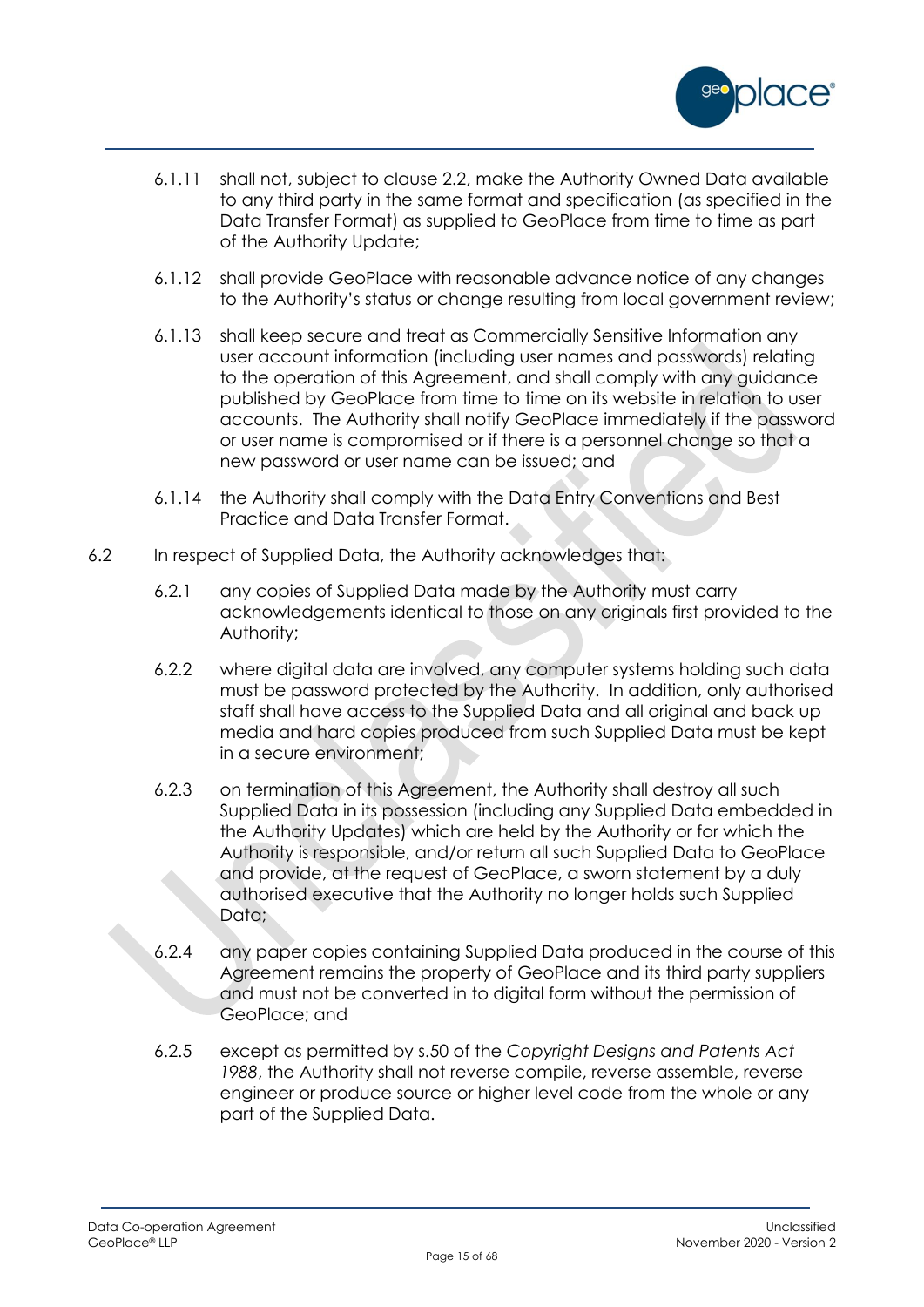

#### **6A Payment**

- 6A1 To the extent that the Authority provides the Authority Updates in accordance with the Authority Address Updates Improvement Schedule in each of the financial years and xxx and year both ceoplace shall pay to the Authority the PSGA Data Fees. To be clear, no PSGA Data Fees will be payable in relation to the period following
- 6A.2 Payment will be due in arrears, on  $\frac{1}{2}$  in each relevant year, and will be paid within  $\overline{\phantom{a}}$  of receipt by GeoPlace of a correct, undisputed, validly rendered invoice. GeoPlace will notify the Authority of any disputed sums within of receipt of the invoice, giving full reasons for the dispute.
- 6A.3 The PSGA Data Fees include all taxes (inclusive of VAT), levies and duties.
- 6A.4 Invoices shall be submitted in accordance with the GeoPlace accounting procedures and requirements, as notified to the Authority Principal Contact from time to time. The invoice should be marked with the GeoPlace trading address, GeoPlace LLP, 157-197 Buckingham Palace Road, London SW1W 9SZ, and sent via email using the email address: . Upon receipt, the invoice will be checked and verified by GeoPlace. GeoPlace is entitled to reject any invoice which does not conform to these requirements.

#### <span id="page-15-0"></span>**7 Performance Monitoring**

7.1 GeoPlace shall provide the Authority Contacts Executive with a monthly report of failures by GeoPlace to meet Standards and the performance of Participating Authorities, the form and content of such report to be agreed from time to time by the Authority Contacts Executive. To enable GeoPlace to meet this obligation the Authority will notify GeoPlace of any failure in performance by GeoPlace, such notification to be provided in writing in accordance with clause 25 (Notices). The Authority Contacts Executive shall monitor the performance of Participating Authorities and GeoPlace in accordance with the provisions of Schedule 5.

#### <span id="page-15-1"></span>**8 Warranties**

- 8.1 The Authority warrants that:
	- 8.1.1 to the best of its knowledge, after making all reasonable enquiries, it has obtained all necessary consents, licences and permissions to enable it to license the Authority Owned Data to GeoPlace under this Agreement;
	- 8.1.2 to the best of its knowledge, after making all reasonable enquiries, the lawful use of the Authority Owned Data in accordance with the licence granted under clause 3 above (including the creation and maintenance of the GeoPlace Databases by GeoPlace and licensing of products created using the GeoPlace Databases) will not infringe the rights (including the Intellectual Property Rights) of any third party; and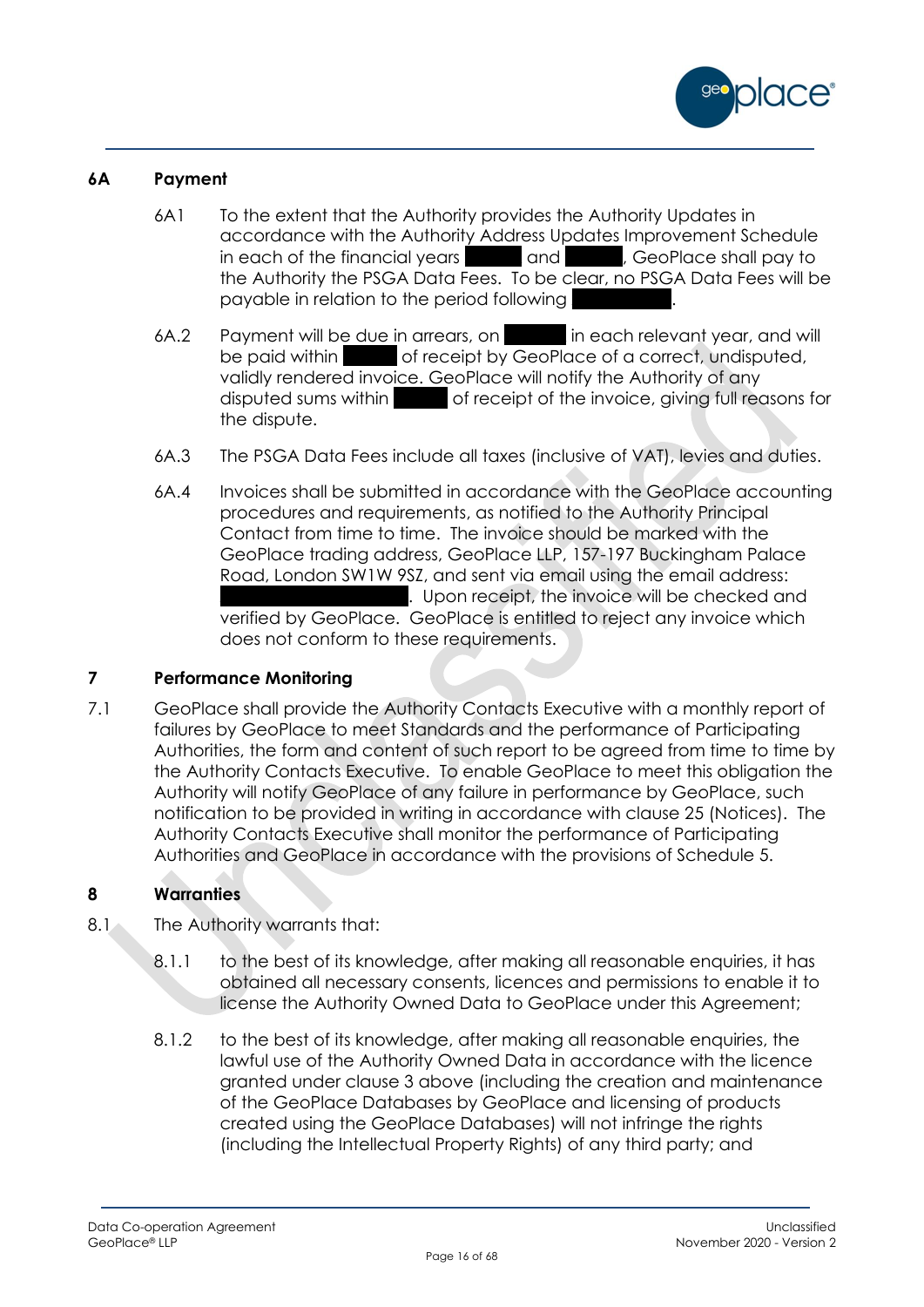

- 8.1.3 For the avoidance of doubt, and without prejudice to the Authority's obligations in clauses 6.1.2 and 6.1.14, the Authority does not warrant that the Authority Owned Data are complete (where complete means containing data concerning the names, numbers, addresses and geographic location of all streets or roads, land, buildings and property in the Authority Area, including information relating to street works), nor does the Authority warrant that the Authority Owned Data are fit for any particular purpose.
- 8.2 GeoPlace warrants that it is able to grant the licences included in this Agreement.

#### <span id="page-16-0"></span>**9 Intellectual Property Rights**

- 9.1 As between the parties to this Agreement, the Authority owns and shall continue to own all IPR in the Authority Owned Data. Without prejudice to clause 3.1, this Agreement does not transfer any of these rights to GeoPlace.
- 9.2 Subject to clause 9.1, GeoPlace (or, where applicable, GeoPlace's suppliers) owns and shall continue to own all IPR in the Supplied Data and the Authority Updates, and the Authority's use or possession of any Supplied Data or Authority Updates does not give the Authority any ownership of or any interest in any of the Supplied Data or Authority Updates. In particular, the Authority acknowledges that Ordnance Survey has expressly reserved and retained all IPR in the OS Data and in any copies or adaptations or derived products made by GeoPlace or IDeA or the Authority (including in the GeoPlace Databases).
- 9.3 Where the Authority suspects any infringement or any other breach by a third party of any Intellectual Property Rights in any Supplied Data or Authority Owned Data used in the Authority Updates, the Authority shall notify GeoPlace and give GeoPlace and/or its third party licensors (including Ordnance Survey, Royal Mail and IDeA) all reasonably required assistance in pursuing any infringement.
- 9.4 All Intellectual Property Rights developed by GeoPlace in connection with the management and delivery of the GeoPlace Services shall belong to GeoPlace absolutely.

#### <span id="page-16-1"></span>**10 Authority Contacts**

- 10.1 As appropriate, the Authority shall appoint an Authority Address Custodian and/or Authority Street Custodian (and shall ensure that, throughout the term of the Agreement, it has in place an Authority Address Custodian and/or Authority Street Custodian) who shall be the primary point(s) of contact in the Authority for GeoPlace in respect of the relevant Authority Updates. In addition, the Authority shall appoint (and shall ensure that, throughout the term of the Agreement, it has in place) an Authority Principal Contact who, for the avoidance of doubt, may be the same person as the Authority Address Custodian or Authority Street Custodian.
- 10.2 GeoPlace shall not be obliged to deliver the GeoPlace Services unless the Authority has appointed an Authority Address Custodian and/or Authority Street Custodian.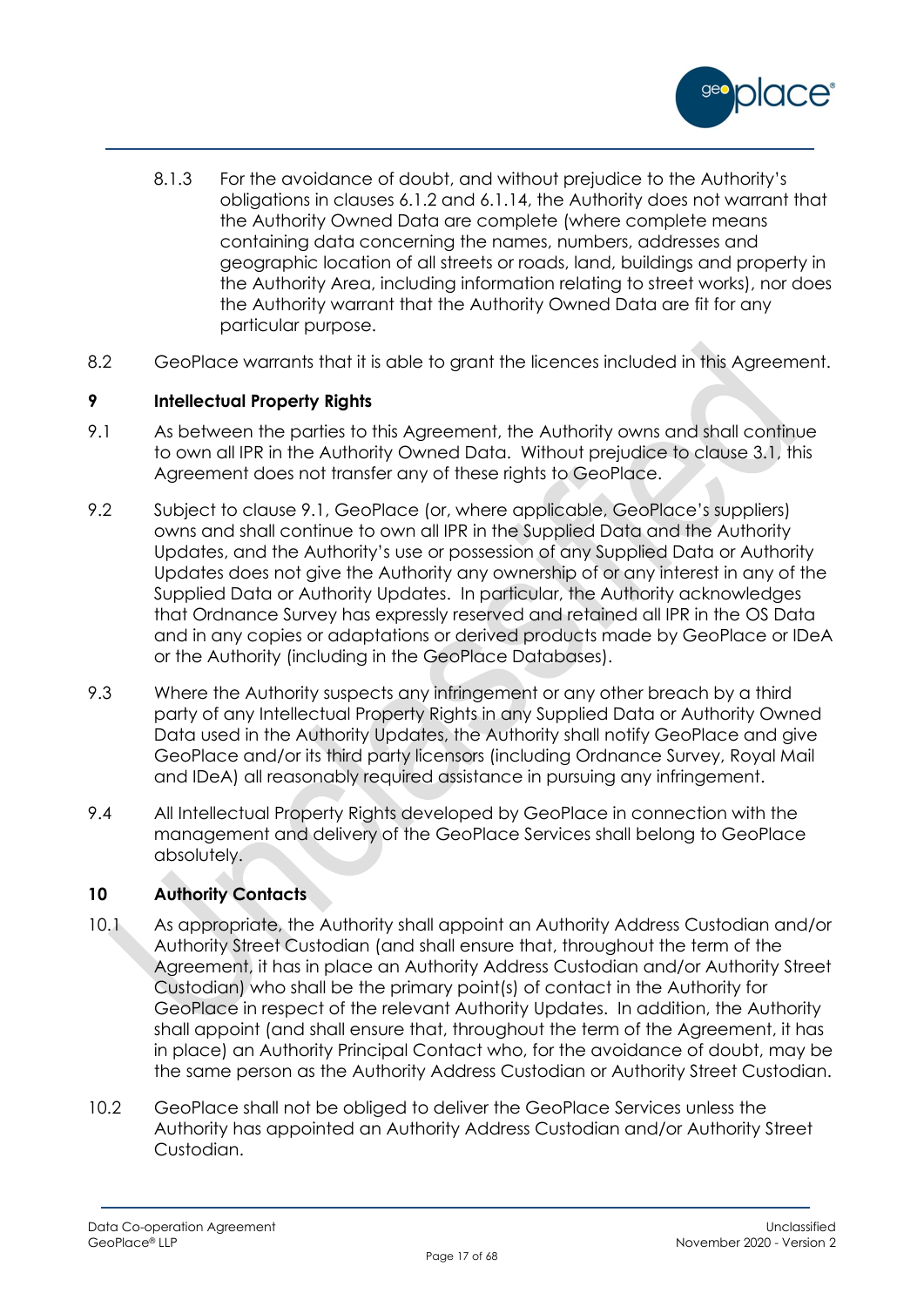

- 10.3 The Authority shall supply the name, contact address, email address and telephone number of each Authority Contact to GeoPlace upon execution of this Agreement.
- 10.4 If any changes are made to any name, contact address, email address or telephone number of an Authority Contact, including for the avoidance of doubt, the appointment of a new Authority Contact, then the Authority shall notify such changes to GeoPlace by email sent to xxxxxxxxxxxxxx (or such other email address as may be notified to the Authority from time to time by GeoPlace) within Working Days of that occurrence.

#### <span id="page-17-0"></span>**11 Confidentiality**

- 11.1 The parties agree:
	- 11.1.1 to use Confidential Information of the other only for the purposes of discussions between the parties relating to their business relationship, and for performing obligations and exercising rights granted under this Agreement:
	- 11.1.2 to keep all Confidential Information secure, and to disclose it only to those employees, consultants, directors and professional advisers and Ordnance Survey, who need to know such Confidential Information and who are subject to at least the same obligations of confidentiality as those set out in this clause 11;
	- 11.1.3 to notify the other without delay of any unauthorised use, copying or disclosure of the other's Confidential Information of which it becomes aware and provide all reasonable assistance to the other to stop such unauthorised use, copying and/or disclosure; and
	- 11.1.4 except as required by law or by governmental or regulatory requirements (which, for the avoidance of doubt, shall include any requirements for disclosure under the FOIA and/or the EIR), not to disclose Confidential Information to any third parties unless expressly permitted under this clause 11 or with the other's prior written consent.
- 11.2 The obligations in this clause 11 do not apply to any information which is in the public domain (other than through the breach of any obligation of confidentiality) or which a party can demonstrate was previously known to it (unless acquired directly from the other party or in breach of any obligation of confidentiality) or was independently developed by it without the use of any Confidential Information.

#### <span id="page-17-1"></span>**12 Freedom of Information**

12.1 Both parties acknowledge that the other may receive a Disclosure Request.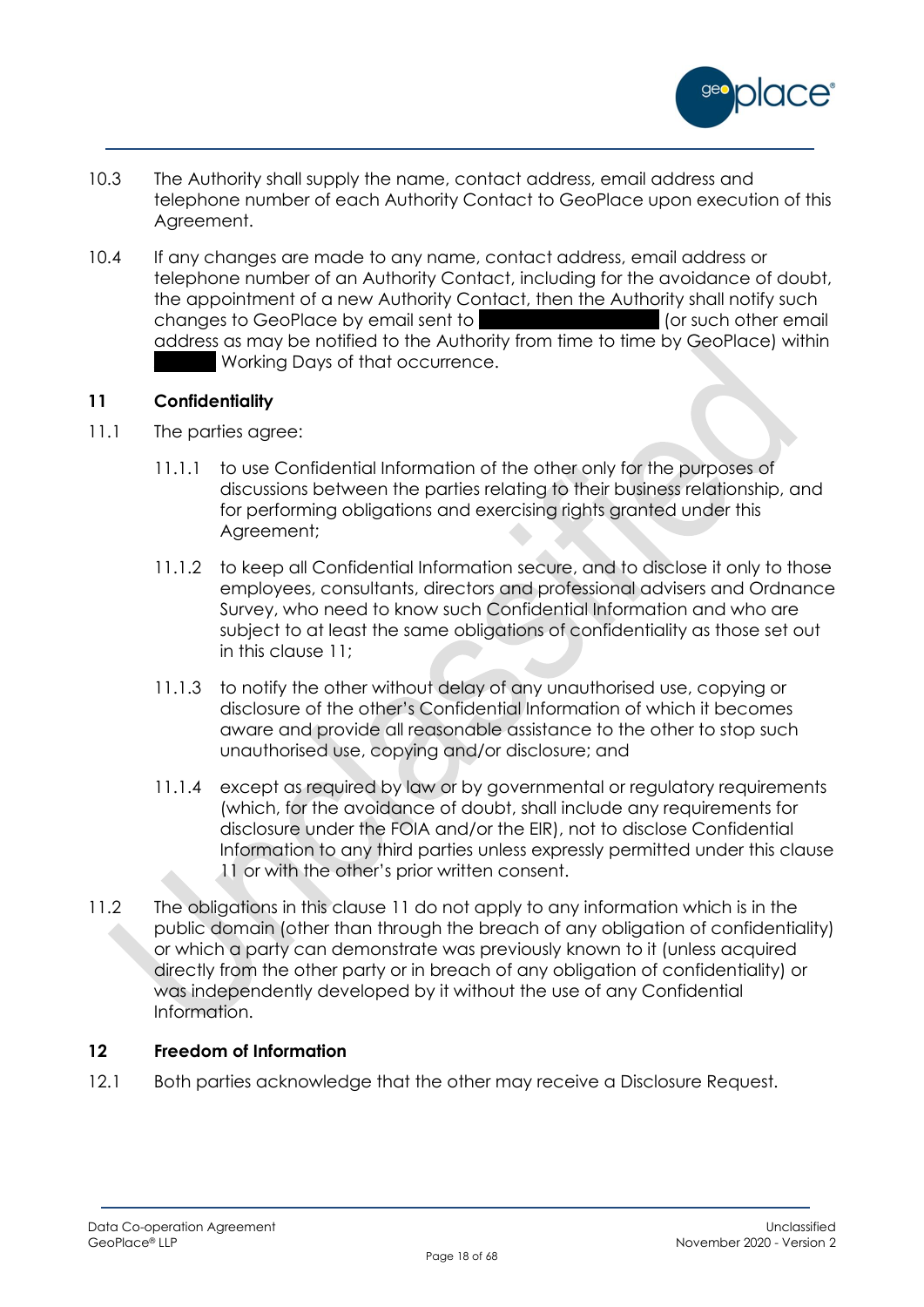

12.2 Subject to the application of any relevant exemption(s) and, where applicable, the public interest test, both parties further acknowledge that the other may be obliged to disclose information pursuant to such a Disclosure Request. Where a party consults the other in accordance with section 3 (consultation with third parties) of the code of practice issued under section 45 of the FOIA (or, as the case may be, any code of practice issued under the powers contained in the EIR) each party hereby agrees to respond to any such consultation promptly and within any reasonable deadline set by the other party. Each party acknowledges that it is for the party receiving the Disclosure Request to determine whether or not such information should be disclosed.

#### 12A **Data Protection**

- 12A1 Each party shall, at its own expense, ensure that it complies with the requirements of the UK Data Protection Legislation in relation to Personal Data shared under this Agreement.
- 12A2 The Authority shall ensure that the Authority Updates do not include any Personal Data. If any Personal Data is identified by GeoPlace within the Authority Updates, the Authority shall (without prejudice to any other remedies that GeoPlace may have) fully cooperate with GeoPlace to delete such Personal Data from the Authority Updates.
- 12A3 Each party, as a Data Controller, may share the Personal Data (comprising name, phone number(s) and email address) of relevant personnel involved in managing the Agreement solely with the other party, as independent Data Controllers, for the sole purpose of administering and managing the Agreement.

#### <span id="page-18-0"></span>**13 Accounts and Audit**

- 13.1 GeoPlace shall keep proper books of account which give a fair and accurate account of receipts and payments received or incurred in connection with this Agreement and keep such books available for inspection upon reasonable notice by the Authority for at least **xxx from the end of the year to which they** relate.
- 13.2 The Authority shall maintain accurate, complete and detailed records relating to all transactions where Supplied Data is made available to any third party (including Authority Updates to a sub-contractor pursuant to clause 2.2), and the Authority shall provide to GeoPlace, where requested by GeoPlace, all information, documents, records and the like in possession of or available to the Authority as may be necessary for GeoPlace to monitor the performance by the Authority of its obligations under this Agreement. For the avoidance of doubt, the Authority may only make Supplied Data or Authority Updates available to a third party where expressly licensed to do so in accordance with this Agreement.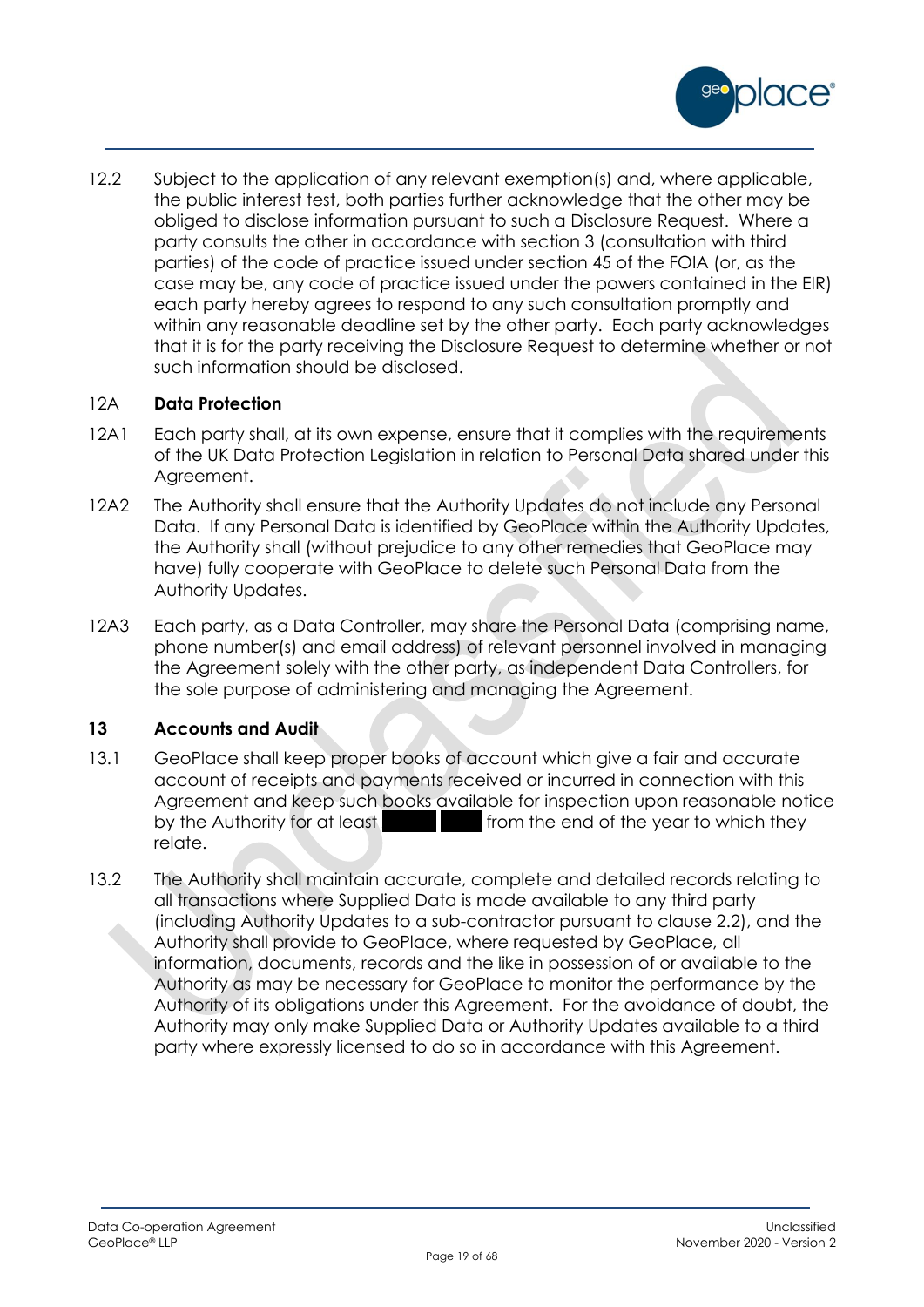

- 13.3 The Authority shall on receiving reasonable notice from GeoPlace, grant GeoPlace or its agents or third party suppliers such access as shall be necessary to any of the Authority's premises, or any premises in which the Authority's personnel or equipment are located, for the purpose of monitoring the Authority's compliance with the terms and conditions of this agreement, including the right to inspect and audit the Authority's books of account, data, relevant information processing systems and all supporting documentation. The Authority shall provide all reasonable assistance to enable such inspection, auditing and copying to take place.
- 13.4 The Authority may request that the local government members of the Authority Contacts Executive conduct an audit of GeoPlace on behalf of the Authority. It will be at the discretion of the Authority Contacts Executive whether an audit shall be conducted. GeoPlace shall on receiving reasonable notice from the local government members of the Authority Contacts Executive grant those local government members of Authority Contacts Executive, or their agents, such access as shall be necessary to any of GeoPlace's premises, or any premises in which GeoPlace's personnel or equipment are located, for the purpose of monitoring GeoPlace's compliance with the terms and conditions of this agreement, including the right to inspect and audit GeoPlace's books of account, data, relevant information processing systems and all supporting documentation. GeoPlace shall provide all reasonable assistance to enable such inspection, auditing and copying to take place.
- 13.5 Each Party acknowledges that it shall only seek to enforce clauses 13.3 and 13.4 where it reasonably suspects the other party being in breach of this Agreement. Each party shall comply with any reasonable measures arising from the findings of an audit that may be stipulated by the party conducting the audit.

#### <span id="page-19-0"></span>**14 Variation**

- 14.1 Subject to the provisions of clause 14.2, this Agreement shall not be varied or amended unless such variation or amendment is agreed in writing, by a duly authorised representative of the Authority, and by a duly authorised representative of GeoPlace.
- 14.2 GeoPlace shall be entitled to vary or amend any part of this Agreement if any proposed variation or amendment is unanimously agreed by the Authority Contacts Executive, without the need for the Authority to consent to the change in circumstances where the proposed variation or amendment would not materially and adversely affect the ability of the Authority to discharge its functions (to the extent that this Agreement relates to such functions) and would not result in a material diminution in the scope or delivery standards in relation to the Authority Services and GeoPlace Services. This clause is subject to paragraph 1.1.5 of Schedule 5.

#### <span id="page-19-1"></span>**15 Termination**

15.1 Without prejudice to any other rights of the Authority, but subject to clause 15.3, the Authority shall be entitled to terminate this Agreement immediately where a GeoPlace Default occurs.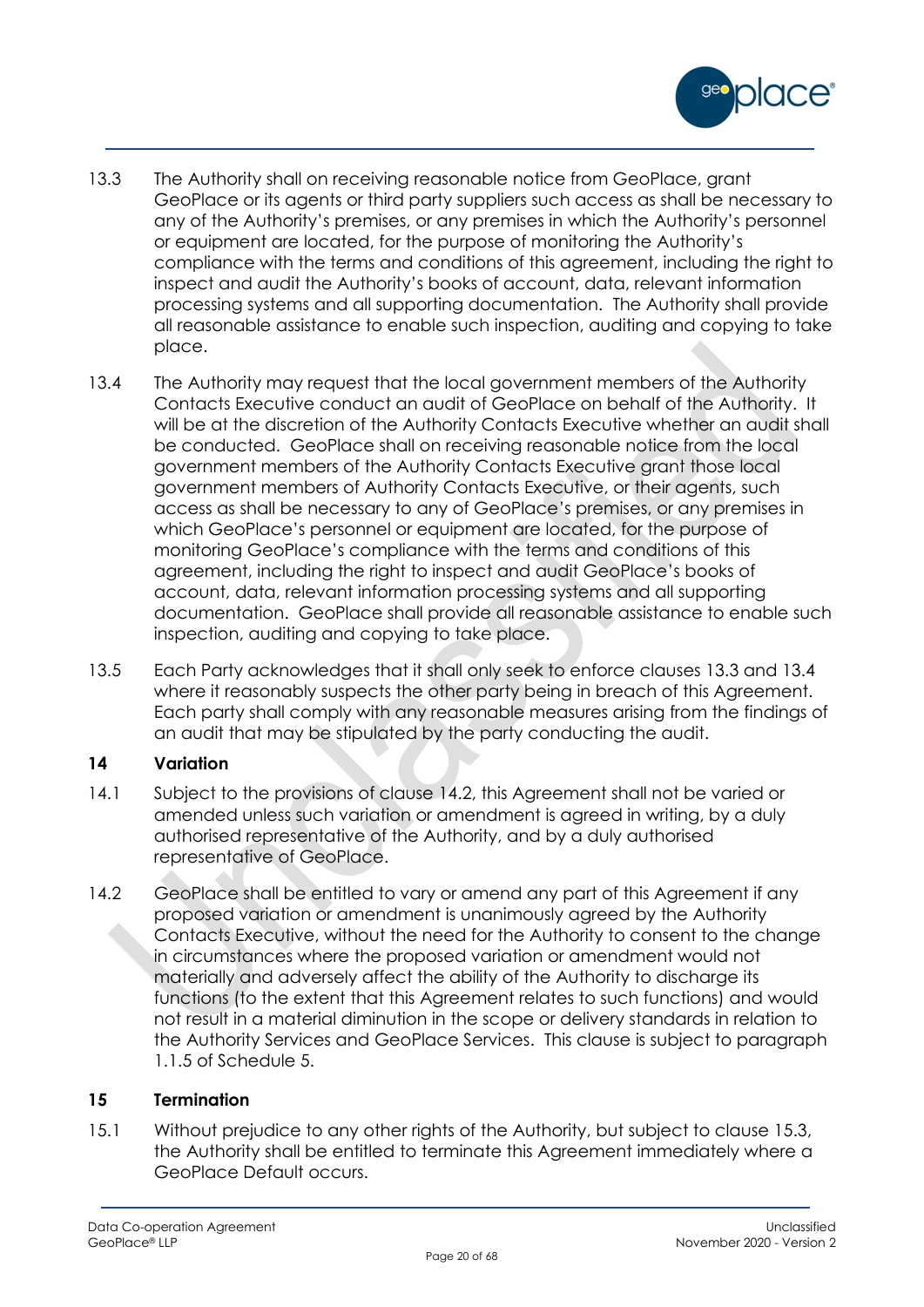

- 15.2 Without prejudice to any other rights of GeoPlace, but subject to clause 15.3, GeoPlace shall be entitled to terminate this Agreement immediately where an Authority Default occurs.
- 15.3 In the event that either party wishes to terminate this Agreement pursuant to clause 15.1 or 15.2, the terminating party must serve a termination notice which must specify;
	- 15.3.1 the type and nature of the termination, giving reasonable details; and
	- $15.3.2$  that this Agreement will terminate on the day falling after the date that the other party receives the termination notice, unless such party rectifies the GeoPlace Default or Authority Default, as applicable, within

If the default stated in Clause 15.1 or 15.2 is irremediable, clause 15.3.2 shall not apply and termination will be immediate. For the purposes of this clause, the default will only be irremediable if, in the reasonable opinion of the non-defaulting party (who will consult with the defaulting party but whose decision is final and absolute), the harm suffered by the non-defaulting party would not be effectively remedied by the defaulting party rectifying the default within and paying any appropriate compensation.

- 15.4 Subject to clause 16, this Agreement shall terminate automatically in the event that the Authority ceases to exist as a result of a local government review.
- 15.5 Subject to Clause 16, this Agreement shall terminate in the event that the PSGA Member Licence expires or is terminated for any reason.
- 15.6 The Authority shall be entitled to terminate this Agreement on no less than notice without cause, by issuing a written notice of termination signed by the Authority Principal Contact and a senior officer of the Authority. For the period between receipt and termination, GeoPlace shall not exercise its right to take Emergency Measures. With effect from the expiry of such notice of termination:
	- 15.6.1 the Authority will provide GeoPlace with all Authority street naming and numbering notifications on the same basis as such notifications are provided to other organisations;
	- 15.6.2 for a period of xxx xxx xxxxx, the Authority shall not, without the express approval of GeoPlace, be entitled to enter into a new Data Co-operation Agreement.

#### <span id="page-20-0"></span>**16 Survival of Terms**

16.1 All rights and obligations of the parties shall cease to have effect immediately on termination of this Agreement except that termination shall not affect (a) the accrued rights and obligations of the parties at the date of termination, and (b) rights and obligations which, by their nature, are intended to survive termination.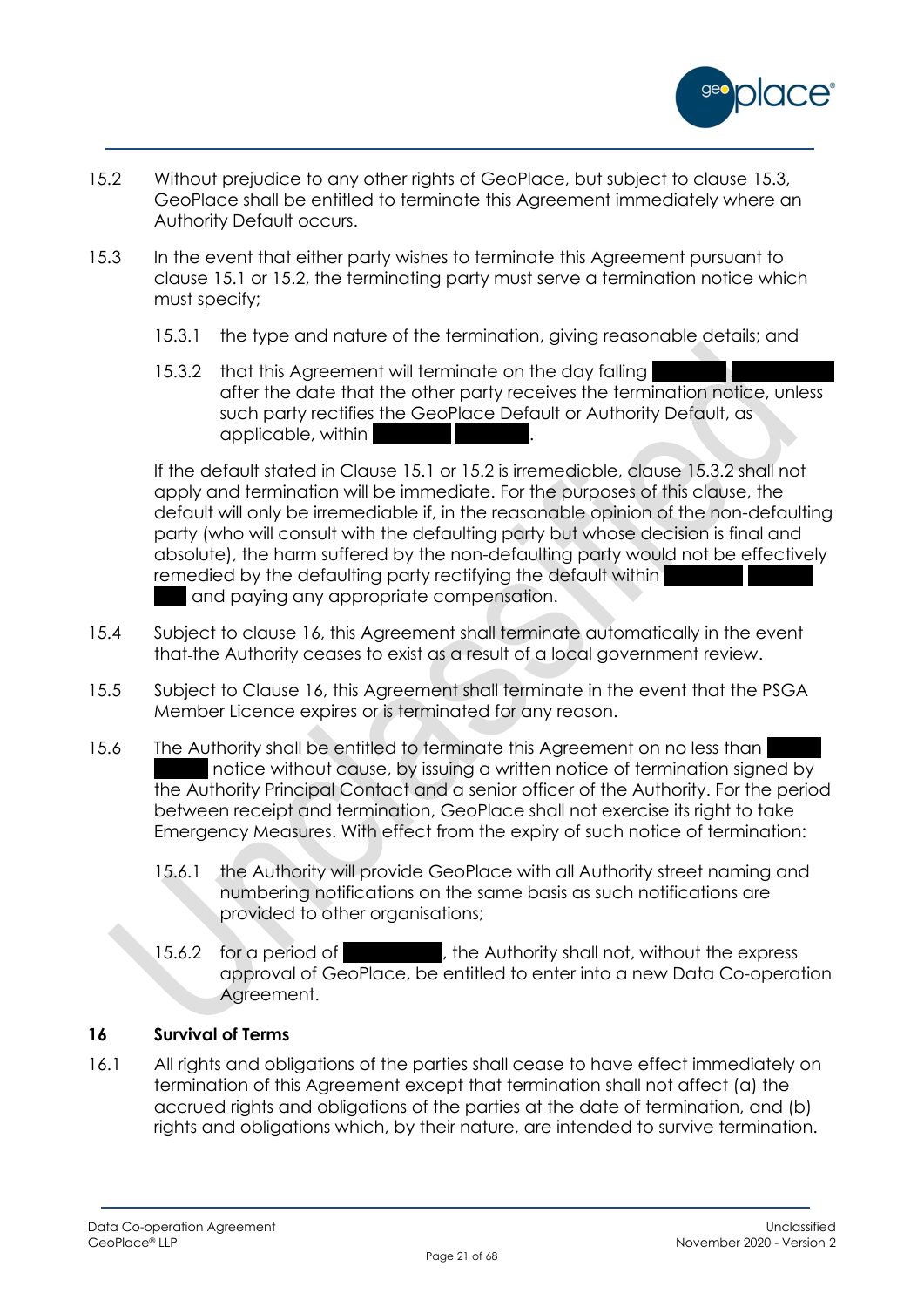

16.2 Without prejudice to the generality of clause 16.1, the rights and remedies of both parties under clauses 11 and 17 shall not be affected or prejudiced by the termination of this Agreement.

#### <span id="page-21-0"></span>**17 Limits of Liability**

- 17.1 Neither party excludes or limits liability to the other party for death or personal injury resulting from negligence.
- 17.2 Subject to clause 17.4, the aggregate liability of either party to the other under this Agreement shall be limited to the sum of xxx, provided that such limit shall not apply in relation to any Essential Support Charges and/or Emergency Measures due to GeoPlace, nor to any PSGA Data Fees due to the Authority.
- 17.3 In respect of the limitations set out above, on the first and each subsequent anniversary of the Effective Date, the monetary limits referenced in clause 17.2 shall automatically be increased by a percentage which is equal to the percentage increase in the retail price index (which the parties agree to be as set out in table RP05 until the date on which the publication of such table ceased, after which it will be as set out in the MM23 dataset as published on the Office for National Statistics (**ONS**) website):

[https://www.ons.gov.uk/economy/inflationandpriceindices/timeseries/czbh/mm2](https://www.ons.gov.uk/economy/inflationandpriceindices/timeseries/czbh/mm23) [3](https://www.ons.gov.uk/economy/inflationandpriceindices/timeseries/czbh/mm23) excluding mortgage interest payments published by the government of the United Kingdom. This increase shall apply in respect of all events of Authority Default or GeoPlace Default occurring on or after each anniversary of the Effective Date.

17.4 Subject to clauses 17.1, in no event shall either party be liable to the other for indirect or consequential loss or damage, or for loss of actual or anticipated profits (whether caused by negligence or otherwise) or goodwill, other than as expressly provided for under this Agreement, provided that neither this clause 17.4 nor any other provision of this Agreement shall prevent GeoPlace, Ordnance Survey and / or Royal Mail from recovering from the Authority all amounts lawfully due in respect of all infringements and breaches of Intellectual Property Rights by the Authority and any party which receives Supplied Data directly or indirectly from the Authority.

#### <span id="page-21-1"></span>**18 Bribery, corrupt gifts or payments**

- 18.1 The parties each warrant that in preparation for and the entering into of this Agreement they have not, and they have applied best endeavours to ensure that their personnel and subcontractors have not, offered, given, or agreed to give, to any person or sought or received any gift or dishonest consideration of any kind as an inducement or reward:
	- 18.1.1 for doing or not doing (or for having done or not having done) any act in relation to the obtaining or performance of this Agreement; or
	- 18.1.2 for showing or not showing favour or disfavour to any person in relation to this Agreement.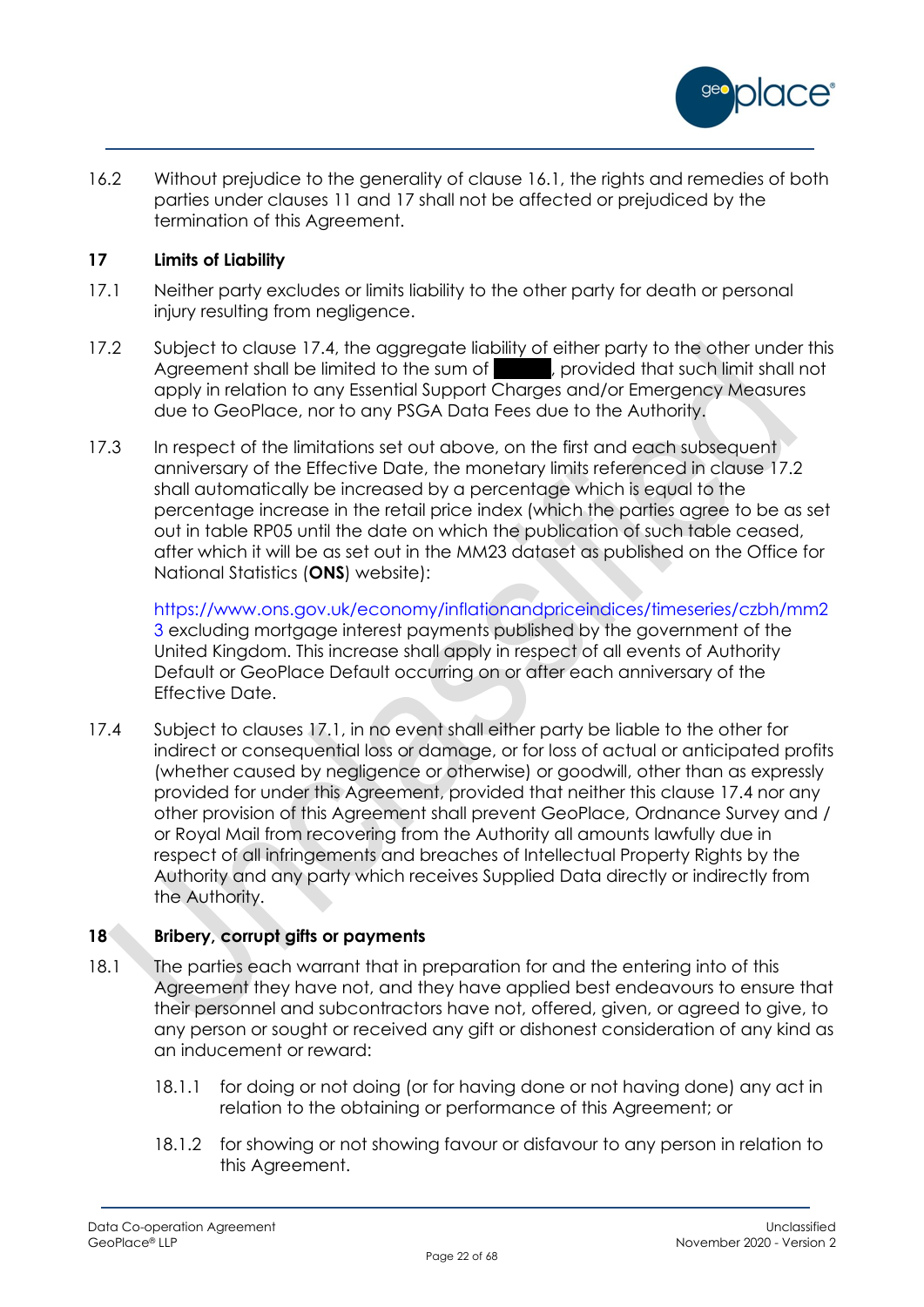

- 18.2 The parties each warrant that in fulfilling their respective obligations under this Agreement they will not, and they will apply best endeavours to ensure that their personnel and subcontractors do not, offer, give, or agree to give, to any person or seek or receive any gift or dishonest consideration of any kind as an inducement or reward:
	- 18.2.1 for doing or not doing (or for having done or not having done) any act in relation to the performance of this Agreement; or
	- 18.2.2 for showing or not showing favour or disfavour to any person in relation to this Agreement.
- 18.3 The parties each warrant and undertake (and shall procure that their subcontractors and personnel shall undertake) in connection with this Agreement to comply at all times with anti-bribery and corruption legislation, laws and regulations in all jurisdictions, and not to perform their respective obligations or otherwise do anything or omit to do anything under or in connection with this Agreement in such a way as to cause either of them to be in breach of any such legislation, laws or regulations and in particular they have not in connection with this Agreement committed and will not commit any offence:
	- 18.3.1 under the *Bribery Act 2010* or other legislation, laws or regulations in force in England creating offences in respect of bribery and corruption;
	- 18.3.2 under legislation or other laws or regulations in force in any jurisdiction creating offences in respect of bribery and corruption; and
	- 18.3.3 under legislation, laws or regulations creating offences in respect of fraudulent acts.
- 18.4 Any breach of the Agreement related to this clause by either party or their personnel (whether with or without the knowledge of the relevant party) or the commission of any offence by either party or by any of their personnel or subcontractors under the *Bribery Act 2010* or other legislation, laws or regulations in force in England, Wales or any jurisdiction where the Agreement is performed that creates offences in respect of bribery and corruption shall entitle the other party, with no liability whatsoever to the defaulting party, to terminate the Agreement with immediate effect by notice in writing and to recover from the defaulting party the amount of any loss resulting from such termination.

#### <span id="page-22-0"></span>**18A Modern Slavery Act 2015**

- 18A1 The parties each warrant and undertake that in connection with this Agreement:
	- 18A1.1 to comply at all times with all applicable anti-slavery and human trafficking laws, statutes, regulations and codes from time to time in force including but not limited to the Modern Slavery Act 2015, and not to perform its obligations or otherwise do anything or omit to do anything under or in connection with this Agreement in such a way as to cause it to be in breach of any such legislation, laws or regulations; and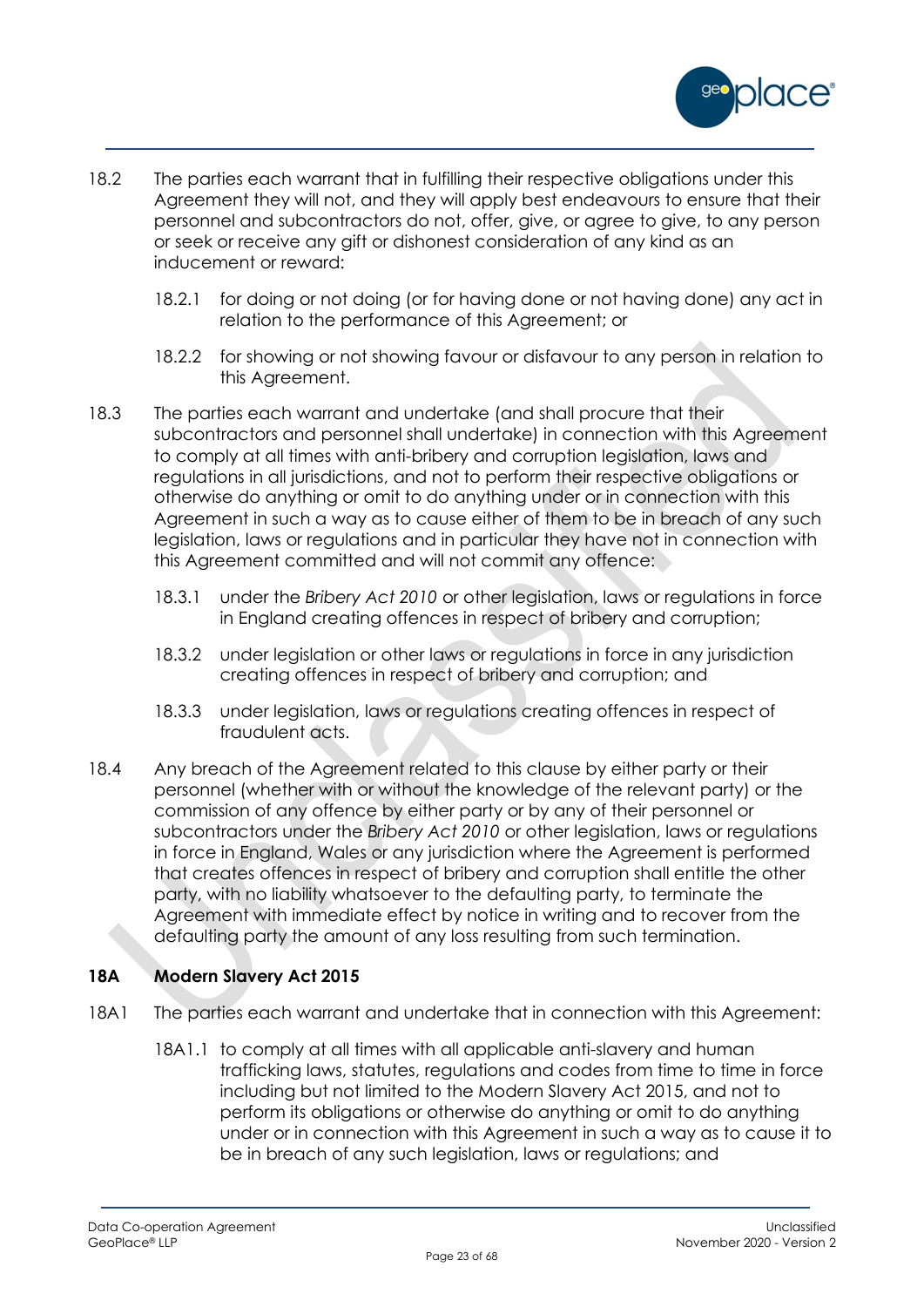

- 18A1.2 not to engage in any activity, practice or conduct that would constitute an offence under sections 1, 2 or 4, of the Modern Slavery Act 2015 if such activity, practice or conduct were carried out in the UK; and
- 18A1.3 to ensure that its contractors, suppliers and personnel shall comply with all applicable anti-slavery and human trafficking laws, statutes, regulations and codes from time to time in force including but not limited to the Modern Slavery Act 2015; and
- 18A1.4 that neither party nor any of its contractors, suppliers or personnel:
	- 18A1.4.1 has been convicted of any offence involving slavery or human trafficking; and
	- 18A1.4.2 to the best of its knowledge, has been or is the subject of any investigation, inquiry or enforcement proceedings by any governmental, administrative or regulatory body regarding any offence or alleged offence of or in connection with slavery or human trafficking.
- 18A2 the parties shall implement due diligence procedures for its contractors, suppliers and other participants in its supply chains, to ensure that there is no slavery or human trafficking in its supply chains.
- 18A3 Each party shall notify the other party as soon as it becomes aware of any actual or suspected slavery or human trafficking in a supply chain which has a connection with this Agreement.
- 18A4 Any breach of the Agreement related to this Clause 18A by either party or by any its personnel (whether with or without the knowledge of the breaching party) or the commission of any offence by either party or by any of its personnel or contractors under the Modern Slavery Act 2015 or other legislation, laws or regulations in force in England or any jurisdiction where the Agreement is performed that creates offences in respect of slavery and human trafficking shall entitle the other party, with no liability whatsoever to the breaching party, to terminate the Agreement with immediate effect by notice in writing and to recover from the breaching party the amount of any loss resulting from such termination.

#### <span id="page-23-0"></span>**19 Force Majeure**

Neither party shall be liable for any failure to perform or any delay or for the consequences of any delay in performing any of its obligations under this Agreement caused by any event beyond its reasonable control (an event of **Force Majeure**). Notwithstanding the foregoing, each party shall use all reasonable endeavours to continue to perform its obligations hereunder for the duration of such an event of Force Majeure.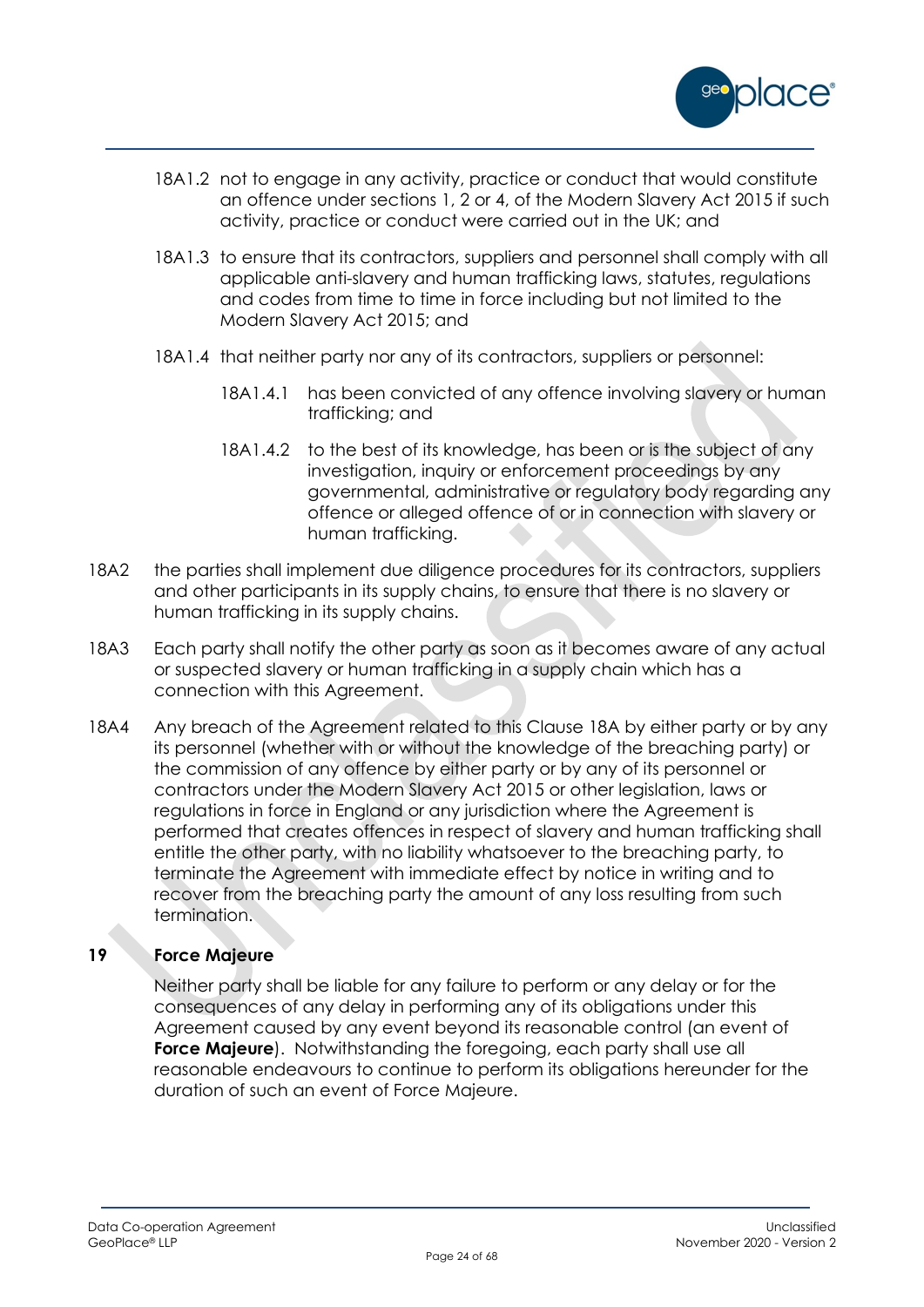

#### <span id="page-24-0"></span>**20 No Waiver**

No failure or delay by either party to exercise any right, power or remedy shall operate as a waiver of that right, power or remedy nor shall any partial exercise preclude any further exercise of the same, or of any other right, power or remedy.

#### <span id="page-24-1"></span>**21 Assignment Sub-Contracting and Successors**

- 21.1 GeoPlace may assign any of the benefits of this Agreement or transfer any of the burdens of this Agreement with the prior written consent of the Authority Contacts Executive. In the event of assignment, the Agreement will be binding on the successors and assignees of either party.
- 21.2 GeoPlace shall be permitted, at its sole option but without prejudice to the rights of the Authority hereunder, to sub-contract the performance of some or all of its responsibilities to any third party. GeoPlace shall notify the Authority Contacts Executive in advance of sub-contracting any of GeoPlace's responsibilities (for the avoidance of doubt, save in respect of any responsibilities which have already been sub-contracted by GeoPlace as at the Effective Date).
- 21.3 Subject to clause 2.2, the Authority shall be permitted, at its sole option but without prejudice to the rights of GeoPlace, to sub-contract the performance of some or all of its responsibilities to any third party. For the avoidance of doubt, where any third party has access to the GeoPlace Services as a result of the Authority subcontracting some or all of its responsibilities to such third party, the Authority shall ensure that the third party shall only use the GeoPlace Services for the performance, on the Authority's behalf, of the Authority's responsibilities under this Agreement.
- 21.4 Where the Authority appoints a sub-contractor pursuant to clauses 2.2, 6.1.4 and 21.3, it shall notify GeoPlace of the name and contact details of the subcontractor no later than thirty (30) Working Days following such appointment.

#### <span id="page-24-2"></span>**22 Warranty as to Capacity**

Each party warrants and represents to the other that it has full authority power and capacity to enter into this Agreement and that all necessary actions have been taken to enable it lawfully to enter into this Agreement.

#### <span id="page-24-3"></span>**23 Entire Agreement**

This Agreement together with its Schedules contains the whole agreement between the parties and supersedes any prior written or oral agreement between them relating to it. Each party accepts liability for any fraudulent misrepresentations made on its behalf but shall not be liable for any other representations including negligent misrepresentations.

#### <span id="page-24-4"></span>**24 Dispute Resolution**

- 24.1 If there is a dispute between the parties the provisions of this clause 24 shall apply.
- 24.2 In the event of a dispute, the parties shall comply with the procedure set out in Schedule 6 to this Agreement.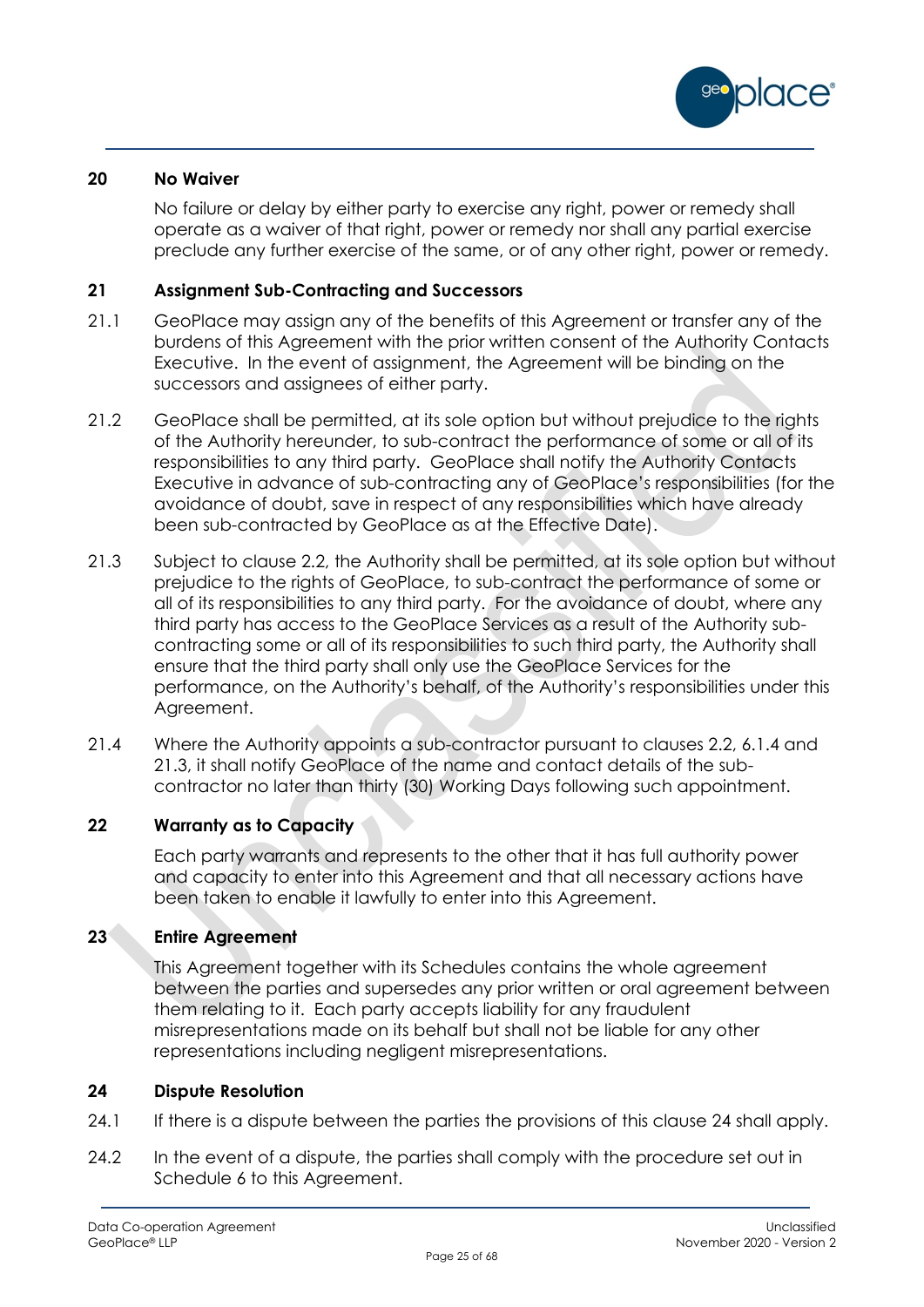

24.3 Unless this Agreement has already been repudiated or terminated, both parties shall continue to carry out their obligations in accordance with this Agreement during the resolution period of the dispute.

#### <span id="page-25-0"></span>**25 Notices**

- 25.1 Any notice under this Agreement shall be given by prepaid first-class post, recorded delivery, email or by hand to the following contact details:
	- 25.1.1 for GeoPlace: For the attention of Nick Chapallaz, Managing Director, GeoPlace LLP, 157-197 Buckingham Palace Road, London SW1W 9SZ, United Kingdom; Email:
	- 25.1.2 for the Authority: to the Authority Principal Contact, at the address and email details which the Authority has submitted to GeoPlace (or in the absence of such details to the Authority at the address of the Authority's principal place of business),
	- 25.1.3 or such other contact details as either party shall notify to the other in writing.
- 25.2 Any notice sent by prepaid first-class post or recorded delivery shall be deemed to have been served **XX** Working Days after posting. Any notice sent by email shall be deemed to have been served on the **xxx Working Day following sending**, provided that it is not returned to the sender undelivered. Any notice delivered by hand shall be deemed to have been served on the same day if received before on a Working Day, or on the **Working Day if received after**

#### <span id="page-25-1"></span>**26 Enforceability and Severance**

Any provision of this Agreement which is held invalid or unenforceable shall be ineffective to the extent of such invalidity or unenforceability without invalidating or rendering unenforceable the remaining provisions hereof.

#### <span id="page-25-2"></span>**27 Jurisdiction**

This Agreement shall be governed by and construed in accordance with the law of England and Wales. Each party agrees to submit to the exclusive jurisdiction of the courts of England and Wales.

#### <span id="page-25-3"></span>**28 Party Rights**

- 28.1 Subject to clause 28.2, the rights of any third party under this Agreement, whether pursuant to the *Contracts (Rights of Third Parties) Act 1999* or otherwise, are hereby excluded.
- 28.2 Any reference in this Agreement to third party suppliers shall be deemed to refer to Ordnance Survey, IDeA, the Valuation Office Agency and Royal Mail , each of whom shall be reserved rights to directly enforce this Agreement pursuant to the *Contracts (Rights of Third Parties) Act 1999*.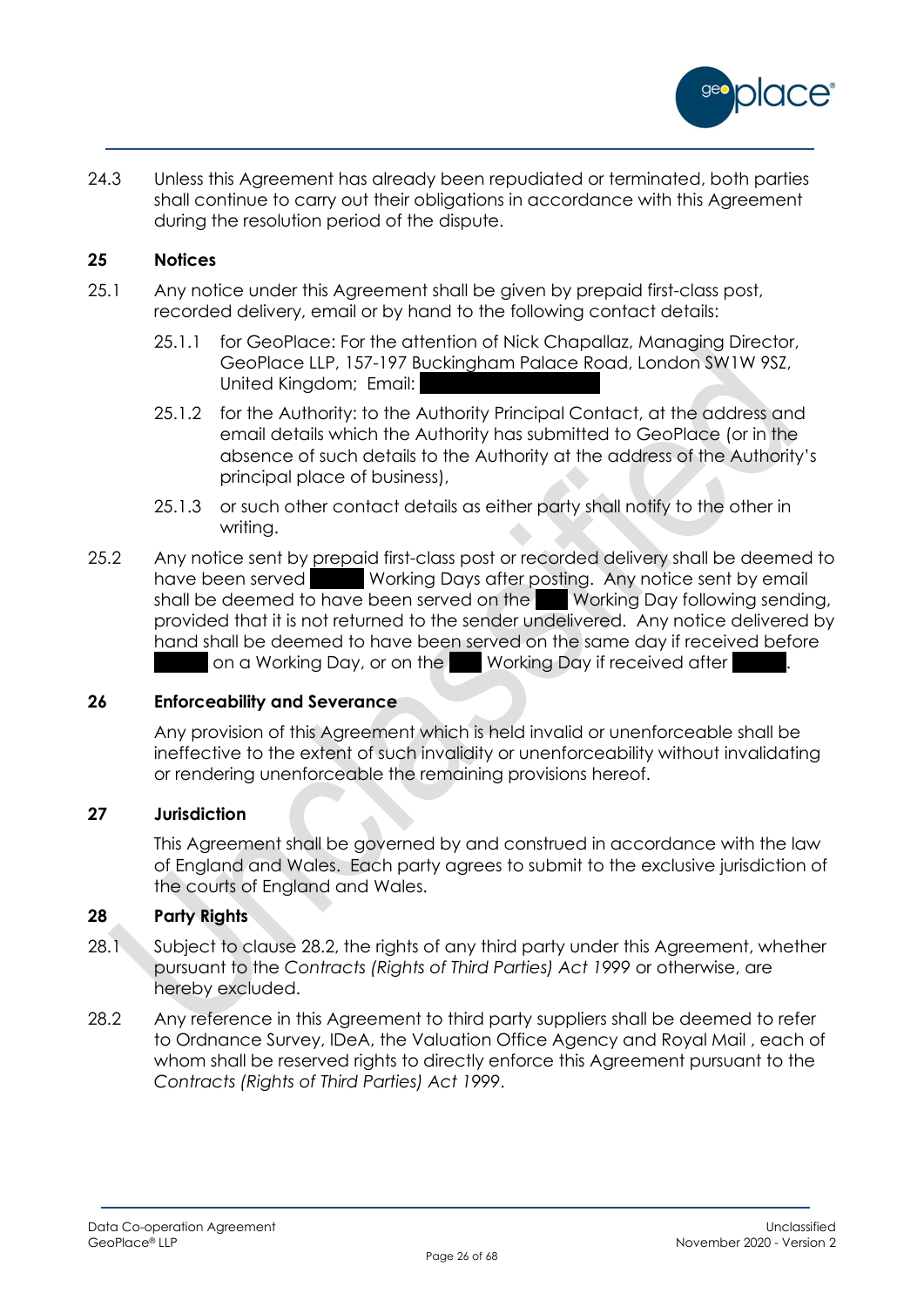

| SIGNED by        |                                      |             |
|------------------|--------------------------------------|-------------|
|                  | For and on behalf of the [Authority] | (Signature) |
|                  |                                      | .           |
| <b>WITNESS</b>   |                                      | (Date)      |
| Signature        |                                      |             |
| <b>Name</b>      |                                      |             |
| <b>Address</b>   |                                      |             |
|                  |                                      |             |
|                  |                                      |             |
|                  |                                      |             |
|                  | (PLEASE COMPLETE IN CAPITALS)        |             |
| <b>SIGNED by</b> |                                      |             |
|                  | For and on behalf of GeoPlace LLP    | (Signature) |
| <b>WITNESS</b>   |                                      | (Date)      |
| Signature        |                                      |             |
| <b>Name</b>      |                                      |             |
| <b>Address</b>   |                                      |             |
|                  |                                      |             |
| Occupation       |                                      |             |
|                  | (PLEASE COMPLETE IN CAPITALS)        |             |
|                  |                                      |             |
|                  |                                      |             |
|                  |                                      |             |
|                  |                                      |             |
|                  |                                      |             |
|                  |                                      |             |
|                  |                                      |             |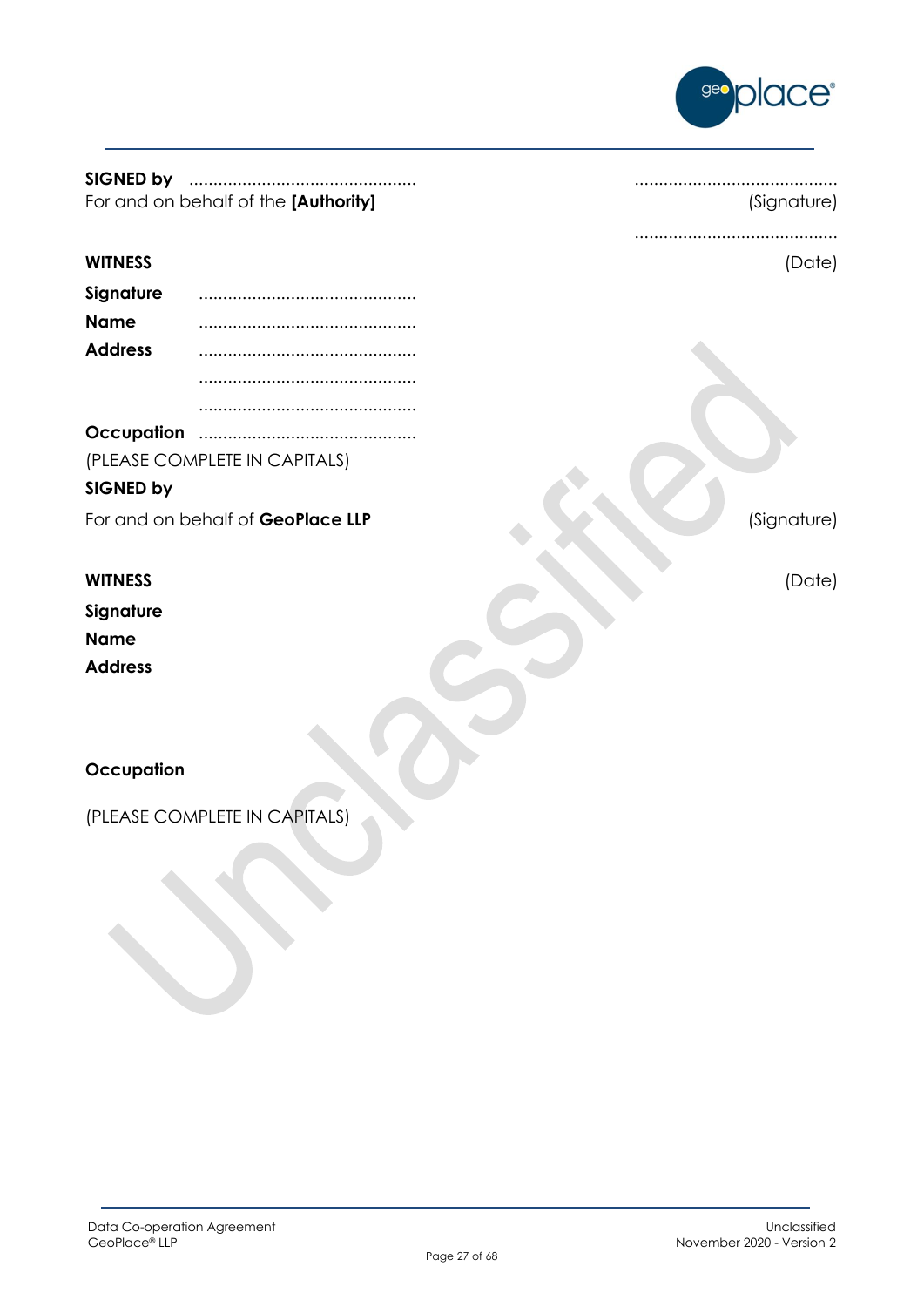

## <span id="page-27-0"></span>**Schedule 1 Authority Services**

### **Part A**

#### **Authority Address Updates Quality Criteria, Maintenance and Update Schedule**

1 Schedule 8 provides details of those Authorities required to provide Authority Address Updates in accordance with this Part A.

#### 2 **Authority Address Updates are defined as**:

- a) Content: the content of an Authority Address Update is defined by the Data Entry Conventions and Best Practice.
- b) Format: the format of an Authority Address Update is currently defined by the Data Transfer Format.
- c) Delivery: Authority Address Updates**<sup>2</sup>** may be generated as change only updates or full supply and delivered via email or FTP to GeoPlace.
- d) Coverage: the area of coverage of an Authority Address Update shall be the relevant Authority Area.
- 3 Each Authority shall be described as either being a '**Contributing Authority**' or a '**Non-Contributing Authority**' for the purpose of this Part A. The overall objective is for all Authorities to be Contributing Authorities. The attributes of a Contributing Authority are described in paragraph 5. An Authority will be a Non-Contributing Authority where it is not a Contributing Authority.
- 4 Where the Authority is a 'Non-Contributing Authority' then the provisions of Schedule 3 will apply.
- 5 A Contributing Authority has all of the following attributes:
	- 5.1 The Authority has appointed and notified to GeoPlace in accordance with Clause 11, an Authority Address Custodian;
	- 5.2 The Authority has completed and provided to GeoPlace an Authority Address Updates Improvement Schedule (as referred to in Part C) within Working Days of having received an annual pro forma from GeoPlace, indicating the position of the Authority with respect to the creation, maintenance, upkeep and delivery of its Authority Address Updates;
	- 5.3 The Authority is providing Authority Address Updates in accordance with paragraph 2 above;
	- 5.4 The Authority delivers successfully validated Authority Address Updates to GeoPlace no less frequently than on a xxx basis. Where the Authority: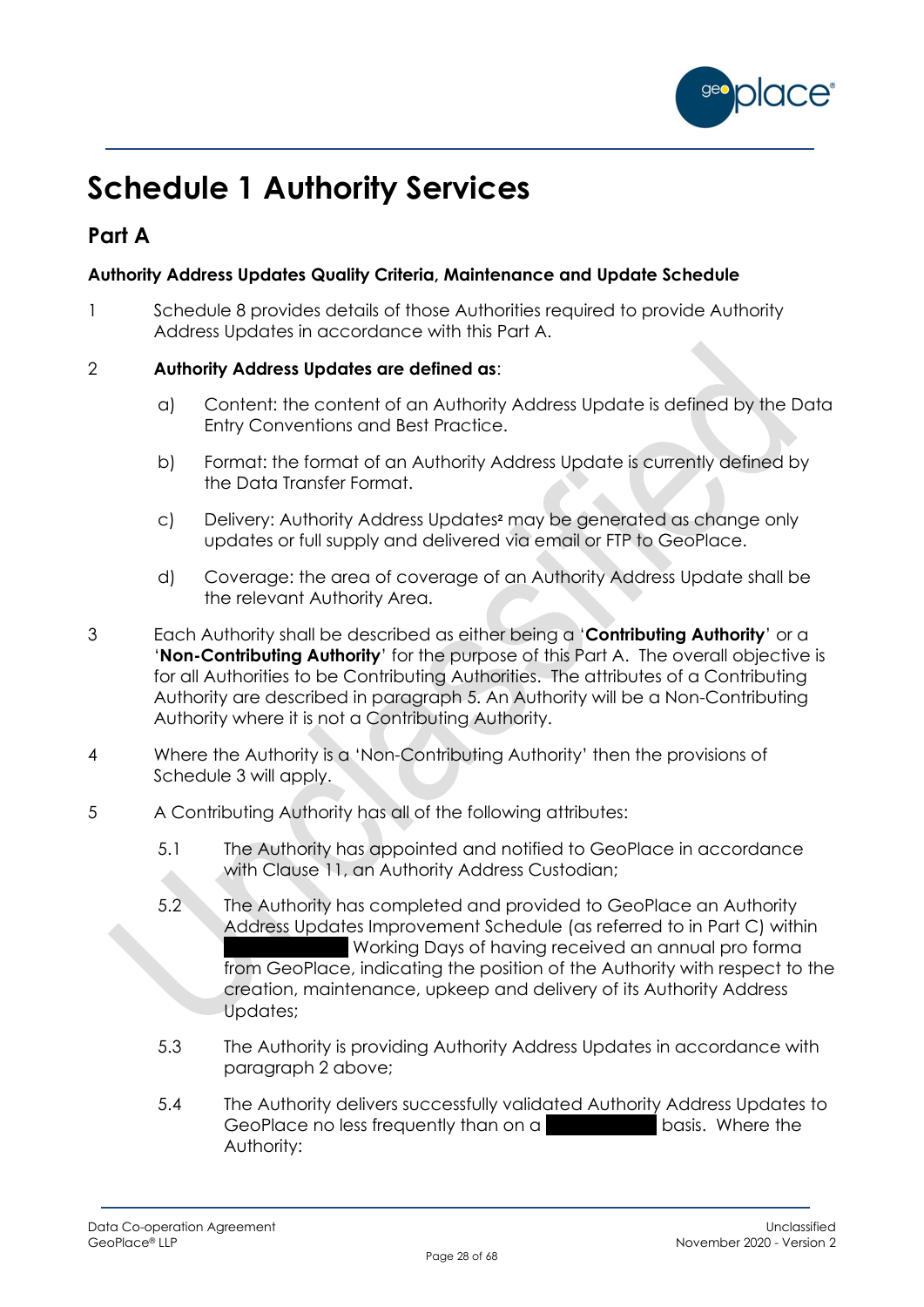

- 5.4.1 has failed to provide a minimum of successfully validated weekly Authority Address Updates to GeoPlace in any period commencing on  $\overline{\phantom{a}}$  ; or
- 5.4.2 has failed to provide Authority Address Updates on consecutive xxxxxxxxx xxxxxxx; or
- 5.4.3 has provided Authority Address Updates that, in the reasonable opinion of GeoPlace significantly under record address change intelligence on xxx consecutive calendar months. For the avoidance of doubt, if there is genuinely no address change intelligence, the Authority Address Updates will contain no address change intelligence, but must still be provided,

then the Authority will be deemed not to have met this paragraph 5.4.

- 5.5 The Authority accepts, rejects or amends records as a result of receiving a valid candidate record from GeoPlace and thereby ensures that the appropriate address change intelligence is processed and returned back to GeoPlace within **XXXX Working Days of notification from** GeoPlace. Note that failure by the Authority to respond to individual candidate records within XXX Working Days may result in GeoPlace amending those records in the GeoPlace Databases.
- 5.6 The Authority is recorded by GeoPlace at or above 'achieved national standard' for all individual Quality Criteria Ratings (as identified in the table contained in the Authority Address Updates Improvement Schedule referred to in Part C of this Schedule 1), save for update frequency, in at least xxx of the xxxxx xxx xxxxxxxxx xxxxxxxx xxxxxx. The Authority acknowledges that Quality Criteria Ratings are monitored by GeoPlace on a xxxxxxxxx xxxxxxx basis in arrears.
- 6 Exceptional Circumstances: Where an Authority does not meet one (or more) of the attributes in paragraphs 5.3, 5.4 and 5.6 in relation to a  $\sim$  xxx and a report is submitted by the Authority to the Authority Contacts Executive (in accordance with clause 25) within Working Days of the start of the following detailing exceptional extenuating circumstances, the Authority Contacts Executive may grant an exemption with the effect that the Authority will then be deemed to be a Contributing Authority for the purpose of that particular attribute for that specific xxxxxxxxx xxxxxxx. However, for the purposes of any subsequent assessment as to whether the Authority is a Contributing Authority, the relevant attribute(s) will not be deemed to have been attained, save where otherwise agreed by the Authority Contacts Executive. A new report must be submitted and considered each calendar month.

**<sup>2</sup> Please note:** As noted in the definition of FTP, from a date to be notified by GeoPlace, the transfer of all Authority Address Updates, full supply and data files must be via the use of SFTP (Secure File Transfer Protocol) as opposed to FTP.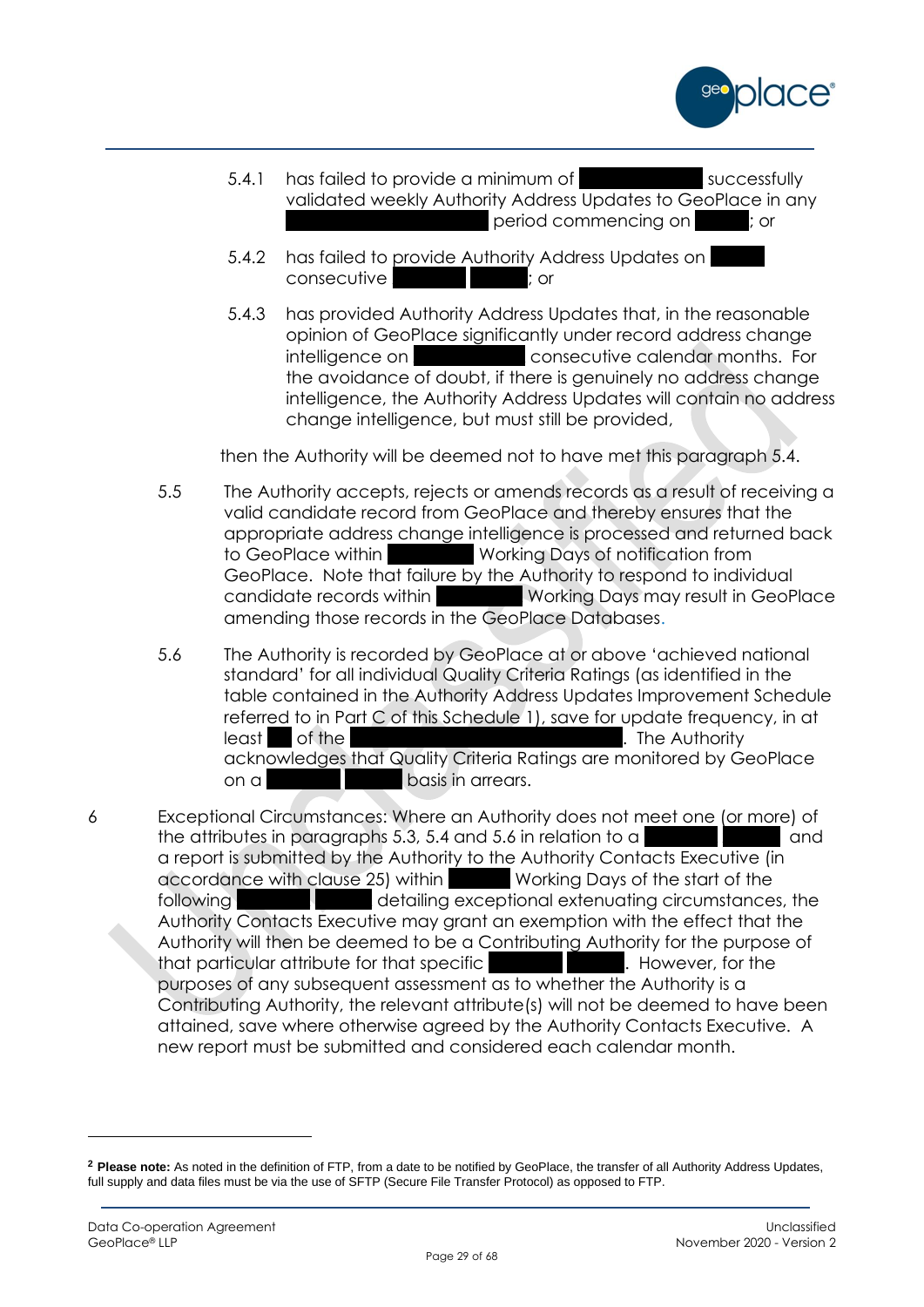

### **Part B**

#### **Authority Street Updates Quality Criteria, Maintenance and Update Schedule**

- 1 Schedule 8 provides details of those Authorities required to provide Authority Street Updates in accordance with this Part B.
- 2 Authority Street Updates are defined as:
	- a) Content: the content of an Authority Street Update is defined by the Data Entry Conventions and Best Practice. For the avoidance of doubt this includes LSG, Additional Street Data (**ASD**) and Operational District Data (**ODD**).
	- b) Format: the format of an Authority Street Update is currently defined by the Data Transfer Format.
	- c) Delivery: Authority Street Updates may be generated as full supply and sent to GeoPlace via the maintenance of an LSG using the NSG HTTPS (Hypertext transfer protocol secure) upload facility.
	- d) Coverage: the area of coverage of an Authority Street Update shall be the relevant Authority Area.
- 3 Each Authority shall be described as either being a '**Contributing Authority**' or a '**Non-Contributing Authority**' for the purpose of this Part B. The overall objective is for all Authorities to be Contributing Authorities. The attributes of a Contributing Authority are described in paragraph 5. An Authority will be a Non-Contributing Authority where it is not a Contributing Authority.
- 4 Where the Authority is a 'Non-Contributing Authority' then the provisions of Schedule 3 will apply.
- 5 A Contributing Authority has all of the following attributes:
	- 5.1 The Authority has appointed and notified to GeoPlace in accordance with Clause 11, an Authority Street Custodian;
	- 5.2 The Authority has completed and provided to GeoPlace an Authority Street Updates Improvement Schedule (as referred to in Part D) within Working Days of having received an annual pro forma from GeoPlace, indicating the position of the Authority with respect to the creation, maintenance, upkeep and delivery of its Authority Street Updates;
	- 5.3 The Authority is providing Authority Street Updates in accordance with paragraph 2 above;
	- 5.4 The Authority delivers successfully validated xxx and xxx Authority Street Updates to GeoPlace. Where the Authority: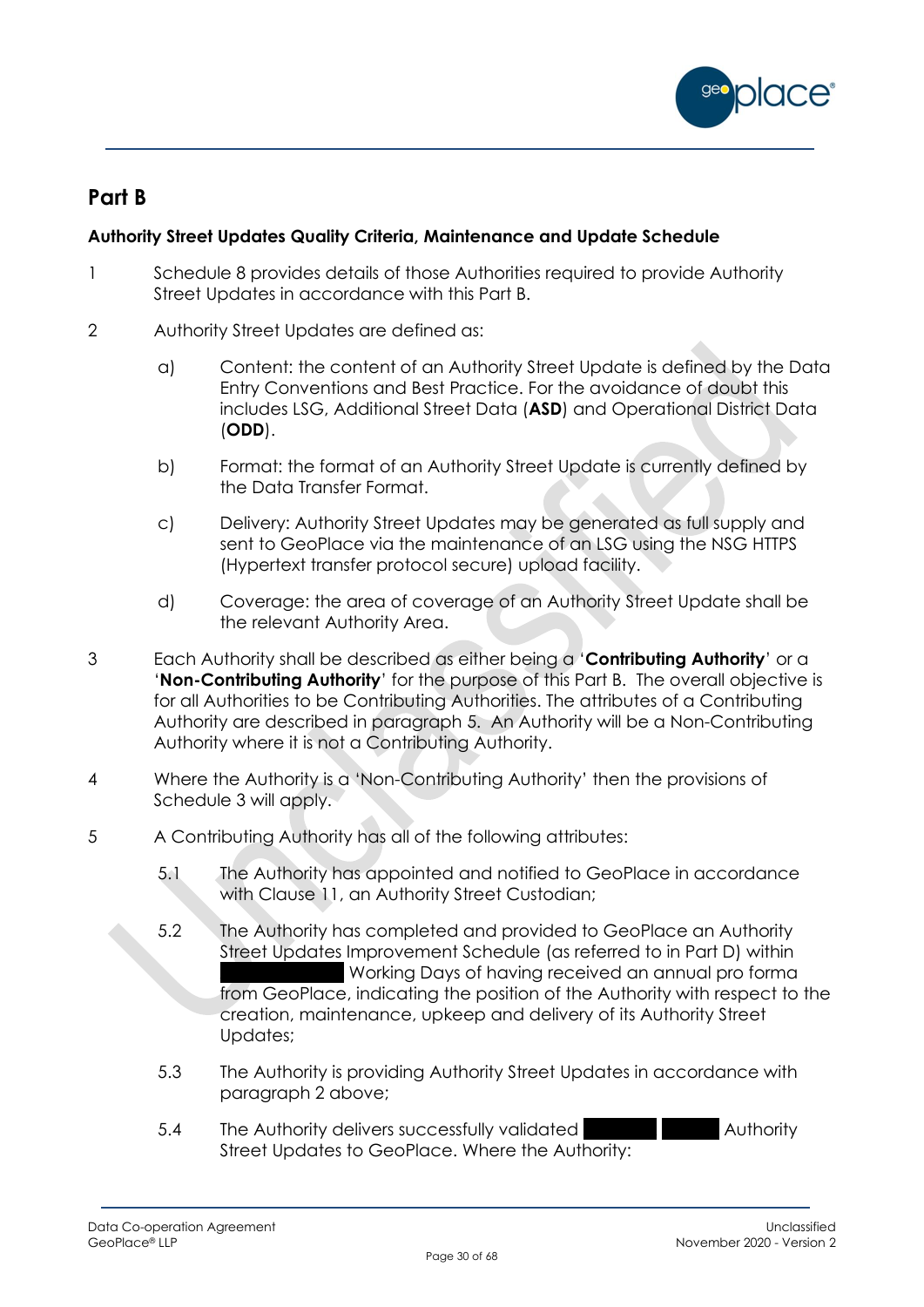

- 5.4.1 has failed to provide a minimum of successfully validated calendar monthly Authority Street Updates to GeoPlace in any xxx xxxxxx xxxx xxxxxxxxx xxxxxxx period commencing on 1 April; or
- 5.4.2 has failed to provide Authority Street Updates on  $:$  or
- 5.4.3 has provided Authority Street Updates that, in the reasonable opinion of GeoPlace significantly under record street change  $intelligence on$   $\Box$ avoidance of doubt, if there is genuinely no street change intelligence, the Authority Street Updates will contain no street change intelligence, but must still be provided,

then the Authority will be deemed not to have met this paragraph 5.4.

- 5.5 The Authority is recorded by GeoPlace at or above 'achieved national standard' for all individual Quality Criteria Ratings (as identified in the table contained in the Authority Street Updates Improvement Schedule referred to in Part D of this Schedule 1) for a period, save for update frequency, in at least xxx xxx xxxxxxxxx xxxxxxx xxxxxxxxx xxxxxxx. The Authority acknowledges that Quality Criteria Ratings are monitored by GeoPlace on a xxx xxx xxx basis in arrears.
- 6 Exceptional Circumstances: Where an Authority does not meet one (or more) of the attributes in paragraphs 5.3, 5.4 and 5.5 in relation to a and a report is submitted by the Authority to the Authority Contacts Executive (in accordance with clause 25) within **Working Days of the start of the** following **xxx** and the state of detailing exceptional extenuating circumstances, the Authority Contacts Executive may grant an exemption with the effect that the Authority will then be deemed to be a Contributing Authority for the purpose of that particular attribute for that specific  $\qquad \qquad$  . However, for the purposes of any subsequent assessment as to whether the Authority is a Contributing Authority, the relevant attribute(s) will not be deemed to have been attained, save where otherwise agreed by the Authority Contacts Executive. A new report must be submitted and considered each calendar month.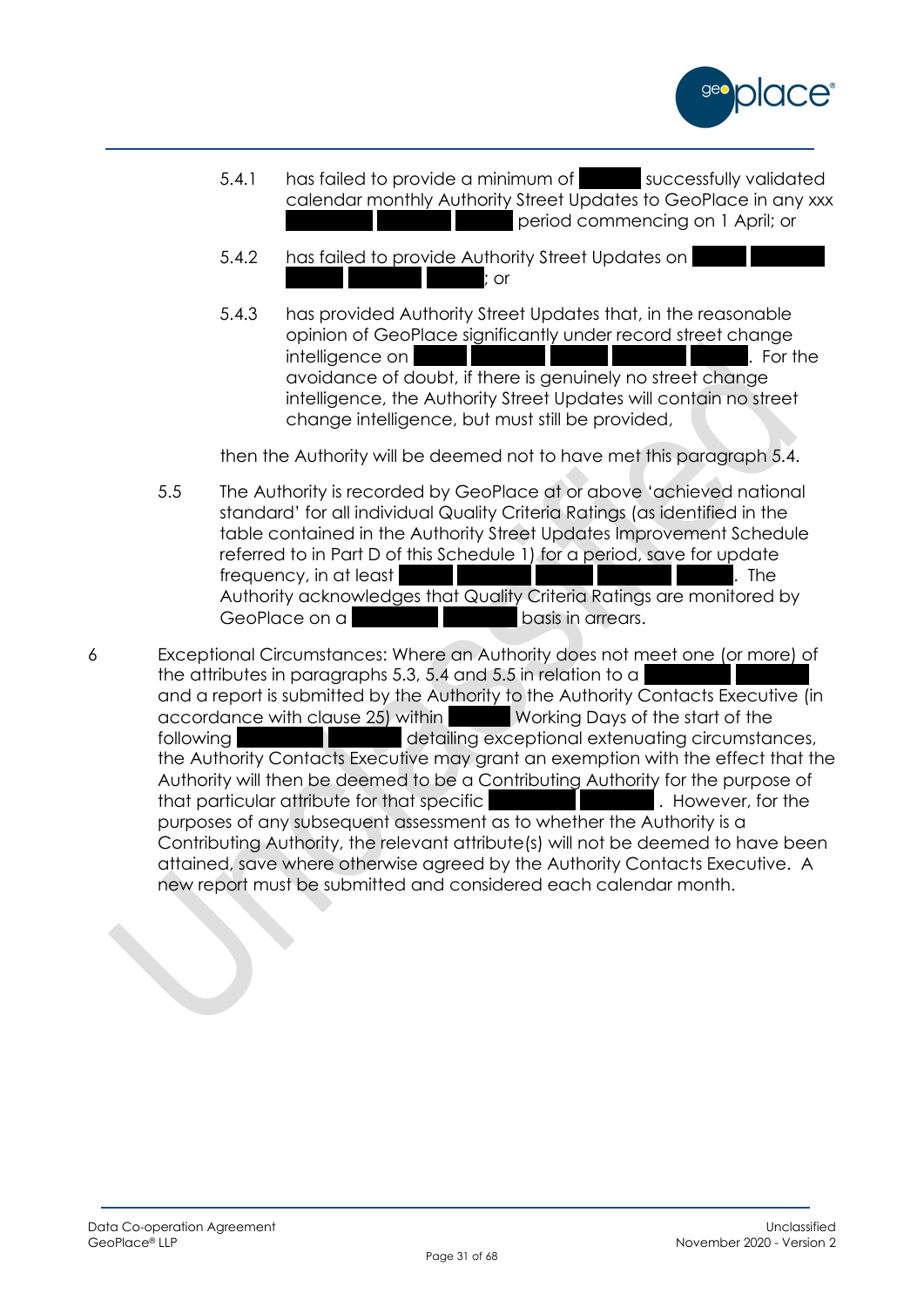

### **Part C**

#### **Authority Address Updates Improvement Schedule**

The Authority Address Updates Improvement Schedule means the current Authority Address Updates Improvement Schedule as may be revised in agreement with the Authority Contacts Executive and made available by GeoPlace via its website from time to time.

For each of the financial years and xxxx and xxx where the Authority is recorded by GeoPlace as at or above 'achieved national standard' for all individual Quality Criteria Ratings for such financial year, GeoPlace will pay the Authority the PSGA Data Fees for that financial year.

### **Part D**

#### **Authority Street Updates Improvement Schedule**

The Authority Street Updates Improvement Schedule means the current Authority Street Updates Improvement Schedule as may be revised in agreement with the Authority Contacts Executive and made available by GeoPlace via its website from time to time.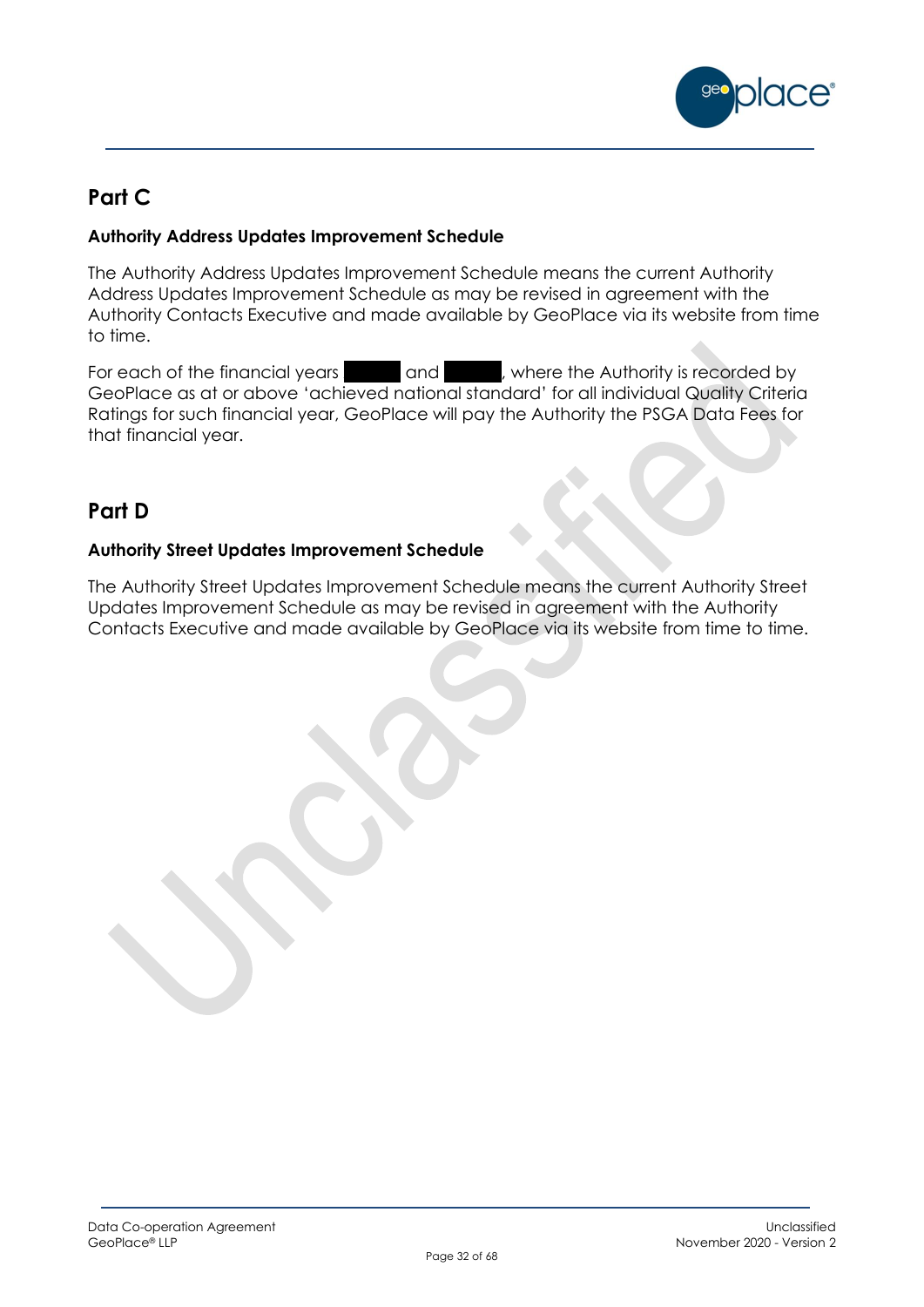

## <span id="page-32-0"></span>**Schedule 2 GeoPlace Services**

### **Part A - GeoPlace Services**

Schedule 8 provides details of those Authorities and third party organisations entitled to receive the services in paragraphs 1 and 2 below. Where indicated in the table in paragraph 2 below, services shall be made available to third party organisations, notwithstanding that such organisations are not Participating Authorities.

1. GeoPlace Services in relation to addresses shall include the following:

| <b>Service</b><br>number | <b>Service Title</b>                                                                  | <b>Service Description</b>                                                                                                                                                                                    |
|--------------------------|---------------------------------------------------------------------------------------|---------------------------------------------------------------------------------------------------------------------------------------------------------------------------------------------------------------|
| 102                      | LLPG full supply re-<br>synchronisation to<br>the NAG                                 | Testing that the NAG is synchronised to the Authority's full<br>supply of an LLPG. This involves:                                                                                                             |
|                          |                                                                                       | a) GeoPlace validating the Authority's full supply of an<br>LLPG;                                                                                                                                             |
|                          |                                                                                       | b) GeoPlace reporting to the Authority any errors and<br>warnings;                                                                                                                                            |
|                          |                                                                                       | c) the Authority resolving any errors and re-submitting a<br>revised full supply of an LLPG;                                                                                                                  |
|                          |                                                                                       | d) GeoPlace checking the NAG against the Authority's full<br>supply of an LLPG;                                                                                                                               |
|                          |                                                                                       | e) making amendments to the NAG as required; and                                                                                                                                                              |
|                          |                                                                                       | GeoPlace providing feedback to the Authority of<br>f<br>changes made.                                                                                                                                         |
|                          |                                                                                       | a) – d) above may be repeated until the synchronisation<br>process is complete.                                                                                                                               |
|                          |                                                                                       | This Service is subject to the completion of an order form as<br>available via the GeoPlace website from time to time, and<br>is available free of charge                                                     |
| 103A                     | <b>Validation and</b>                                                                 | This involves:                                                                                                                                                                                                |
|                          | incorporation of<br><b>Authority Address</b><br><b>Updates into the</b><br><b>NAG</b> | a) validation by GeoPlace that the Authority Address<br>Update is in accordance with the latest version of the<br>'LLPG Submission Compliance Check Specifications' as<br>available via the GeoPlace website; |
|                          |                                                                                       | b) where the Authority Address Update passes the<br>validation process, GeoPlace will incorporate the<br>Authority Address Update into the NAG; and                                                           |
|                          |                                                                                       | c) where the Authority Address Update does not pass the<br>validation process GeoPlace will provide a report to the                                                                                           |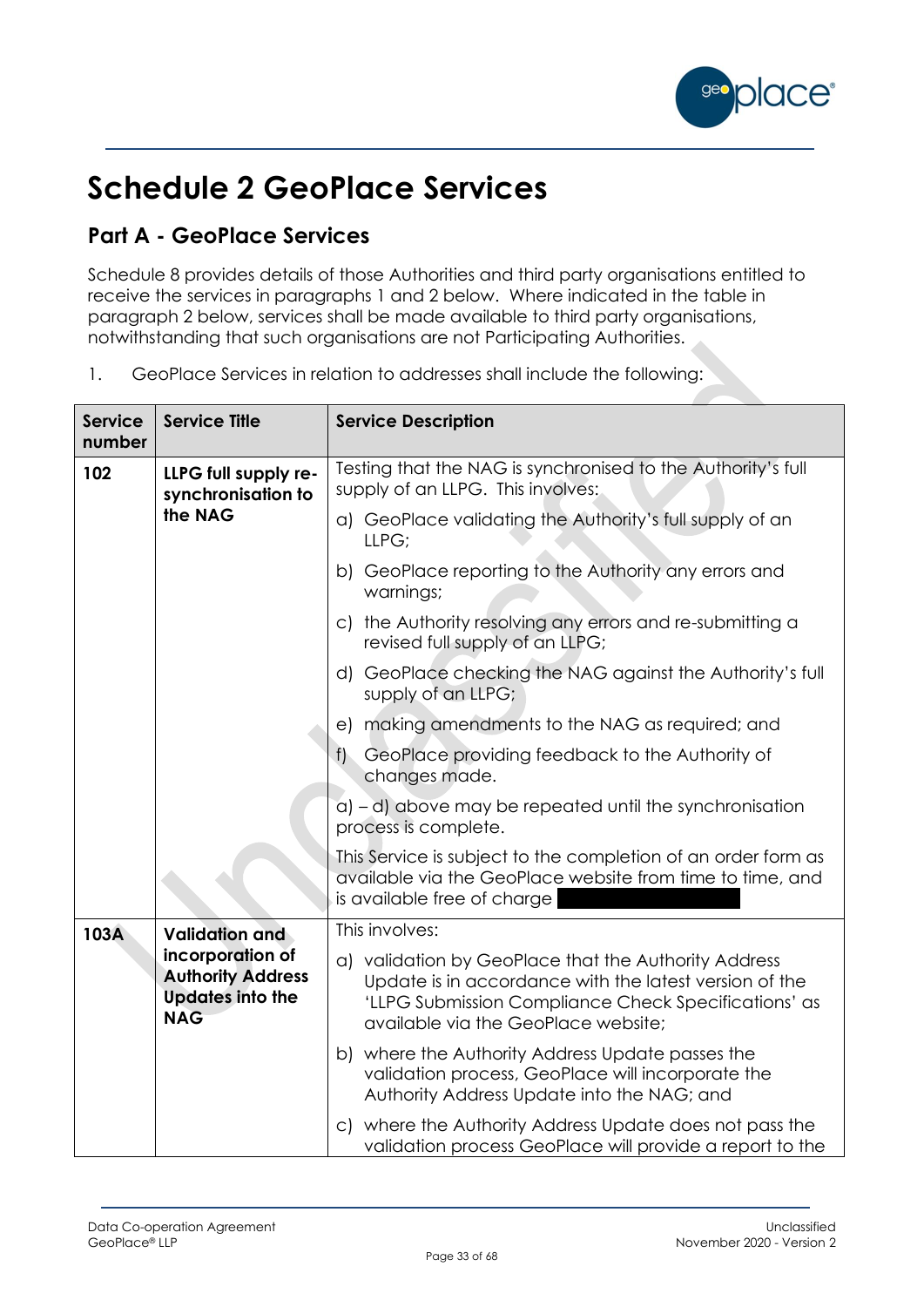

|      |                                                                                    | Authority containing details of why the Authority Address<br>Update has failed validation.                                                                                                                                                                                                                                                                                                                                                                                                                                                                |
|------|------------------------------------------------------------------------------------|-----------------------------------------------------------------------------------------------------------------------------------------------------------------------------------------------------------------------------------------------------------------------------------------------------------------------------------------------------------------------------------------------------------------------------------------------------------------------------------------------------------------------------------------------------------|
| 104A | <b>LLPG health check</b>                                                           | Provision of                                                                                                                                                                                                                                                                                                                                                                                                                                                                                                                                              |
|      | report                                                                             | LLPG health check report; and<br>$\alpha$                                                                                                                                                                                                                                                                                                                                                                                                                                                                                                                 |
|      |                                                                                    | progress report in relation to the Authority Address<br>b)<br>Updates Improvement Schedule (as referred to in<br>Schedule 1 Part C).                                                                                                                                                                                                                                                                                                                                                                                                                      |
| 112  | <b>Provision of</b><br>validated<br>candidate records                              | a) GeoPlace will on a case by case basis deliver to the<br>Authority, candidate records generated from<br>information supplied to GeoPlace as Additional Third<br>Party Data or by other third party sources (as agreed by<br>the Authority Contacts Executive, in which case<br>Schedule 9 will be updated to include these other<br>sources) after the candidate record file has been<br>verified by GeoPlace as a genuine candidate.<br>Candidate record files will be delivered via FTP or, in the<br>case of technical difficulties with FTP, email. |
|      |                                                                                    | b) GeoPlace will receive and process candidate records<br>returned by the Authority via FTP or, in the case of<br>technical difficulties with FTP, email, following action by<br>the Authority on the candidate records provided by<br>GeoPlace.                                                                                                                                                                                                                                                                                                          |
| 121  | <b>Authority Address</b><br>information<br>interface                               | A secure dedicated web based interface to provide up-to-<br>date data quality reports, data files, performance<br>benchmarking and ranking, improvement schedule and<br>business information tools to support work planning and<br>day to day activities of Authority Address Custodians.                                                                                                                                                                                                                                                                 |
| 122  | <b>Authority Address</b><br>website                                                | The provision of a web based address information service<br>(www.FindMyAddress.co.uk) on behalf of the Authority.                                                                                                                                                                                                                                                                                                                                                                                                                                         |
| 130  | <b>Validate integrity</b><br>of match of<br>addresses from<br><b>Supplied Data</b> | a) GeoPlace will compare the NAG (in accordance with<br>the current version of the DEC) with various sources of<br><b>Supplied Data;</b>                                                                                                                                                                                                                                                                                                                                                                                                                  |
|      |                                                                                    | b) GeoPlace will create a report detailing the records<br>which cannot be linked to the NAG and deliver the<br>report to the Authority, in arrears on a<br>basis via FTP or, in the case of technical difficulties with<br>FTP, email; and                                                                                                                                                                                                                                                                                                                |
|      |                                                                                    | c) a service to receive and process data returned via FTP<br>or, in the case of technical difficulties with FTP, email<br>following action by the Authority on the above report.                                                                                                                                                                                                                                                                                                                                                                          |
| 205B | <b>Streets</b><br>comparison report                                                | Provision by GeoPlace to the Authority of a<br>report<br>comparing street information from NAG and NSG.                                                                                                                                                                                                                                                                                                                                                                                                                                                   |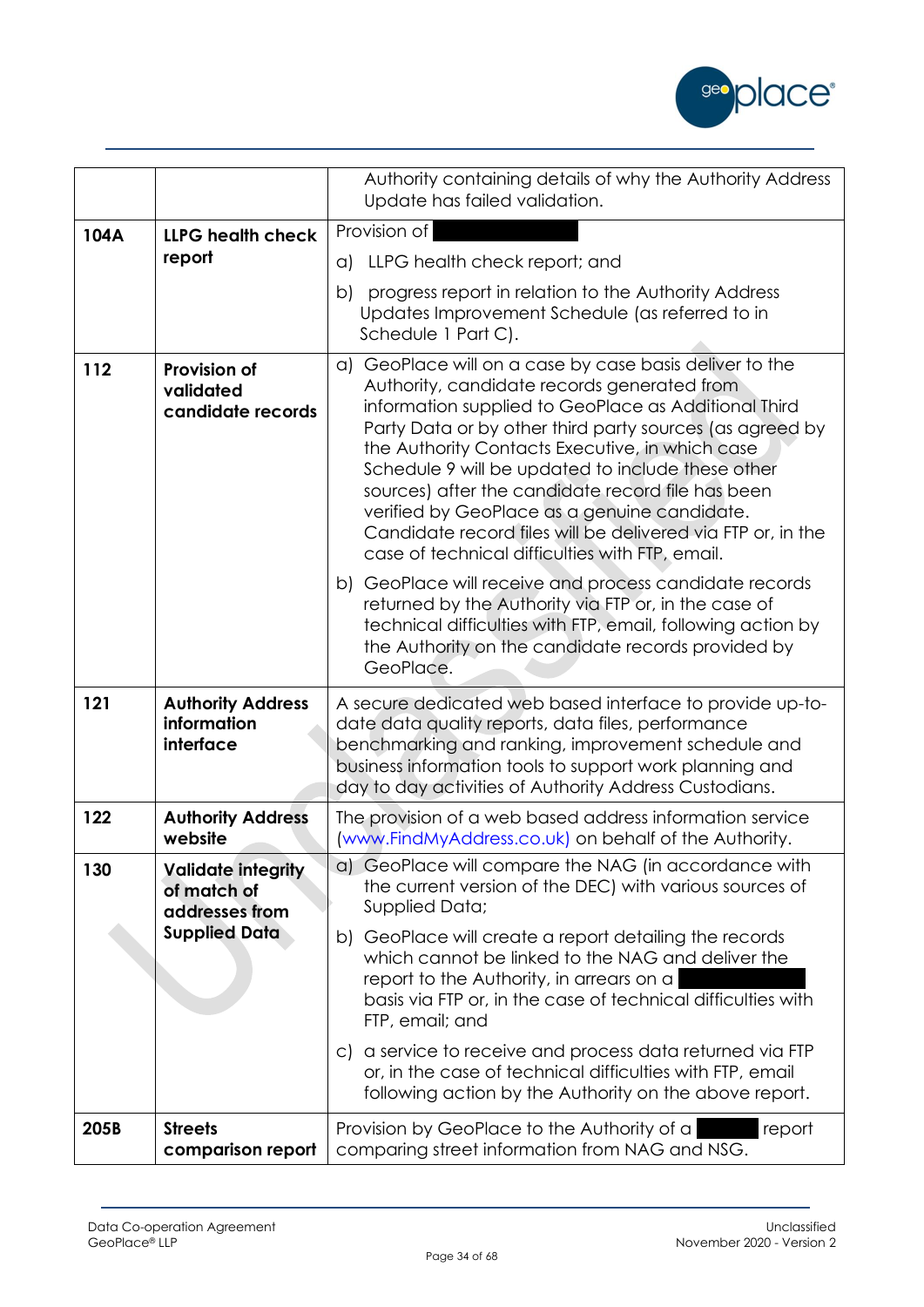

| 401  | <b>Guidance and</b><br>support<br>documentation                                                                                          | GeoPlace maintains and publishes general guidance and<br>support documentation on all areas of its services, planned<br>upgrades and service operations. Documentation is<br>available online via the GeoPlace website, email and via<br>mailing lists.                                                                                                       |
|------|------------------------------------------------------------------------------------------------------------------------------------------|---------------------------------------------------------------------------------------------------------------------------------------------------------------------------------------------------------------------------------------------------------------------------------------------------------------------------------------------------------------|
| 402  | <b>News updates</b>                                                                                                                      | news by email. Regular press<br>GeoPlace distributes<br>releases, blogs, case studies and articles are available via<br>the GeoPlace websites.                                                                                                                                                                                                                |
| 403A | <b>Help Desk</b>                                                                                                                         | A support service to assist with queries that is operated<br>between<br>on each Working Day. Help may<br>be provided by telephone, email, or through summary<br>listings of typical questions and answers on the GeoPlace<br>website.<br>Assistance concerning Authority Address Updates, Authority<br>Address Update Improvement Schedule orders and general |
|      |                                                                                                                                          | information.                                                                                                                                                                                                                                                                                                                                                  |
| 404A | Support to<br><b>Authority Contact</b><br>groups                                                                                         | Provision of technical and procedural resources to facilitate<br>the dissemination of best practice guidance and advice to<br>Authority Contacts. This is to include:                                                                                                                                                                                         |
|      |                                                                                                                                          | a) support of governance arrangements;                                                                                                                                                                                                                                                                                                                        |
|      |                                                                                                                                          | b) support to Authority Contacts;                                                                                                                                                                                                                                                                                                                             |
|      |                                                                                                                                          | c) support Authority Contacts groups; and                                                                                                                                                                                                                                                                                                                     |
|      |                                                                                                                                          | managing DEC and Data Transfer Format revision<br>d)<br>process.                                                                                                                                                                                                                                                                                              |
| 405A | <b>Guidance and</b><br>assistance with the<br>preparation of the<br><b>Authority Address</b><br>Update<br>Improvement<br><b>Schedule</b> | GeoPlace provides reasonable telephone and email<br>assistance to Authority Address Custodians with the annual<br>preparation, completion and agreement of Authority<br>Address Update Improvement Schedules during the<br>collection process (in accordance with Schedule 1 Part A).                                                                         |
| 406A | <b>Provision of</b><br><b>Websites</b>                                                                                                   | Maintenance and publication of websites:<br>www.geoplace.co.uk, https://services.geoplace.co.uk/ and<br>www.FindMyAddress.co.uk                                                                                                                                                                                                                               |
| 407  | <b>Service Provision</b><br><b>Reports</b>                                                                                               | Monitor service provision and provide reports to the<br>Authority Contacts Executive on performance in<br>accordance with clause 7.1.                                                                                                                                                                                                                         |
| 408  | <b>Maintain Authority</b><br>contact/status<br>information                                                                               | Maintenance of list of Authority Contacts.                                                                                                                                                                                                                                                                                                                    |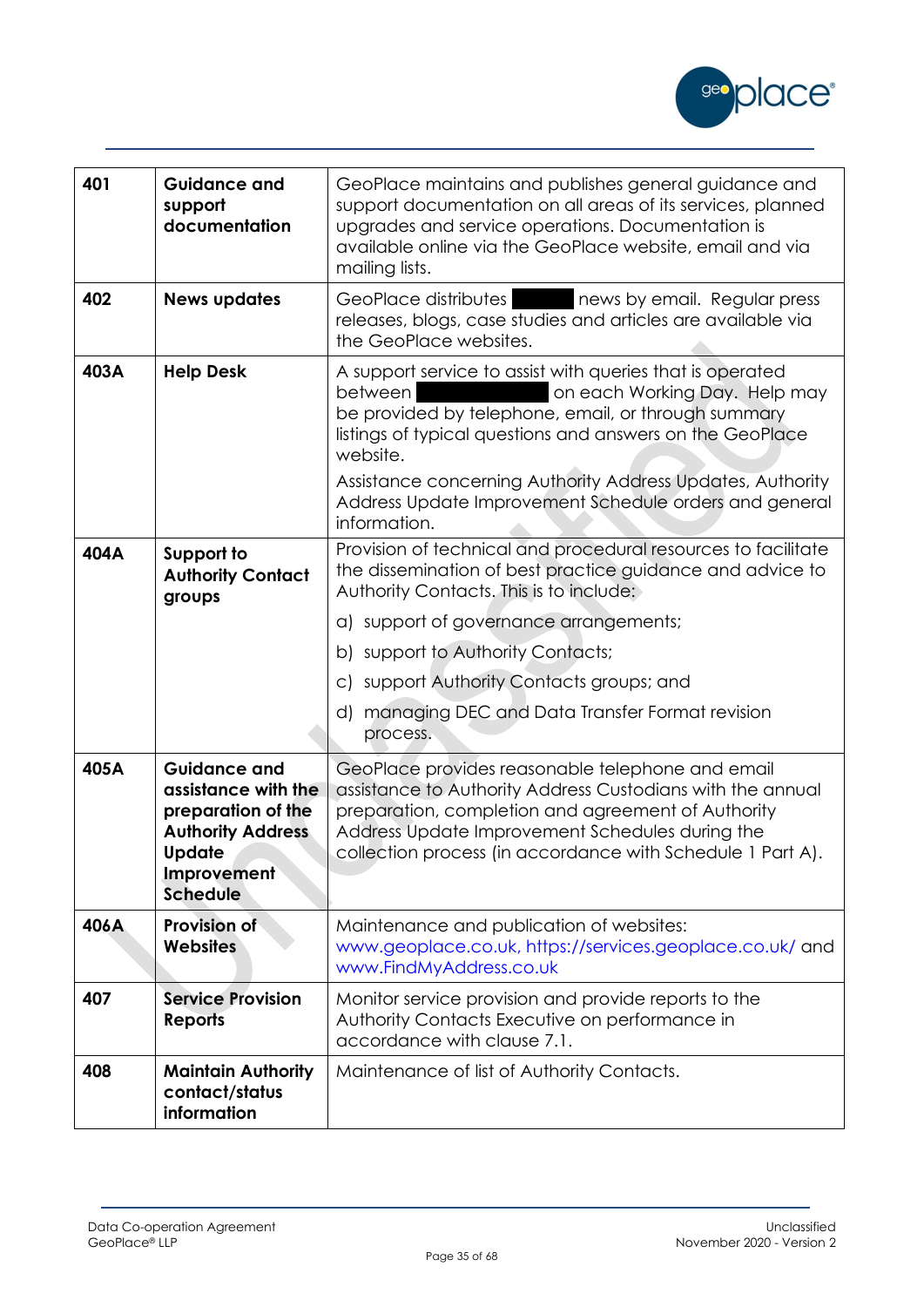

| 409 | Support for the                  | Maintain the GeoPlace websites, FTP and email for use.                                                  |
|-----|----------------------------------|---------------------------------------------------------------------------------------------------------|
|     | <b>GeoPlace FTP and</b><br>email | GeoPlace shall provide the GeoPlace FTP for the supply of<br>Authority Address Updates on Working Days. |

2. GeoPlace Services in relation to streets shall include the services described in the table below.

| <b>Service</b><br>number | <b>Service Title</b>                                                       | <b>Service Description</b>                                                                                                                                                                                          |
|--------------------------|----------------------------------------------------------------------------|---------------------------------------------------------------------------------------------------------------------------------------------------------------------------------------------------------------------|
| 201A                     | <b>Authority Street</b>                                                    | Compliance testing of Authority Street Updates. This involves:                                                                                                                                                      |
|                          | <b>Update full supply</b><br>submission and<br>compliance                  | a) the provision of HTTPS upload facilities to enable the<br>Authority to submit its Authority Street Updates to the<br>GeoPlace websites;                                                                          |
|                          | testing                                                                    | validation by GeoPlace that the Authority Street Update<br>b)<br>is in compliance with the DEC and the Data Transfer<br>Format;                                                                                     |
|                          |                                                                            | c) where the Authority Street Update passes the validation<br>process, GeoPlace will incorporate the Authority Street<br>Update into the NSG;                                                                       |
|                          |                                                                            | d) where the Authority Street Update does not pass the<br>validation process GeoPlace will provide a report to the<br>Authority containing details of why the Authority Street<br>Update has failed validation; and |
|                          |                                                                            | the Authority resolving those errors and re-submitting the<br>e)<br>updated Authority Street Update to GeoPlace.                                                                                                    |
|                          |                                                                            | The above process may be repeated until the earlier of:<br>the validation process being completed, or close of<br>business on the<br>Working Day of the calendar<br>month.                                          |
| 201B                     | <b>ASD and ODD full</b>                                                    | Acceptance of ASD and ODD. This involves:                                                                                                                                                                           |
|                          | supply submission<br>and compliance<br>testing for the                     | the provision of HTTPS upload facilities to enable the<br>$\alpha$<br>Transport Authorities to submit their ASD and ODD to the<br>GeoPlace websites;                                                                |
|                          | <b>Transport</b><br><b>Authorities</b>                                     | GeoPlace will make available the ASD and ODD on the<br>b)<br>GeoPlace websites.                                                                                                                                     |
| 201C                     | ASD and/or ODD                                                             | Acceptance of ASD and/or ODD. This involves:                                                                                                                                                                        |
|                          | full supply<br>submission and<br>compliance                                | a) the provision of http upload facilities to enable the<br>Statutory Undertaker and/or Private Street Managers to<br>submit its ASD and/or ODD to the GeoPlace websites;                                           |
|                          | testing for the<br>Statutory<br>Undertaker and/or<br><b>Private Street</b> | GeoPlace will make available the ASD and ODD on the<br>b)<br>GeoPlace websites.                                                                                                                                     |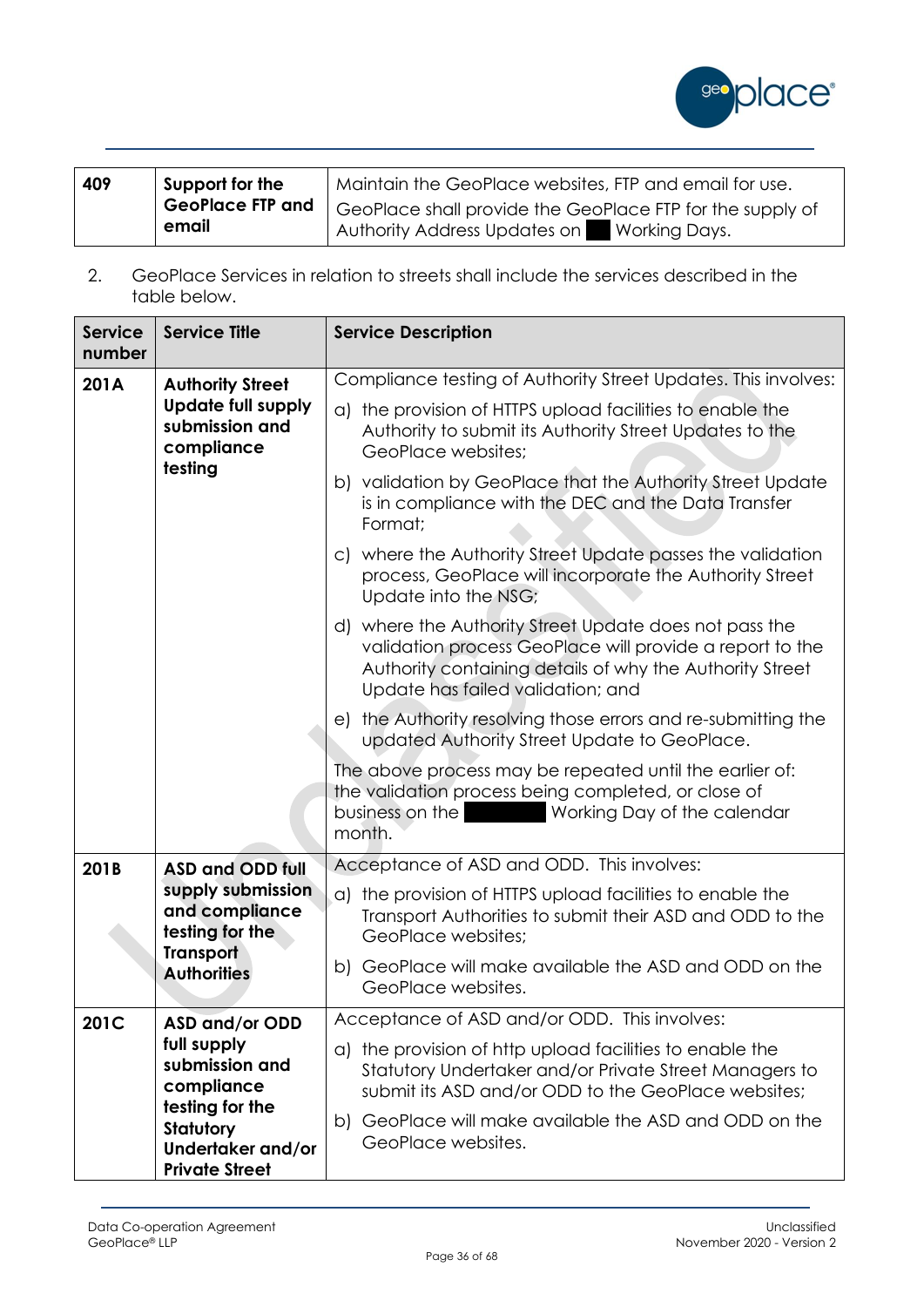

|      | <b>Managers (and</b><br>not for any<br>Participating<br><b>Authorities)</b> |                                                                                                                                                                                                                                                                                                                                                                                                                                      |
|------|-----------------------------------------------------------------------------|--------------------------------------------------------------------------------------------------------------------------------------------------------------------------------------------------------------------------------------------------------------------------------------------------------------------------------------------------------------------------------------------------------------------------------------|
| 204  | LSG, ASD and<br>ODD data supply<br>(full supply)                            | The provision of password protected HTTPS download<br>facilities via the GeoPlace website to enable Local<br>Highway Authorities, Highway Authorities and Statutory<br>Undertakers to take a<br>download<br>of all LSG, ASD and ODD validly submitted to GeoPlace via<br>the http upload facilities on the GeoPlace website. The<br>download facility will provide access to:<br>• a full update file for each LSG, ASD and ODD; and |
|      |                                                                             | • an indication of data currency, i.e. date of latest LSG,<br>ASD, and ODD upload.                                                                                                                                                                                                                                                                                                                                                   |
| 205A | <b>LSG health check</b><br>report                                           | LSG health check report and<br>Provision of a<br>progress report in relation to the Authority Street Updates<br>Improvement Schedule (as referred to in Schedule 1 Part<br>$D$ ).                                                                                                                                                                                                                                                    |
| 205B | <b>Streets</b><br>comparison report                                         | Provision by GeoPlace to the Authority of a<br>report<br>comparing street information from NAG and NSG.                                                                                                                                                                                                                                                                                                                              |
| 205C | <b>LSG Summary</b><br>Report                                                | Provision by GeoPlace to the Authority of a<br>report<br>summarising content and data quality.                                                                                                                                                                                                                                                                                                                                       |
| 221  | <b>Authority Street</b><br>information<br>interface                         | A secure dedicated web based interface to provide up-to-<br>date data quality reports, data files, performance<br>benchmarking and ranking, improvement schedule and<br>business information tools to support work planning and<br>day to day activities of Authority Street Custodians.                                                                                                                                             |
| 222  | <b>Authority Street</b><br>website                                          | The provision of a web based street information service<br>(www.FindMyStreet.co.uk) on behalf of the Authority to<br>support the Authority's statutory obligations including but<br>not limited to those under the Highways Act 1980.                                                                                                                                                                                                |
| 401  | <b>Guidance and</b><br>support<br>documentation                             | GeoPlace maintains and publishes general guidance and<br>support documentation on all areas of its services, planned<br>upgrades and service operations. Documentation is<br>available online, via the GeoPlace website, email and via<br>mailing lists.                                                                                                                                                                             |
| 402  | <b>News updates</b>                                                         | GeoPlace distributes<br>news by email. Regular press<br><u>e de la c</u><br>releases, blogs, case studies and articles are available via<br>the GeoPlace websites.                                                                                                                                                                                                                                                                   |
| 403B | <b>Help Desk</b>                                                            | A support service to assist with queries that is operated<br>between<br>on each Working Day. Help may<br>be provided by telephone, email, or through summary<br>listings of typical questions and answers.                                                                                                                                                                                                                           |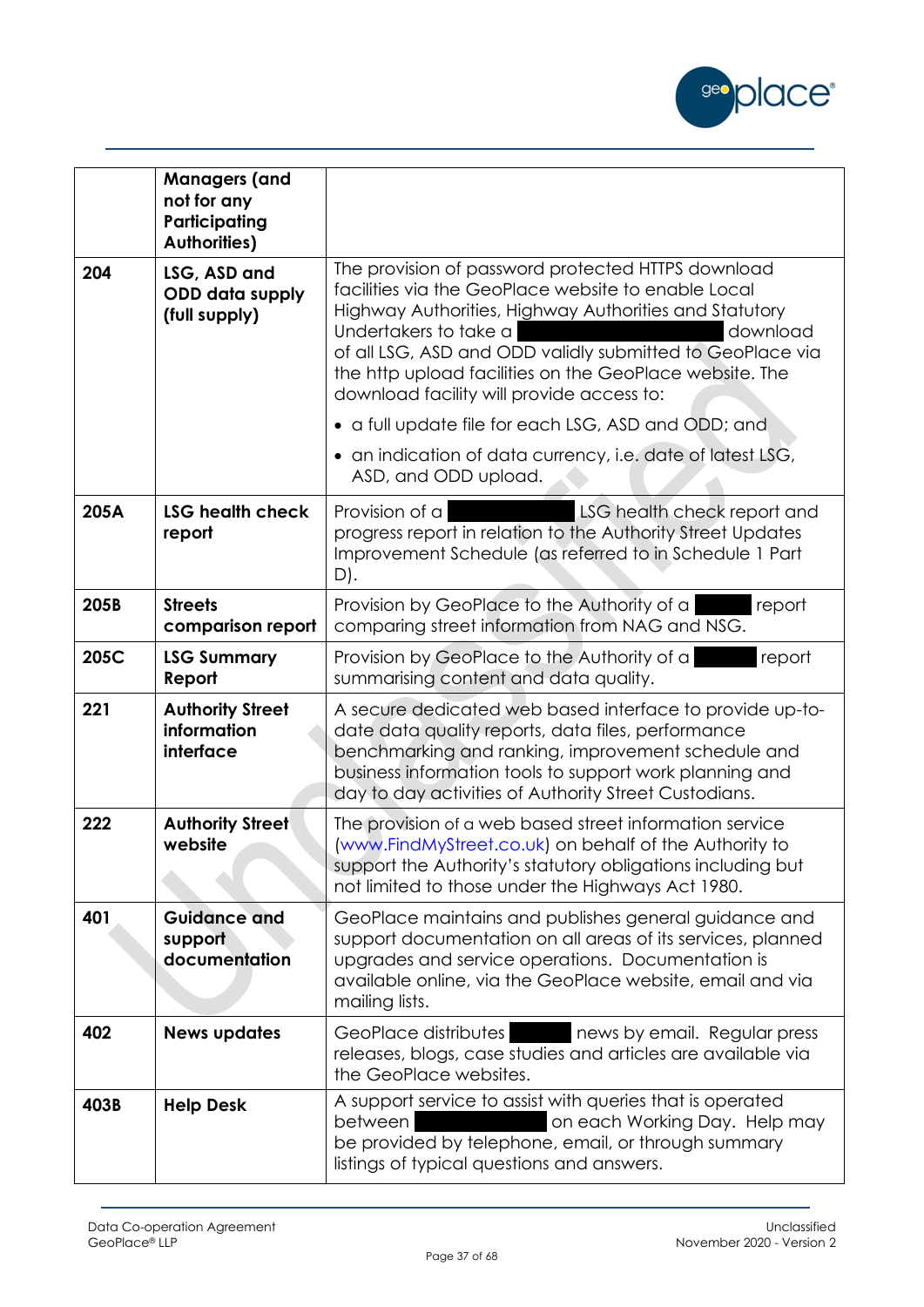

|      |                                                                                                                                   | Assistance concerning Authority Street Updates, Authority<br>Street Update Improvement Schedule, orders and general<br>information.                                                                                                                                                  |
|------|-----------------------------------------------------------------------------------------------------------------------------------|--------------------------------------------------------------------------------------------------------------------------------------------------------------------------------------------------------------------------------------------------------------------------------------|
| 404A | Support to<br><b>Authority Contact</b><br>groups                                                                                  | Provision of technical and procedural resources to facilitate<br>the dissemination of best practice guidance and advice to<br>Authority Contacts. This is to include:                                                                                                                |
|      |                                                                                                                                   | a) support of governance arrangements;                                                                                                                                                                                                                                               |
|      |                                                                                                                                   | support to Authority Contacts;<br>b)                                                                                                                                                                                                                                                 |
|      |                                                                                                                                   | c) support Authority Contacts groups; and                                                                                                                                                                                                                                            |
|      |                                                                                                                                   | managing DEC and Data Transfer Format revision<br>d)<br>process.                                                                                                                                                                                                                     |
| 405B | <b>Guidance and</b><br>assistance with<br>the preparation of<br>the Authority<br><b>Updates</b><br>Improvement<br><b>Schedule</b> | GeoPlace provides reasonable telephone and email<br>assistance to Authority Street Custodians with the annual<br>preparation, completion and agreement of Authority Street<br>Updates Improvement Schedules during the collection<br>process (in accordance with Schedule 1 Part B). |
| 406B | <b>Provision of</b><br><b>Websites</b>                                                                                            | Maintenance and publication of websites:<br>www.geoplace.co.uk, https://services.geoplace.co.uk/ and<br>www.FindMyStreet.co.uk.                                                                                                                                                      |
| 407  | <b>Service Provision</b><br><b>Reports</b>                                                                                        | Monitor service provision and provide reports, including<br>performance scorecard reports to the Authority Contacts<br>Executive on performance in accordance with clause 7.1.                                                                                                       |
| 408  | <b>Maintain Authority</b><br>contact/status<br>information                                                                        | Maintenance of list of Authority Contacts.                                                                                                                                                                                                                                           |
| 409  | Support for the<br><b>GeoPlace</b><br>websites, email<br>and HTTPS                                                                | Maintain the GeoPlace websites, email and Http sites for<br>use.<br>GeoPlace shall provide the HTTPS site for the supply of<br>Authority Street Updates on<br>Working Days.                                                                                                          |
|      |                                                                                                                                   |                                                                                                                                                                                                                                                                                      |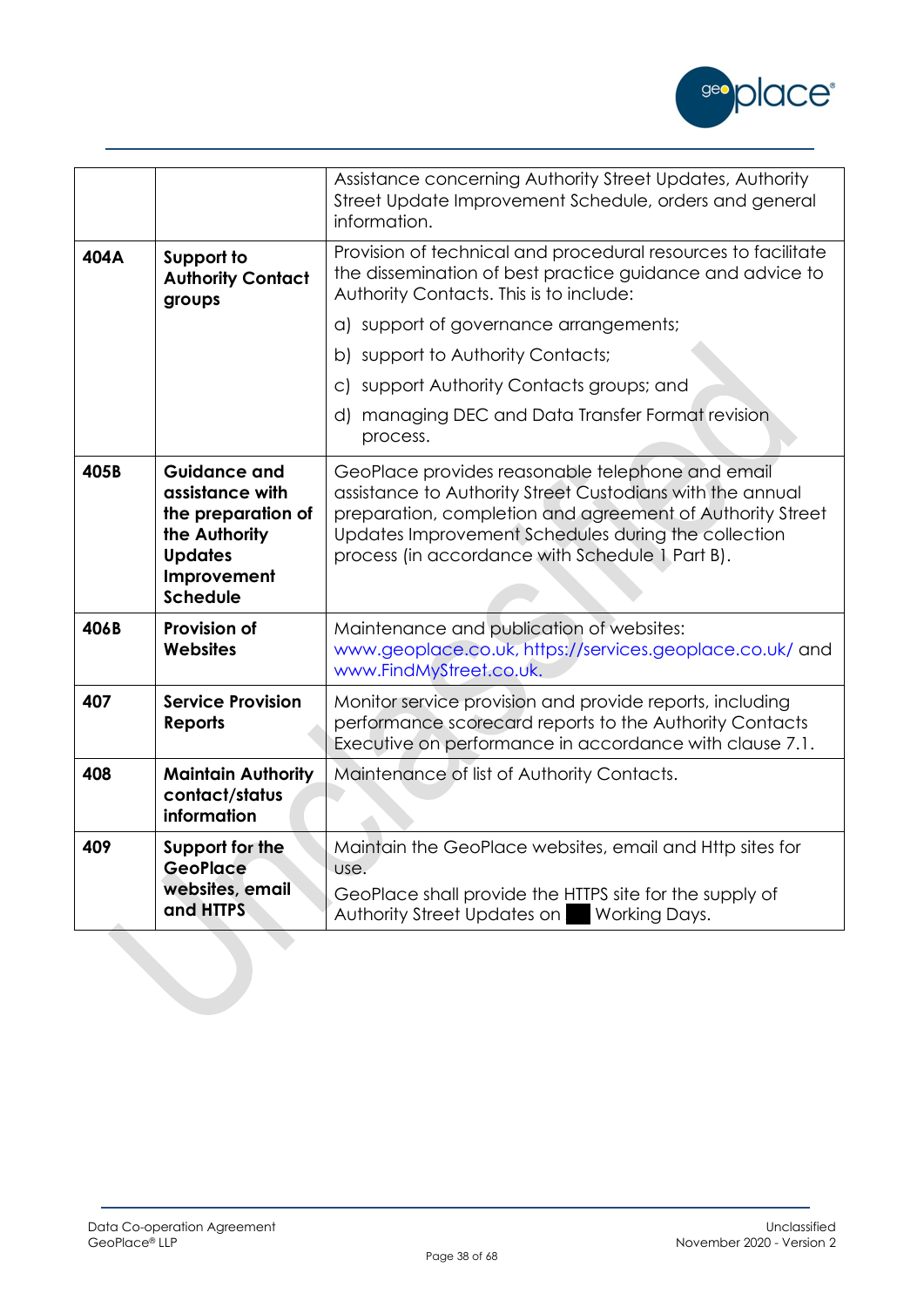

### **Part B**

#### **Standards**

The Standards are the targets for service delivery and are monitored, reported and calculated on a monthly basis in arrears. For time based Standards, failure is recorded as the number of Working Days exceeded for that service delivery requirement.

For a failure to occur, a fault must be shown to be one where GeoPlace can reasonably be shown to hold direct responsibility for the failure.

| <b>Service</b><br>number | <b>Service Title</b>                                                | <b>Standard</b>                                                                                                                                                                                                                                             |
|--------------------------|---------------------------------------------------------------------|-------------------------------------------------------------------------------------------------------------------------------------------------------------------------------------------------------------------------------------------------------------|
| 102                      | LLPG full supply re-<br>synchronisation to the NAG                  | Testing that the NAG is synchronised to the<br>Authority's full supply of an LLPG. Report<br>to be returned to Authority within<br>Working Days of the receipt of an<br>order.                                                                              |
| 103A                     | Validation and incorporation of<br>an Authority Update into the NAG | Within<br>Working Days of receipt of<br><b>Authority Address Update:</b>                                                                                                                                                                                    |
|                          |                                                                     | a) GeoPlace will acknowledge receipt;                                                                                                                                                                                                                       |
|                          |                                                                     | b) where the Authority Address Update<br>passes the validation process,<br>GeoPlace will incorporate the Authority<br>Address Update into the NAG and<br>confirm this to the Authority; and                                                                 |
|                          |                                                                     | where the Authority Address Update<br>$\mathsf{C}$<br>does not pass the validation process<br>GeoPlace will provide a report to the<br>Authority containing details of why the<br>Authority Address Update has failed<br>validation.                        |
|                          |                                                                     | Delivery should be confirmed and data<br>should be made available in the NAG<br>within<br>Working Days and a quality<br>report returned to the Authority within the<br>same deadline (only if data is sent in the<br>correct format and passes validation). |
| 104A                     | LLPG health check report                                            | Provided once per month.                                                                                                                                                                                                                                    |
| 112                      | Validate candidate records                                          | In relation to paragraph a) GeoPlace will<br>verify candidate record files and deliver<br>genuine candidates to the Authority.                                                                                                                              |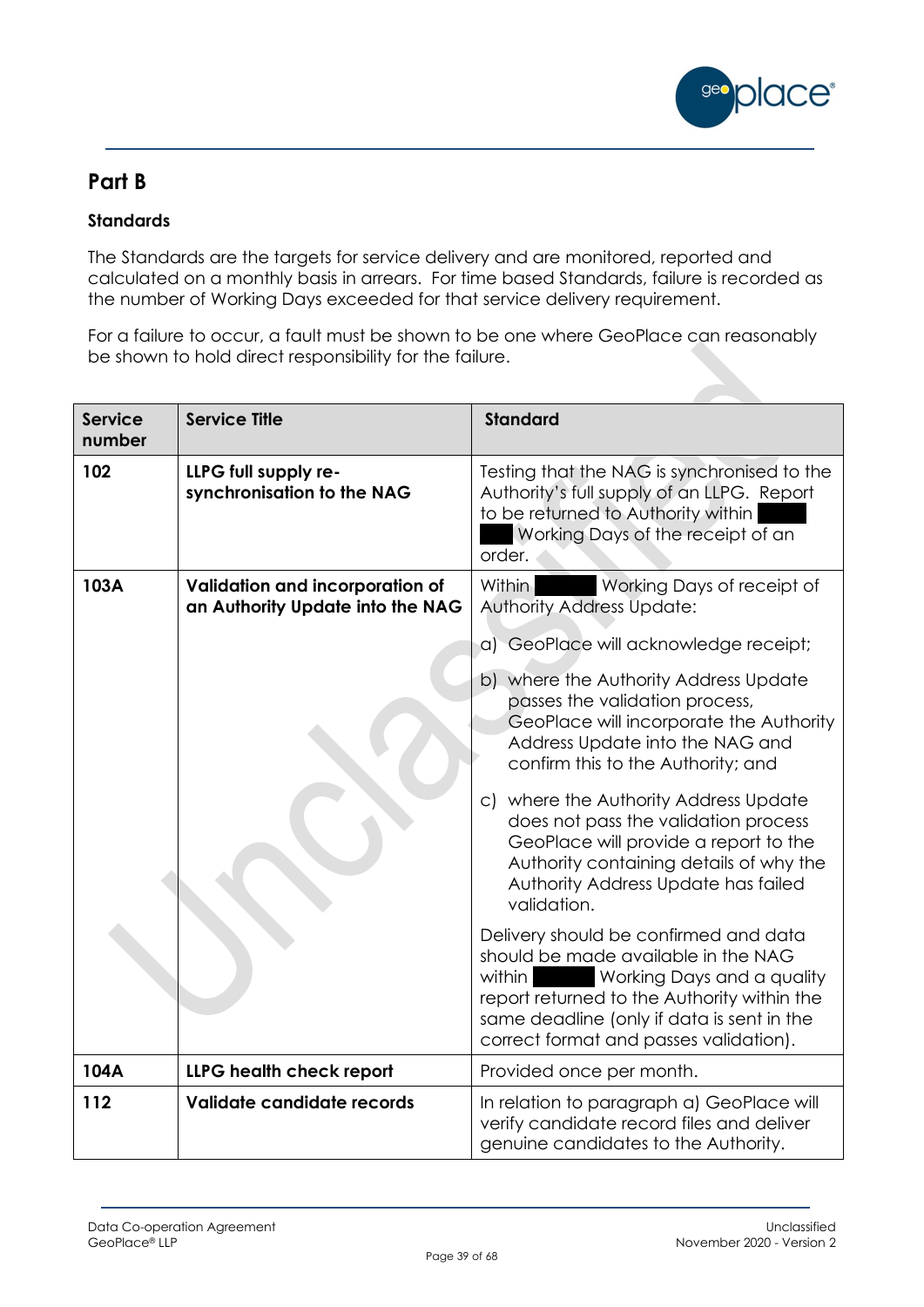

| 121  | <b>Authority Address information</b><br>interface                                                                                             | A secure dedicated web based interface<br>to be made available via the GeoPlace<br>websites, to the same standard as set out<br>in 409 below.                                                                                      |
|------|-----------------------------------------------------------------------------------------------------------------------------------------------|------------------------------------------------------------------------------------------------------------------------------------------------------------------------------------------------------------------------------------|
| 122  | <b>Authority Address website</b>                                                                                                              | www.FindMyAddress.co.uk to be made<br>available via the GeoPlace website, to<br>the same standard as set out in 409<br>below.                                                                                                      |
| 130  | Validate integrity of match of<br>addresses from Supplied Data                                                                                | In relation to paragraph b) (in the same<br>Service number in Part A), GeoPlace<br>reporting will be provided in arrears once                                                                                                      |
| 201A | <b>Authority Street Update full</b><br>supply submission and<br>compliance testing                                                            | Automatically on receipt of Authority<br><b>Street Update:</b><br>GeoPlace will acknowledge receipt;<br>a)                                                                                                                         |
|      |                                                                                                                                               | b) where the Authority Street Update<br>passes the validation process,<br>GeoPlace will incorporate the Authority<br>Street Update into the NSG and<br>confirm this to the Authority; and                                          |
|      |                                                                                                                                               | where the Authority Street Update<br>$\mathsf{C}$<br>does not pass the validation process<br>GeoPlace will provide a report to the<br>Authority containing details of why the<br>Authority Street Update has failed<br>validation. |
| 201B | ASD and ODD full supply                                                                                                                       | Automatically on receipt of ASD and ODD:                                                                                                                                                                                           |
|      | submission and compliance<br>testing for the Transport<br>Authorities (not for any<br><b>Participating Authorities)</b>                       | a) GeoPlace will acknowledge receipt to<br>the Transport Authorities; and                                                                                                                                                          |
|      |                                                                                                                                               | b) GeoPlace will make available ASD and<br>ODD on the GeoPlace website.                                                                                                                                                            |
| 201C | ASD and/or ODD full supply<br>submission and compliance                                                                                       | Automatically on receipt of ASD and/or<br>ODD:                                                                                                                                                                                     |
|      | testing for the Statutory<br><b>Undertaker and/or Private Street</b><br><b>Managers (and not for any</b><br><b>Participating Authorities)</b> | GeoPlace will acknowledge receipt to<br>a)<br>the Statutory Undertaker and/or Private<br>Street Managers; and                                                                                                                      |
|      |                                                                                                                                               | GeoPlace will make available ASD and<br>b)<br>ODD on the GeoPlace website.                                                                                                                                                         |
| 204  | LSG, ASD and ODD data supply<br>(full supply)                                                                                                 | The<br>download will be available by<br>Working Day of the subsequent<br>the                                                                                                                                                       |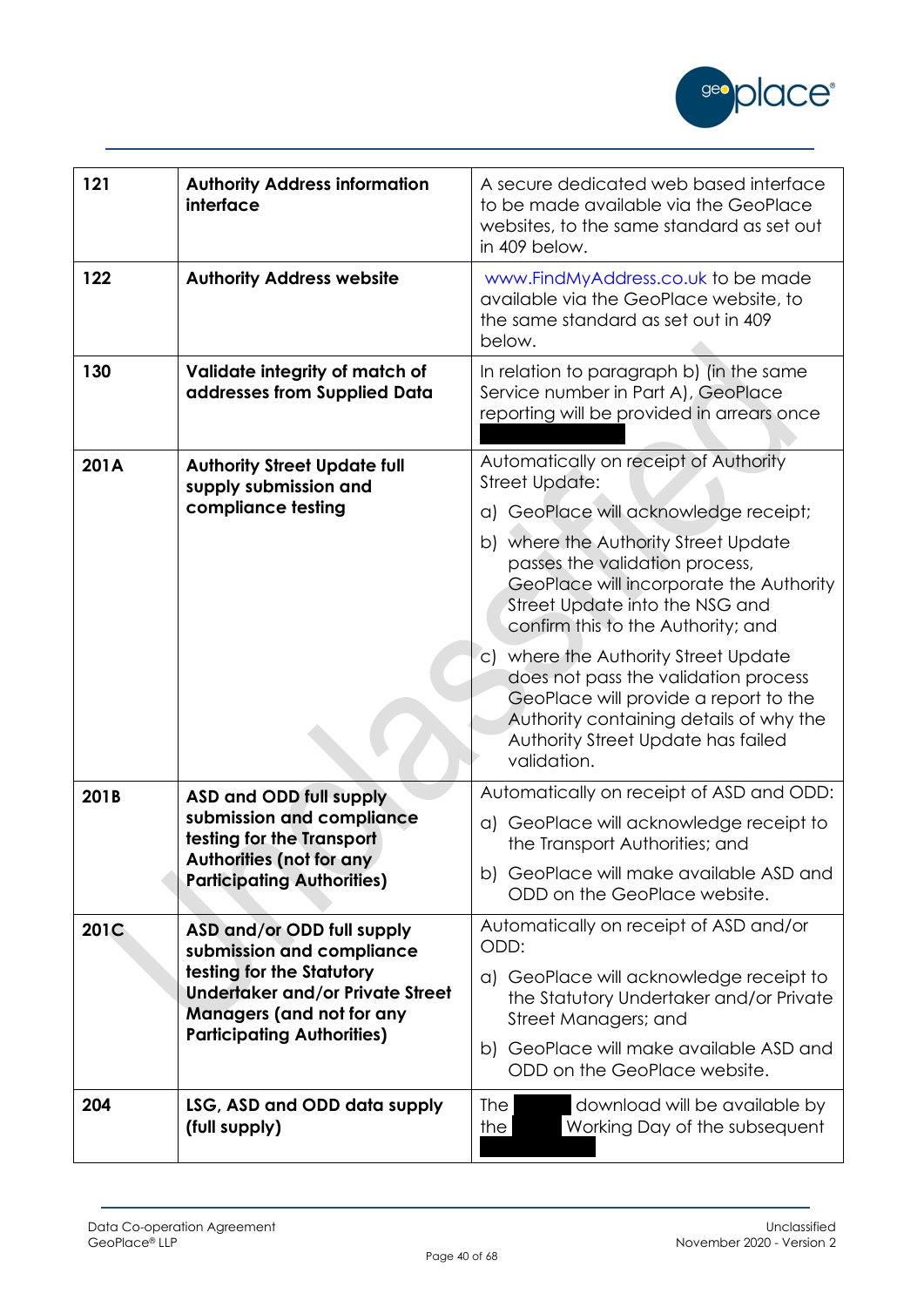

| 205A   | LSG health check report                                                                                                                             | Provided once per                                                                                                                                                                                                                                                                                                                                                                      |
|--------|-----------------------------------------------------------------------------------------------------------------------------------------------------|----------------------------------------------------------------------------------------------------------------------------------------------------------------------------------------------------------------------------------------------------------------------------------------------------------------------------------------------------------------------------------------|
| 205B   | <b>Streets comparison report</b>                                                                                                                    | Provided once per                                                                                                                                                                                                                                                                                                                                                                      |
| 205C   | LSG summary report                                                                                                                                  | Provided once per                                                                                                                                                                                                                                                                                                                                                                      |
| 221    | <b>Authority Street information</b><br>interface                                                                                                    | A secure dedicated web based interface<br>to be made available via the GeoPlace<br>website, to the same standard as set out<br>in 409 below.                                                                                                                                                                                                                                           |
| 222    | <b>Authority Street website</b>                                                                                                                     | www.FindMyStreet.co.uk to be made<br>available via the GeoPlace website, to<br>the same standard as set out in 409<br>below.                                                                                                                                                                                                                                                           |
| 401    | <b>Guidance and support</b><br>documentation                                                                                                        | In aggregate there will be no more than<br>one (1) reasonable, formal complaint                                                                                                                                                                                                                                                                                                        |
| 402    | <b>News updates</b>                                                                                                                                 | received by GeoPlace in relation to these<br>services during each                                                                                                                                                                                                                                                                                                                      |
| 403A&B | <b>Help Desk</b>                                                                                                                                    |                                                                                                                                                                                                                                                                                                                                                                                        |
| 404A   | <b>Support to Authority Contact</b><br>groups                                                                                                       |                                                                                                                                                                                                                                                                                                                                                                                        |
| 405A&B | <b>Guidance and assistance with</b><br>the preparation of the Authority<br><b>Update Improvement Schedule</b>                                       |                                                                                                                                                                                                                                                                                                                                                                                        |
| 406A&B | Provision of GeoPlace website,<br>https://services.goeplace.co.uk,<br>FindMyAddress.co.uk and<br>FindMyStreet.co.uk                                 |                                                                                                                                                                                                                                                                                                                                                                                        |
| 407    | <b>Service Provision Reports</b>                                                                                                                    |                                                                                                                                                                                                                                                                                                                                                                                        |
| 408    | <b>Maintain Authority contact/status</b><br>information                                                                                             |                                                                                                                                                                                                                                                                                                                                                                                        |
| 409    | <b>Support of the GeoPlace website,</b><br>https://services.geoplace.co.uk/,<br>FindMyAddress.co.uk,<br>FindMyStreet.co.uk, email, HTTPS<br>and FTP | Save in respect of any planned downtime<br>(described below) at least up time<br>availability, in aggregate rather than<br>individually, of the GeoPlace website and<br>FTP must be maintained between the<br>hours of<br>and<br>on Working<br>Days in any<br>period (Any<br>requests placed outside of these times will<br>be counted as being placed from<br>on the<br>Working Day). |
|        |                                                                                                                                                     | For planned downtime periods of up to<br>Working Days, GeoPlace will give a<br>minimum of<br><b>Working Days prior</b><br>notice. Where planned downtime is                                                                                                                                                                                                                            |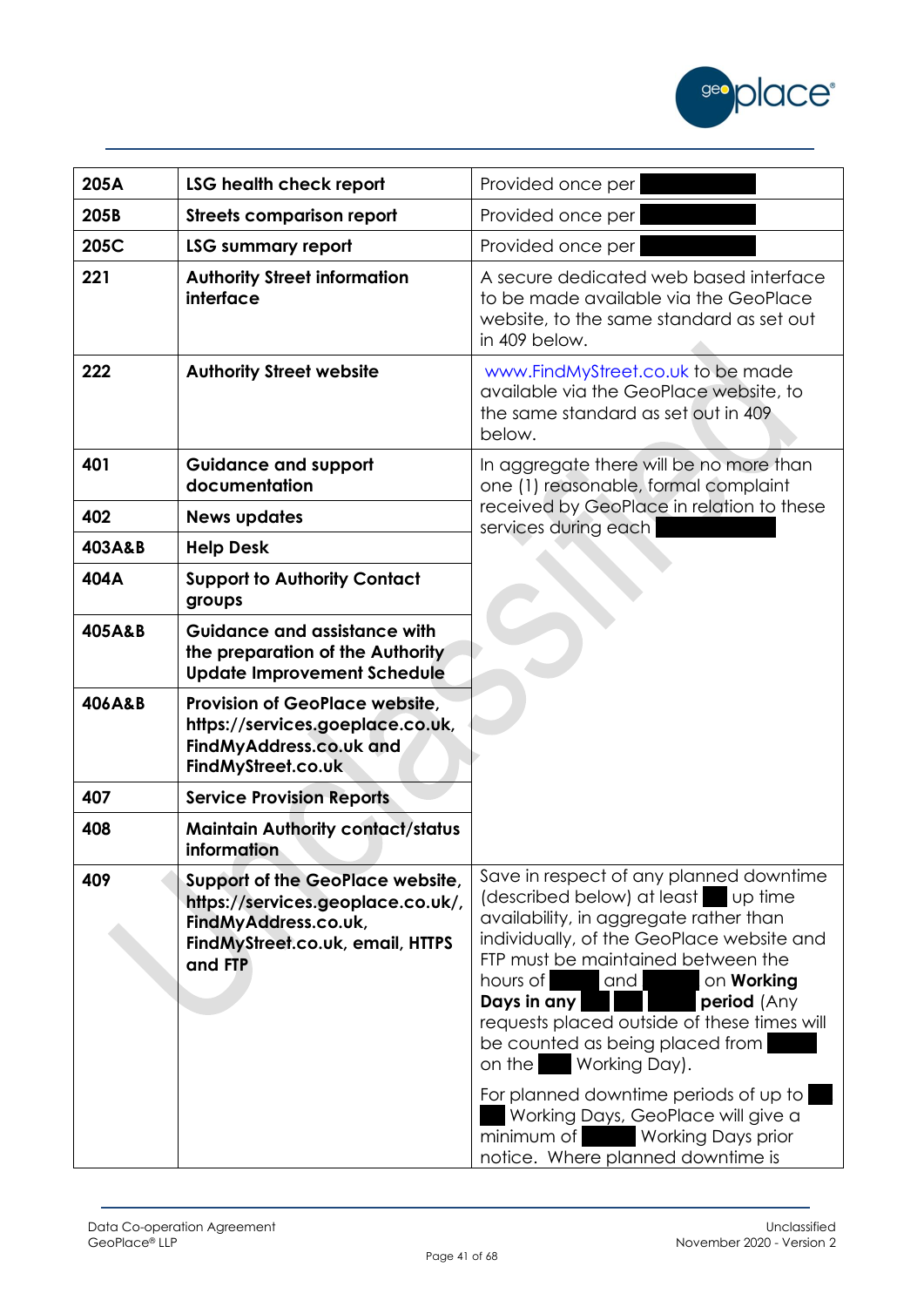

| expected to exceed this level, GeoPlace<br>will give a minimum of Working<br>Days prior notice.                                                                                                                                                                                                                         |
|-------------------------------------------------------------------------------------------------------------------------------------------------------------------------------------------------------------------------------------------------------------------------------------------------------------------------|
| The maximum number of planned<br>downtime days will not exceed<br>Working Days in any<br>period.<br><u> Tanzania de la provincia de la pro</u><br>Any request placed during a period of<br>planned downtime will be counted as<br>being placed from on the<br>Working Day following the end of the<br>planned downtime. |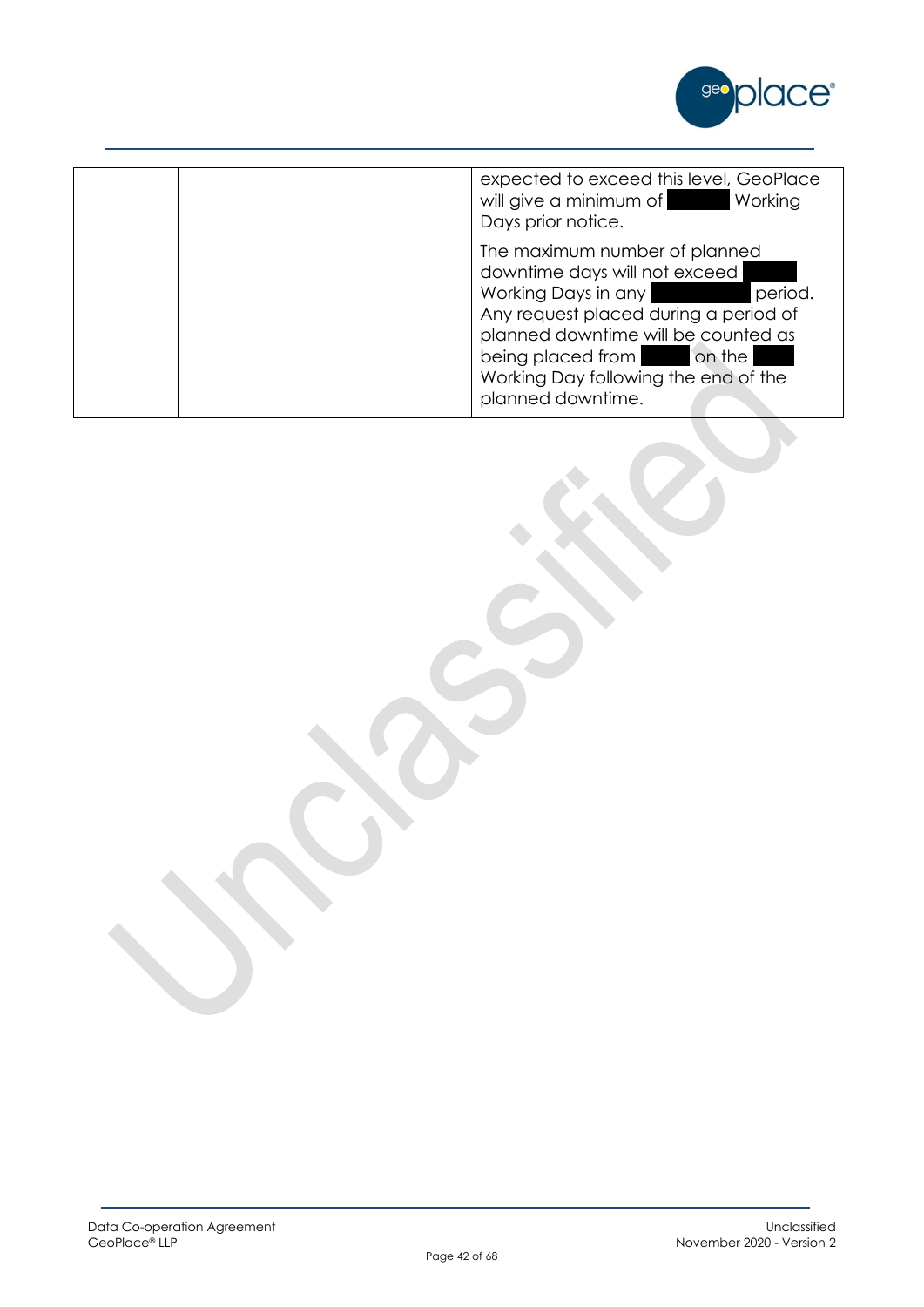

## <span id="page-42-0"></span>**Schedule 3 Essential Support**

- 1 GeoPlace shall notify the Authority in the event that through failing to comply with its obligations under Schedule 1 the Authority has become a Non-Contributing Authority. The notice will contain an estimate of costs to prepare an Essential Support Action Plan (described in Support number 310 in the table below).
- 2 Within ten (10) Working Days of such notification GeoPlace shall jointly work with the Authority and provide the Authority with a reasonable (in the opinion of both parties) Essential Support Action Plan detailing the timescales and necessary steps to be taken in order for the Authority to become a Contributing Authority. The Authority shall provide GeoPlace with reasonable assistance in relation to such joint working and the preparation of the Essential Support Action Plan, in accordance with the terms indicated in Essential Support number 310, including allowing supervised access to the Authority's premises, staff, data and systems.
- 3 The Essential Support Action Plan will identify the Essential Support numbers which GeoPlace shall continue to provide to enable the Authority to comply with the Essential Support Action Plan, and shall identify any Essential Support Charges due in relation to such support. Any other services required to comply with the Essential Support Action Plan may be available from GeoPlace or other third parties subject to separate agreement.
- 4 Where the Authority fails to comply with the timescales and necessary steps to be taken in order for the Authority to become a Contributing Authority as specified in the Essential Support Action Plan, GeoPlace shall be entitled to exercise the right to fulfil the Essential Support Action Plan on the Authority's behalf (**Emergency Measures**). Where GeoPlace exercises its right to take Emergency Measures it shall fulfil the Essential Support Action Plan within such timescales and costs as are reasonable. At the Effective Date the standard cost in relation to Emergency Measures is xxxxxxxx xxxxxxxxxxx xxx xxxxxxx xxx.
- 5 For the avoidance of doubt, and subject to clause 15.3 of the Agreement, GeoPlace shall be entitled to issue a notice of termination for Authority Default in the event that the Authority:
	- 5.1 refuses to permit GeoPlace to exercise Emergency Measures pursuant to Schedule 3; or
	- 5.2 fails to provide reasonable assistance to enable GeoPlace to complete any action required in relation to Emergency Measures (which shall include, but not be limited to, refusing to allow supervised access to the Authority's premises, staff, data and systems); or
	- 5.3 fails to make payment to GeoPlace in relation to the completion of its Essential Support Action Plan and/or GeoPlace exercising its right to take Emergency Measures.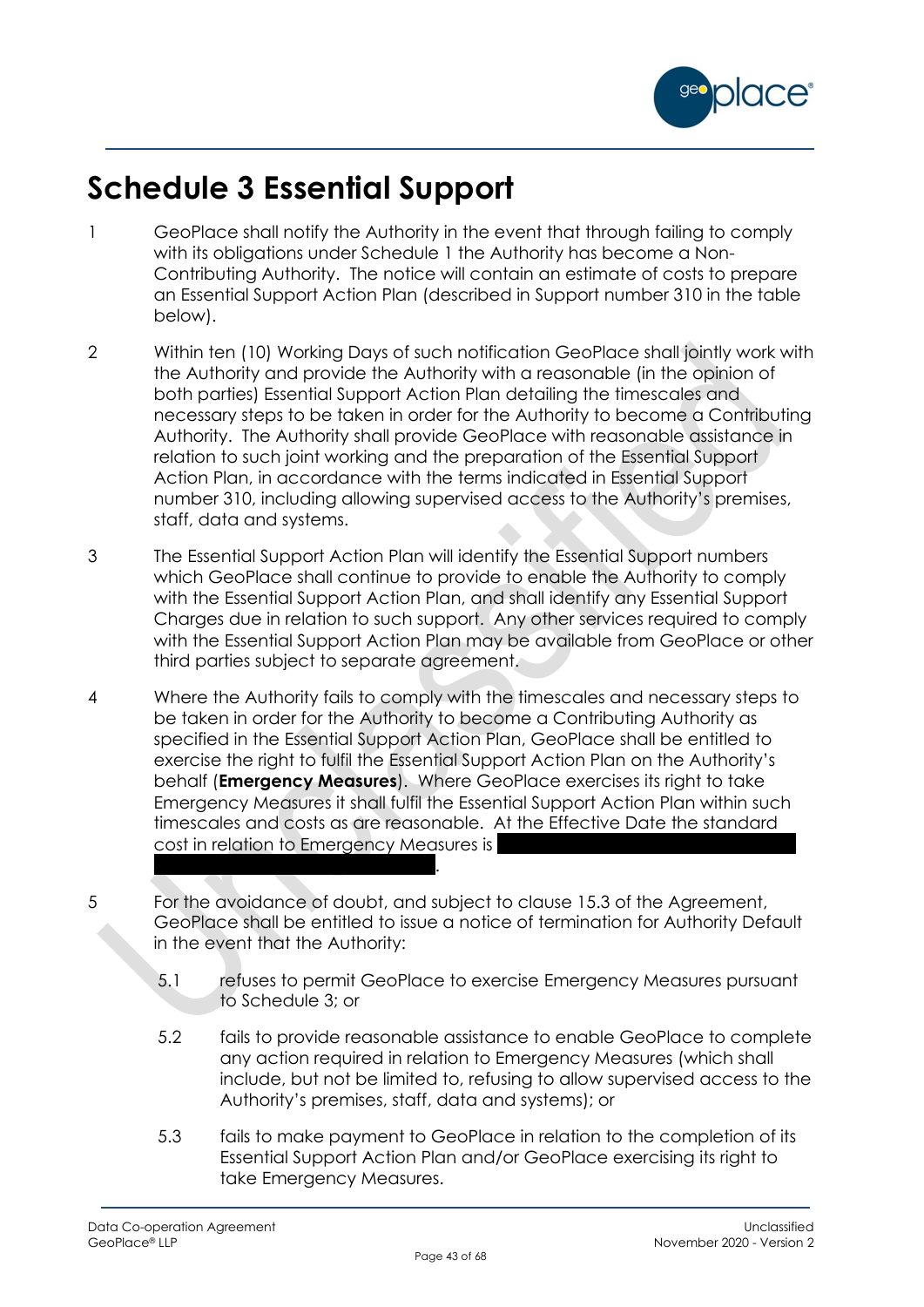

- 6 Where GeoPlace exercises its right to take Emergency Measures under this Schedule, such rights will cease only upon completion of the Essential Support Action Plan by GeoPlace, and the Authority being deemed to be a Contributing Authority.
- 7 The Essential Support and appropriate Essential Support Charges will be based on the description and rates set out in this Schedule and in the table below.
- 8 All figures for Essential Support Charges and Emergency Measures which are set out in this Schedule are exclusive of VAT and other taxes as applicable, and all such taxes shall be payable by the Authority in accordance with the invoicing procedure, on production of the appropriate invoice from GeoPlace.
- 9 Allowance for changes in the Retail Price Index shall be made as follows. All monetary amounts in this Schedule may be increased at the discretion of GeoPlace on 1 April each year by the amount of the increase in the Retail Price Index which the parties agree will be as determined using the MM23 dataset as published by the ONS).

| <b>Essential</b><br>Support<br>number | <b>Essential Support</b><br>title                                                                         | <b>Essential Support description</b>                                                                                                                                                                                                                                                                                 | <b>Essential Support</b><br>Charge                                             |
|---------------------------------------|-----------------------------------------------------------------------------------------------------------|----------------------------------------------------------------------------------------------------------------------------------------------------------------------------------------------------------------------------------------------------------------------------------------------------------------------|--------------------------------------------------------------------------------|
| 310                                   | <b>Essential Support</b><br><b>Action Plan</b>                                                            | Provision by GeoPlace to an<br>Authority of an action plan<br>detailing the timescales and<br>necessary steps to be taken in<br>order for the Authority to become<br>a Contributing Authority.                                                                                                                       |                                                                                |
| 312                                   | LLPG full supply<br>re-synchronisation<br>to the NAG                                                      | Where more than one (1) full<br>supply re-synchronisation made<br>within the same financial year.<br>Where a request for full supply re-<br>synchronisation is made by the<br>Authority outside the Essential<br>Support Action Plan process, then<br>this shall be subject to separate<br>contractual arrangements. |                                                                                |
| 314                                   | <b>Essential Support</b><br>for failure to<br>complete the<br>Authority Update<br>Improvement<br>Schedule | Essential Support to assist the<br>Authority to complete an<br>Authority Updates Improvement<br>Schedule, the Authority having<br>failed to complete the same<br><b>Working Days</b><br>after<br>of the Schedule distribution date.                                                                                  | $\overline{1}$<br>complete the<br>Authority Update<br>Improvement<br>Schedule. |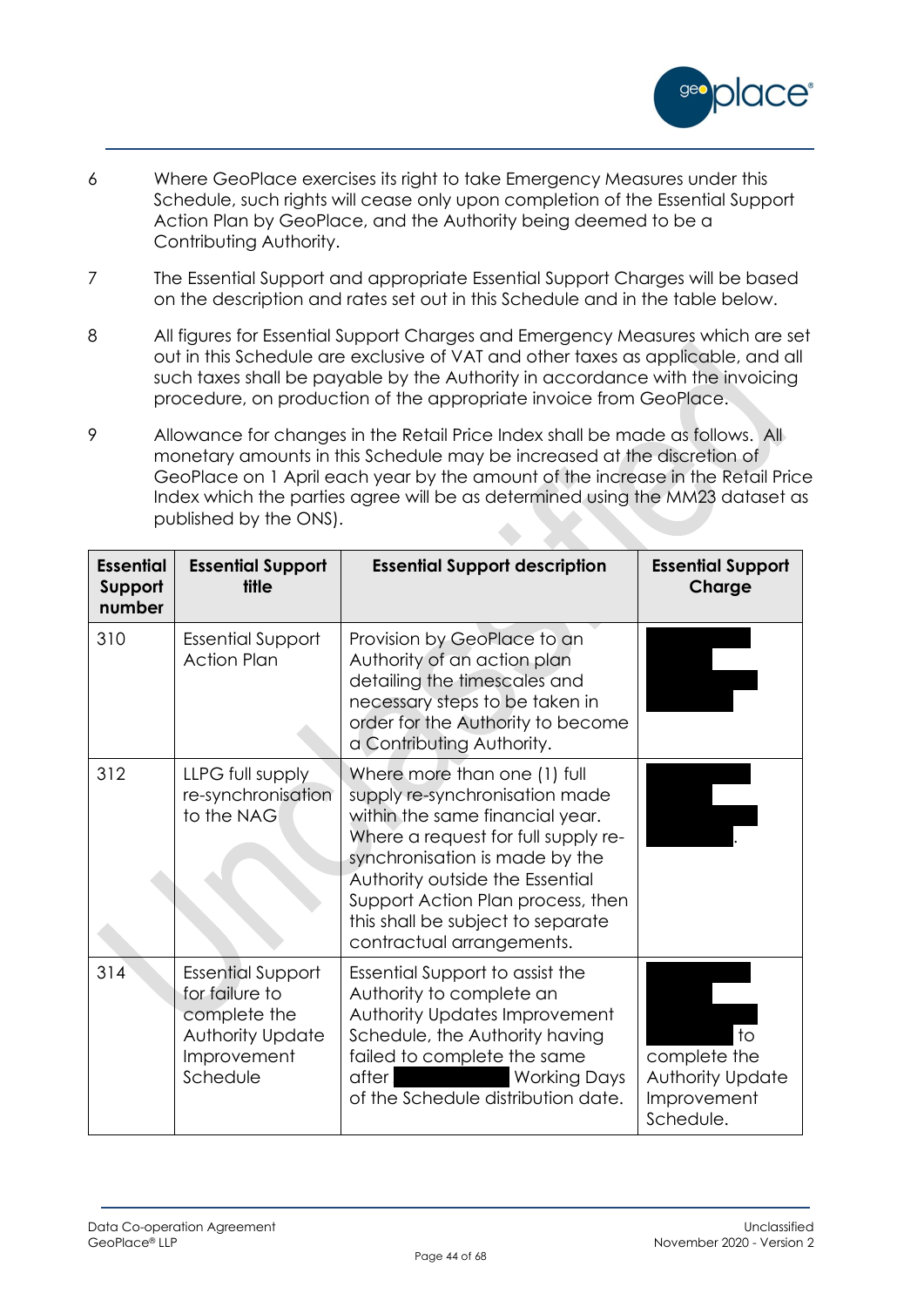

## <span id="page-44-0"></span>**Schedule 4 Contractor Licence**

**Contractor Licence**

**For the sub-contracting of Supplied Data**

**THIS Contractor Licence is made the day of 20[ ]**

#### **BETWEEN:**

- (1) [AUTHORITY]
- of [ADDRESS]

#### (the **Authority**)

- (2) [CONTRACTOR]
- of [ADDRESS]

#### (the **Contractor**)

#### **WHEREAS:**

- (A) The Authority is licensed by GeoPlace under the Data Co-operation Agreement to use Supplied Data and to receive the Services.
- (B) This Contractor Licence is entered into pursuant to the Data Co-operation Agreement, and sets out the terms upon which the Authority sub-licenses the use of Supplied Data and/or the right to receive the Services to the Contractor to enable the Contractor to provide the Works on the Authority's behalf.

#### **NOW IT IS HEREBY AGREED** as follows:

#### **1 Definitions & Interpretation**

| <b>Authorised Use</b>                     | means the Authority's permitted use of the Supplied Data<br>and/or the Services under the Data Co-operation Agreement;                                                                                                                                                                       |
|-------------------------------------------|----------------------------------------------------------------------------------------------------------------------------------------------------------------------------------------------------------------------------------------------------------------------------------------------|
| <b>Confidential</b><br><b>Information</b> | means any information that is marked or identified as<br>confidential, or that would reasonably be considered to be<br>confidential in nature, that relates to the affairs of a party and is<br>acquired by the other party in anticipation of or as a result of<br>this Contractor Licence: |
| Data                                      | means any text, graphic, image, audio and/or visual material,<br>software, data, database content or other multimedia content,<br>information and material;                                                                                                                                  |
| <b>Data Controller</b>                    | has the meaning given in the Data Protection Legislation;                                                                                                                                                                                                                                    |
| <b>Data Co-operation</b><br>Agreement     | means the agreement of the same name entered into between<br>the Authority and GeoPlace, pursuant to which GeoPlace<br>licenses the Authority to use the Supplied Data and grants the                                                                                                        |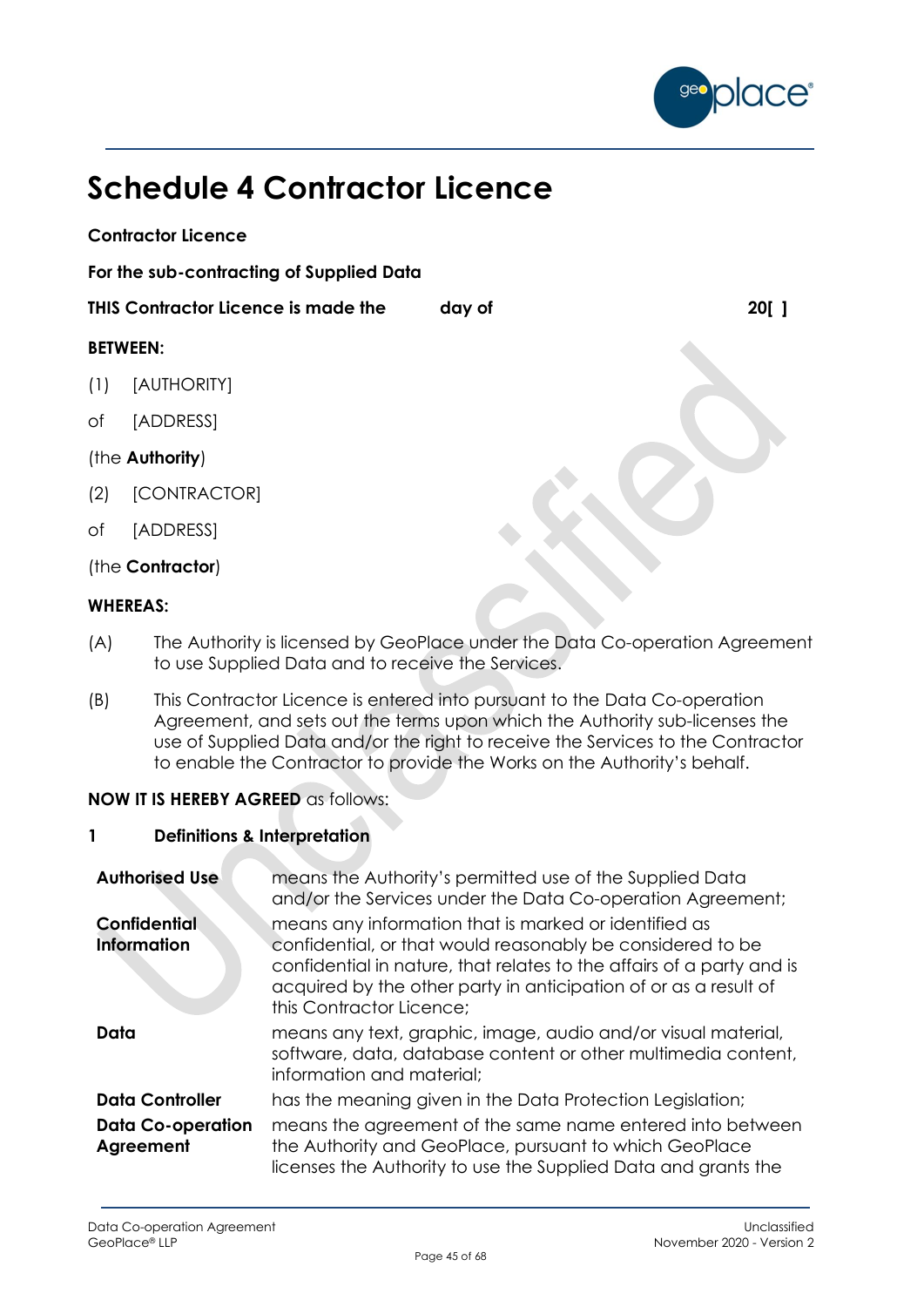

|                                                           | Authority the right to receive the Services;                                                                                                                                                                                                                                                                                                       |
|-----------------------------------------------------------|----------------------------------------------------------------------------------------------------------------------------------------------------------------------------------------------------------------------------------------------------------------------------------------------------------------------------------------------------|
| <b>Data Processor</b>                                     | has the meaning given in the Data Protection Legislation;                                                                                                                                                                                                                                                                                          |
| <b>Data Protection</b><br>Legislation                     | means the UK Data Protection Legislation and any other<br>European Union legislation relating to personal data and all<br>other legislation and regulatory requirements in force from time<br>to time which apply to a party relating to the use of Personal<br>Data (including, without limitation, the privacy of electronic<br>communications); |
| Data Subject                                              | has the meaning given in the Data Protection Legislation;                                                                                                                                                                                                                                                                                          |
| Environmental<br><b>Information</b><br><b>Regulations</b> | means the Environmental Information Regulations 2004 together<br>with any guidance and/or codes of practice issued by the<br>Information Commissioner in relation to such regulations;                                                                                                                                                             |
| <b>FOIA</b>                                               | means the Freedom of Information Act 2000 and any<br>subordinate legislation made under this Act from time to time<br>together with any guidance and/or codes of practice issued by<br>the Information Commissioners in relation to such legislation;                                                                                              |
| <b>GeoPlace</b>                                           | means GeoPlace LLP, a limited liability partnership with<br>registered number OC359627 and with its trading address at<br>157-197 Buckingham Palace Road, LONDON, SW1W 9SZ;                                                                                                                                                                        |
| <b>Personal Data</b>                                      | has the meaning given in the Data Protection Legislation;                                                                                                                                                                                                                                                                                          |
| <b>IPR</b>                                                | means intellectual property rights, including copyright, patent,<br>trade mark, design right, database rights, trade secrets, know<br>how, rights of confidence and all other similar rights anywhere in<br>the world whether or not registered and including applications<br>for registrations of any of them;                                    |
| <b>PAF</b>                                                | means the database, or any part of it, known as the 'Postcode<br>Address File' containing all known delivery address and<br>Postcode information in the United Kingdom as may be<br>amended from time to time. 'PAF' is a registered trade mark of<br>Royal Mail;                                                                                  |
| <b>Personal Data</b><br><b>Breach</b>                     | has the meaning given in the Data Protection Legislation;                                                                                                                                                                                                                                                                                          |
| <b>Royal Mail</b>                                         | means Royal Mail Group Limited;                                                                                                                                                                                                                                                                                                                    |
| <b>Services</b>                                           | means the GeoPlace Services as defined in the Data Co-<br>operation Agreement, including for the avoidance of doubt the<br>provision of access to data;                                                                                                                                                                                            |
| <b>Supplied Data</b>                                      | means particular Data that is both licensed by GeoPlace to the<br>Authority under the Data Co-operation Agreement and<br>provided to the Contractor under this Agreement;                                                                                                                                                                          |
| Term                                                      | means the period specified in Clause 2;                                                                                                                                                                                                                                                                                                            |
| <b>UK Data Protection</b><br>Legislation                  | means all applicable data protection and privacy legislation in<br>force from time to time in the UK including the General Data<br>Protection Regulation ((EU) 2016/679); the Data Protection Act<br>2018; the Privacy and Electronic Communications Directive<br>2002/58/EC (as updated by Directive 2009/136/EC) and the                         |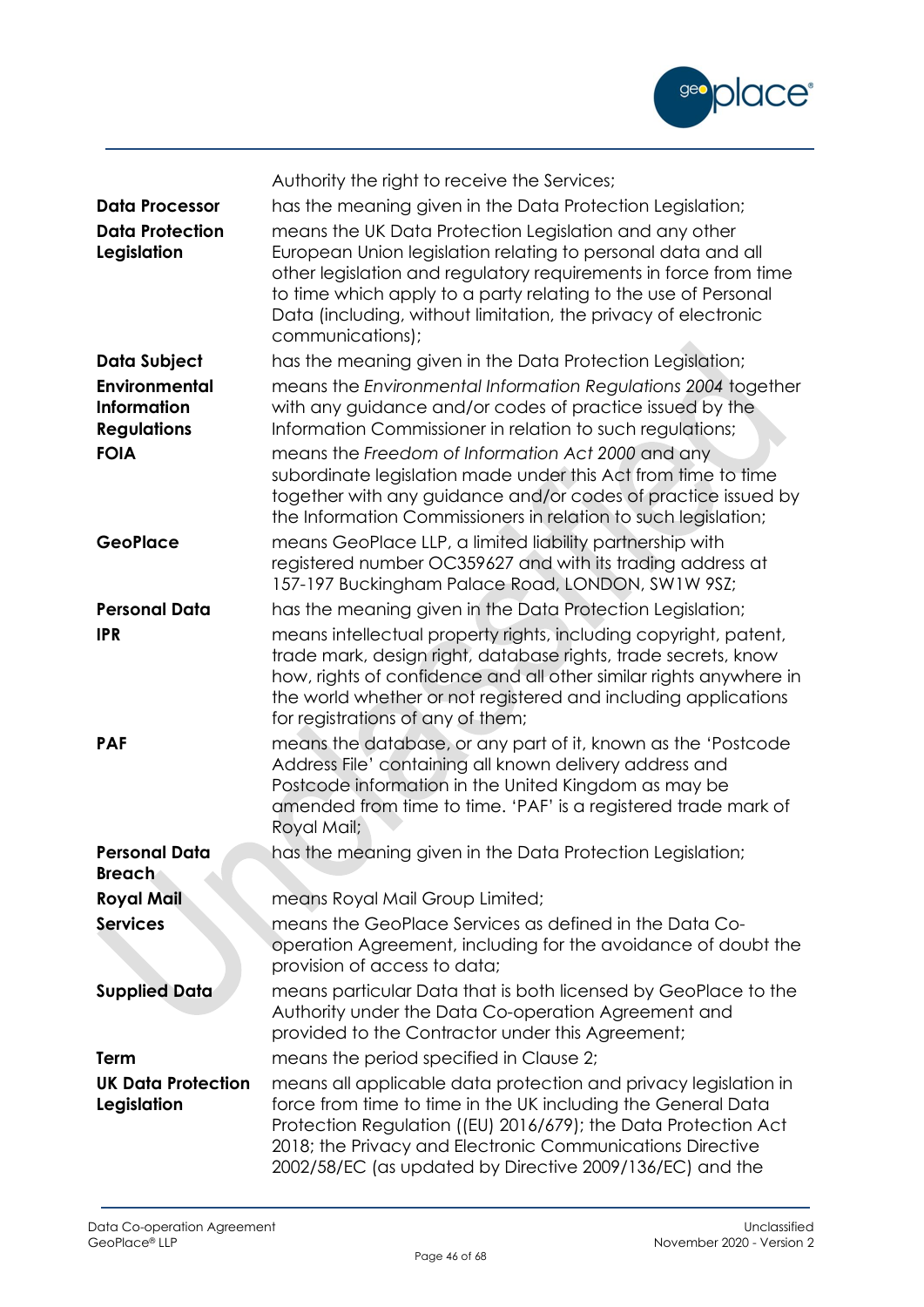

Privacy and Electronic Communications Regulations 2003 (SI 2003/2426) as amended; and

**Works** means either:

- a) a tender by the Contractor to supply goods or services to the Authority; or
- b) the actual supply of goods or services to the Authority by the Contractor.
- 1.1 In this Contractor Licence, unless the context otherwise requires:
	- 1.1.1 words in the singular include the plural and vice versa;
	- 1.1.2 references to: a) a Clause are to a clause of this Contractor Licence; b) a party are to a party to this Contractor Licence; and c) a statute or statutory provision include any amendment, extension or re-enactment of such statute or provision.

#### **2 Term**

This Contractor Licence shall commence on the date at the beginning of this Contractor Licence or, in the absence of such date, the date on which the second party in time signs this Contractor Licence, and shall, unless terminated earlier in accordance with Clause 6, expire upon the Contractor completing the provision of the Works.

#### **3 Grant of sub-licence**

Data Co-operation Agreement

- 3.1 In consideration of the Contractor providing the Works, the Authority grants the Contractor, for the Term, a non-exclusive, non-transferrable, revocable sublicence to use the Supplied Data and/or to receive the Services for the Authority's (and not the Contractor's) Authorised Use solely for the purpose of providing the Works. The Authority shall notify the Contractor in writing of the terms of the Authority's Authorised Use prior to or at the same time as the commencement of this Contractor Licence.
- 3.2 Apart from the Contractor, no person, firm or organisation (including without limitation any group company or affiliate) is granted any rights under this Contractor Licence.
- 3.3 This Contractor Licence does not give the Contractor the right to sub-license, distribute, sell or otherwise make available the Supplied Data and/or the Services to third parties.
- 3.4 Prior to or upon the Contractor receiving Supplied Data or Services (whether from the Authority or GeoPlace), the Authority will inform the Contractor in writing of the scope of the Authority's Authorised Use.

#### **4 Obligations of Contractor**

4.1 The Contractor shall: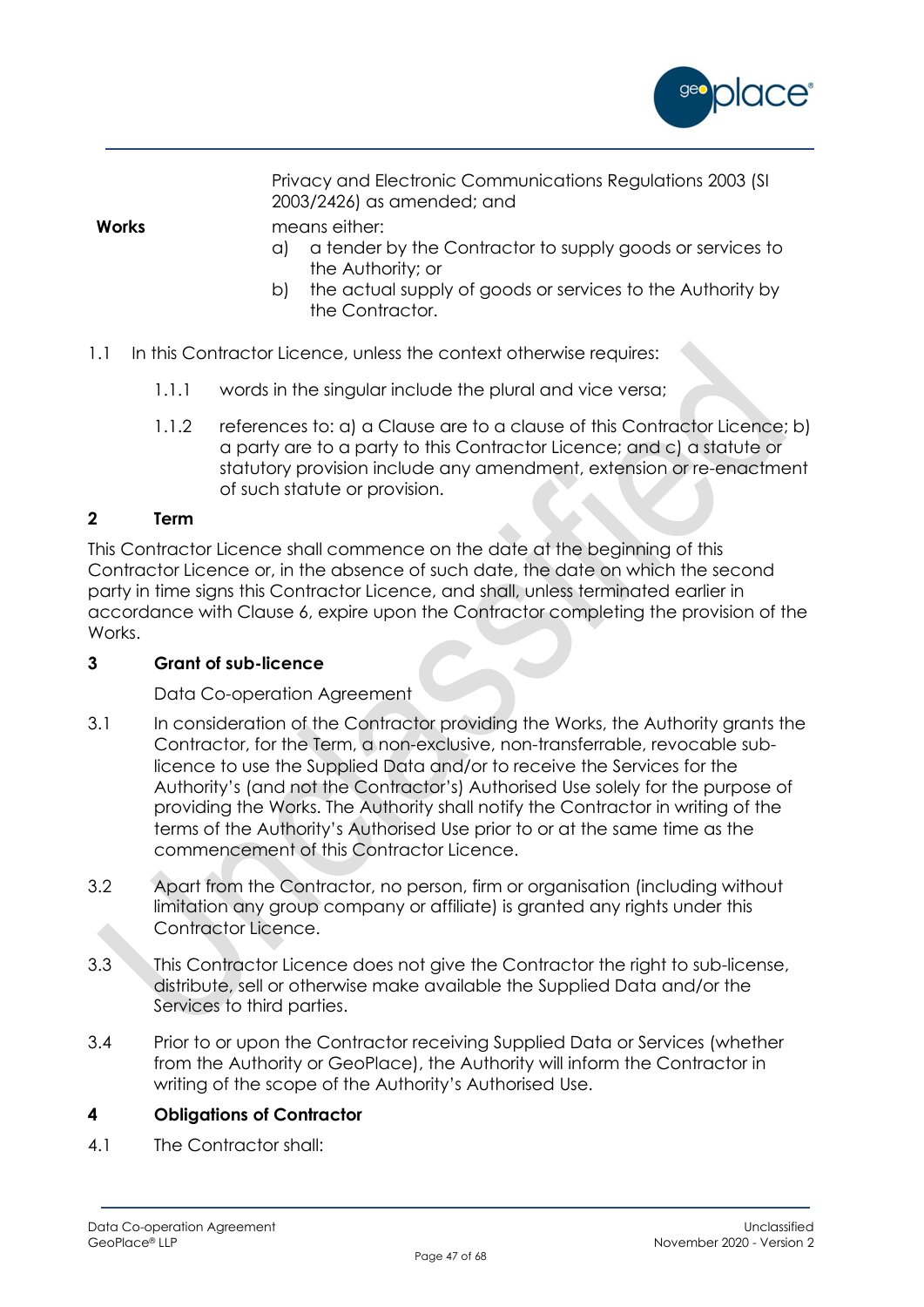

- 4.1.1 not use Supplied Data or Services for any illegal, deceptive, misleading or unethical purpose or otherwise in any manner which may be detrimental to the brand of the Supplied Data or Services or reputation of any person;
- 4.1.2 use its best endeavours to use adequate technological and security measures GeoPlace or the Authority may reasonably recommend from time to time, to ensure that all Supplied Data, Services, login details and any other similar information (such as user names and passwords) which the Authority provides the Contractor and which the Contractor holds or is responsible for are secure from unauthorised use or access; and
- 4.1.3 notify the Authority and/or GeoPlace as soon as it suspects any infringement of any of the IPR in the Supplied Data or Services or any unauthorised use of login details and any other similar information (such as user names and passwords) and give the Authority and GeoPlace all reasonably required assistance in pursuing any potential infringement or remedying any unauthorised use.
- 4.2 Where the Supplied Data includes a notice relating to Royal Mail's IPR in PAF, the Contractor will not remove such notice.

#### **5 Termination**

- 5.1 Either party may terminate this Contractor Licence with immediate effect at any time by giving notice to the other party in writing.
- 5.2 This Contractor Licence will terminate automatically with immediate effect in the event that the Data Co-operation Agreement is terminated or expires.

The Authority will inform the Contractor of such termination as soon as practicable following such termination.

#### **6 Effect of Termination or Expiry**

- 6.1 In the event of termination or expiry of this Contractor Licence:
	- 6.1.1 the Contractor shall within thirty (30) calendar days of such termination or expiry destroy (or at GeoPlace's or the Authority's option return) all the Supplied Data in any media which it holds or for which it is responsible (including any Supplied Data embedded in any other material) and provide, at GeoPlace's or the Authority's request, a sworn statement by a duly authorised person that it no longer holds any Supplied Data (or login details or similar details); and
	- 6.1.2 the Contractor shall cease to be entitled to use any login details provided by the Authority in order to access the Supplied Data (or passwords or similar details provided in order to access any Supplied Data made available from time to time by GeoPlace or the Authority).
- 6.3 Those Clauses intended to survive termination or expiry (including, without limitation, Clauses 1, 4.1.2, 4.1.3, 4.2, 6, 7, 8, 10, and 11 to 17) shall continue in full force and effect notwithstanding such termination or expiry.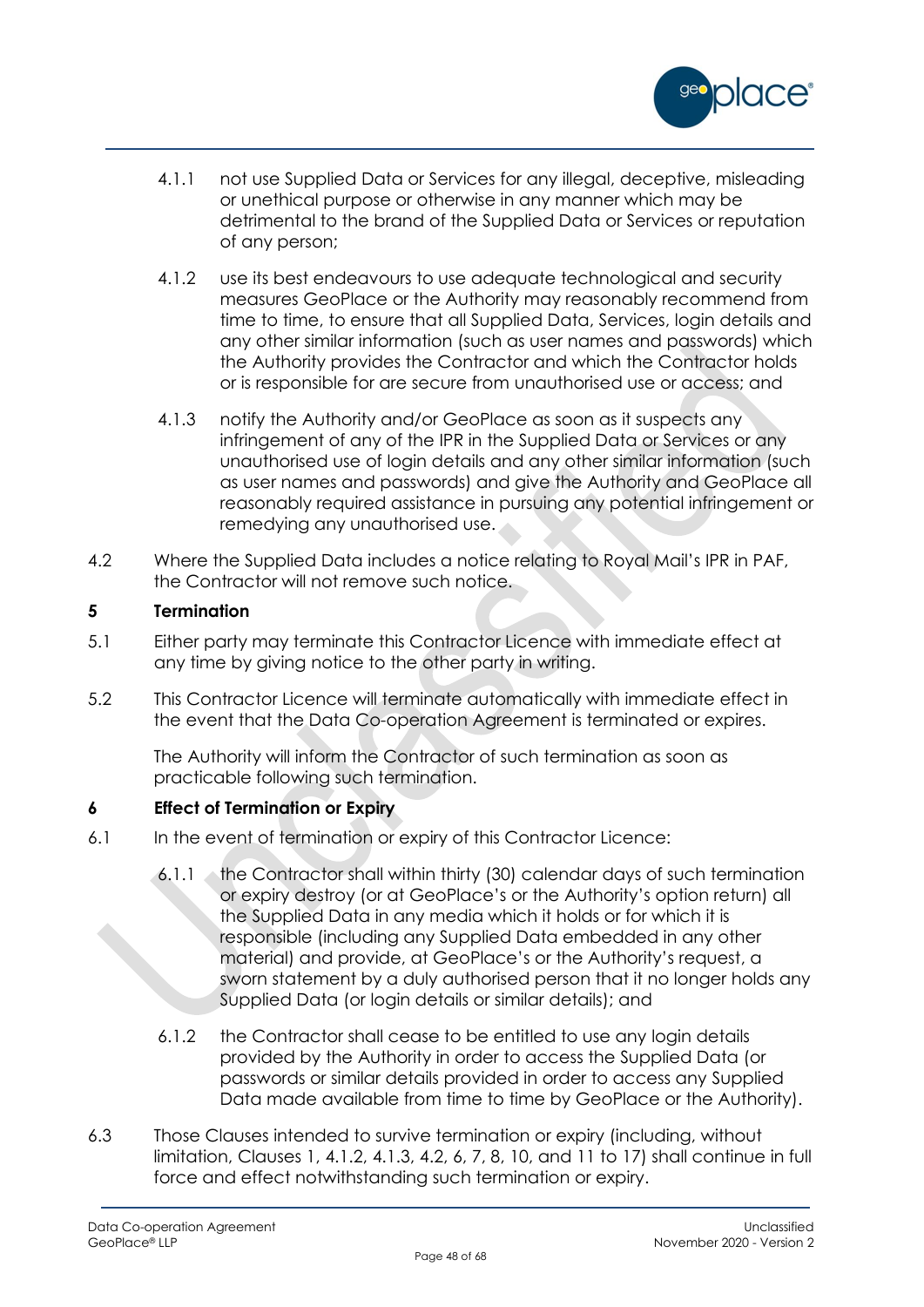

#### **7 Variation**

- 7.1 The Authority shall be entitled to vary this Contractor Licence with immediate effect by giving notice in writing to the Contractor.
- 7.2 If the Contractor is not entitled to use specific Supplied Data and/or Services as a result of the variation of this Contractor Licence in accordance with Clause 7.1, then this shall be treated as a termination in part in relation to that specific Supplied Data and/or Services and, in relation to any such Supplied Data, the Contractor shall comply with an obligation equivalent to Clause 6.1.1.

#### **8 Auditing**

- 8.1 Upon GeoPlace's or the Authority's written request, the Contractor shall provide written evidence of compliance with its obligations under this Contractor Licence.
- 8.2 The Contractor shall maintain accurate and complete records of its use of the Supplied Data and Services. GeoPlace and/or the Authority (and their respective representatives) have the right on reasonable notice during business hours to enter the Contractor's premises and to inspect and audit its systems, operations and all supporting documentation to ensure the Contractor's compliance with this Contractor Licence and to take copies of any necessary records. The Contractor shall, at its expense, make appropriate employees and facilities available to provide GeoPlace and/or the Authority with all reasonable assistance to enable such inspection, auditing and copying to take place.
- 8.3 The Contractor will comply with reasonable measures stipulated by GeoPlace or the Authority as a result of any audit.

#### **9 Warranties**

9.1 The Authority and GeoPlace exclude to the fullest extent permissible by law all express or implied warranties.

#### **10 Liabilities**

- 10.1 Nothing in this Contractor Licence shall exclude or limit either party's (or, if applicable, GeoPlace's) liability for:
	- 10.1.1 death or personal injury to the extent it results from its negligence, or that of its employees or agents; or
	- 10.1.2 fraud or fraudulent misrepresentation.
- 10.2 The Contractor acknowledges that GeoPlace shall have no liability whatsoever in respect of its use of the Supplied Data and/or Services.
- 10.3 Subject to Clause 10.1, the Contractor will indemnify the Authority against all and any loss, liability, costs (including without limitation legal costs), claims, damages or expenses suffered or incurred by the Authority or for which the Authority may become liable arising out of any breach by the Contractor of any of the provisions of this Contractor Licence or the use by the Contractor of the Supplied Data and/or Services.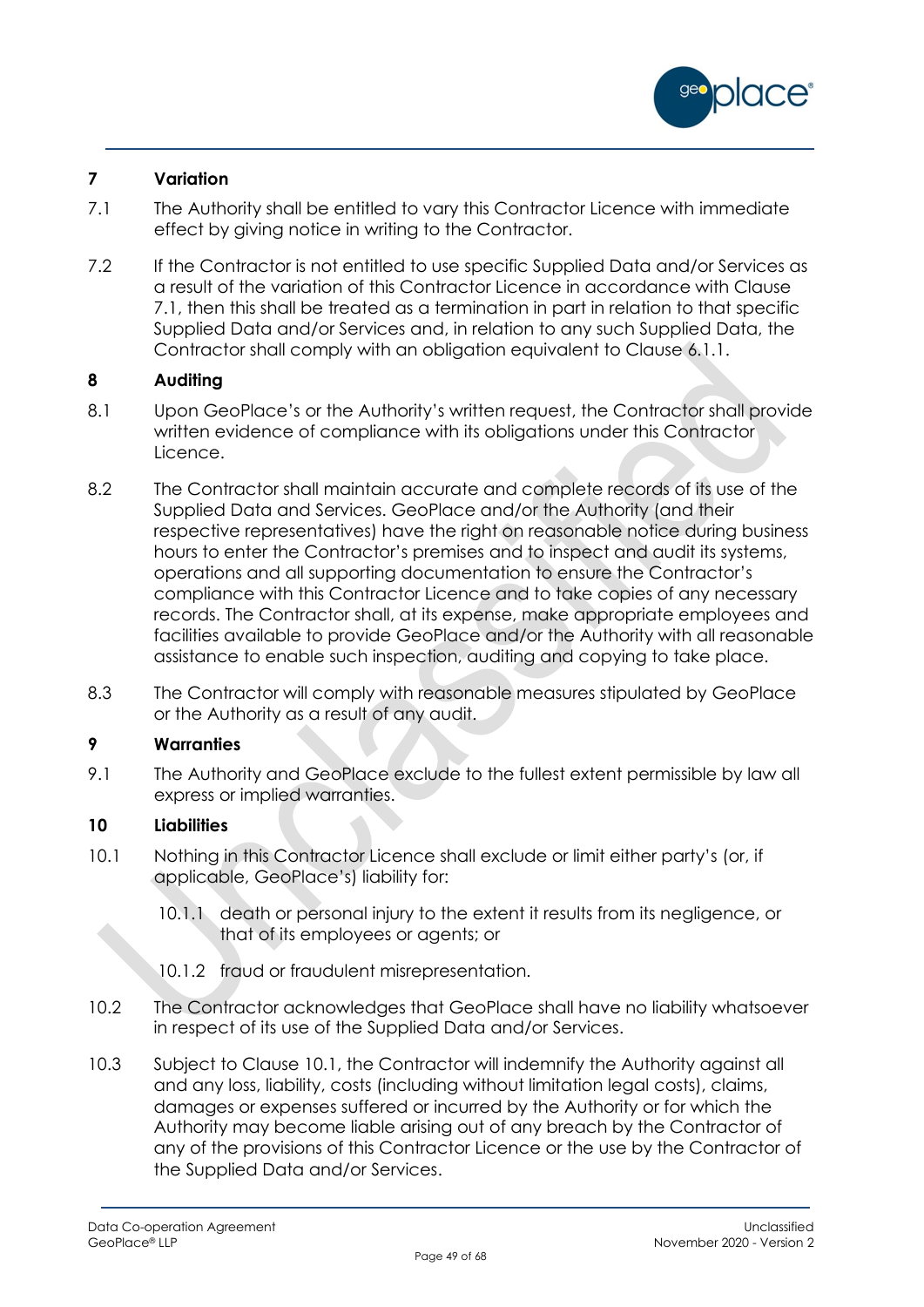

#### **11 Assignment, subcontracting and sublicensing**

11.1 Except as agreed in writing by GeoPlace, neither party is entitled to assign, license, transfer or novate any of their rights and/or obligations under this Contractor Licence.

#### **12 Waiver**

- 12.1 The waiver on a particular occasion by either party of rights under this Contractor Licence does not imply that other rights will be waived.
- 12.2 No delay in exercising any right under this Contractor Licence shall constitute a waiver of such right.

#### **13 Intellectual Property Rights**

- 13.1 The Contractor acknowledges that this Contractor Licence does not constitute the grant or transfer of any IPR subsisting in or used in connection with the Supplied Data and/or Services including any documentation and manuals relating thereto and that the ownership of all such rights is unaffected by this Contractor Licence. The Contractor shall not during or at any time after the expiry or termination of this Contractor Licence in any way question or dispute the ownership of rights of GeoPlace or the Authority or any third party in the Supplied Data and/or Services.
- 13.2 For the avoidance of doubt, the Contractor assigns to the Authority all present and future IPR it owns in the Works.

#### **14 Confidentiality**

- 14.1 The parties agree:
	- 14.1.1 to use Confidential Information of the other only for the purposes of discussions between the parties relating to their business relationship, and for performing obligations and exercising rights granted under this Contractor Licence:
	- 14.1.2 to keep all Confidential Information secure, and to disclose it only to those employees, consultants, directors and professional advisers who need to know such Confidential Information and who are subject to at least the same obligations of confidentiality as those set out in this Clause 14;
	- 14.1.3 to notify the other without delay of any unauthorised use, copying or disclosure of the other's Confidential Information of which it becomes aware and provide all reasonable assistance to the other to stop such unauthorised use, copying and/or disclosure; and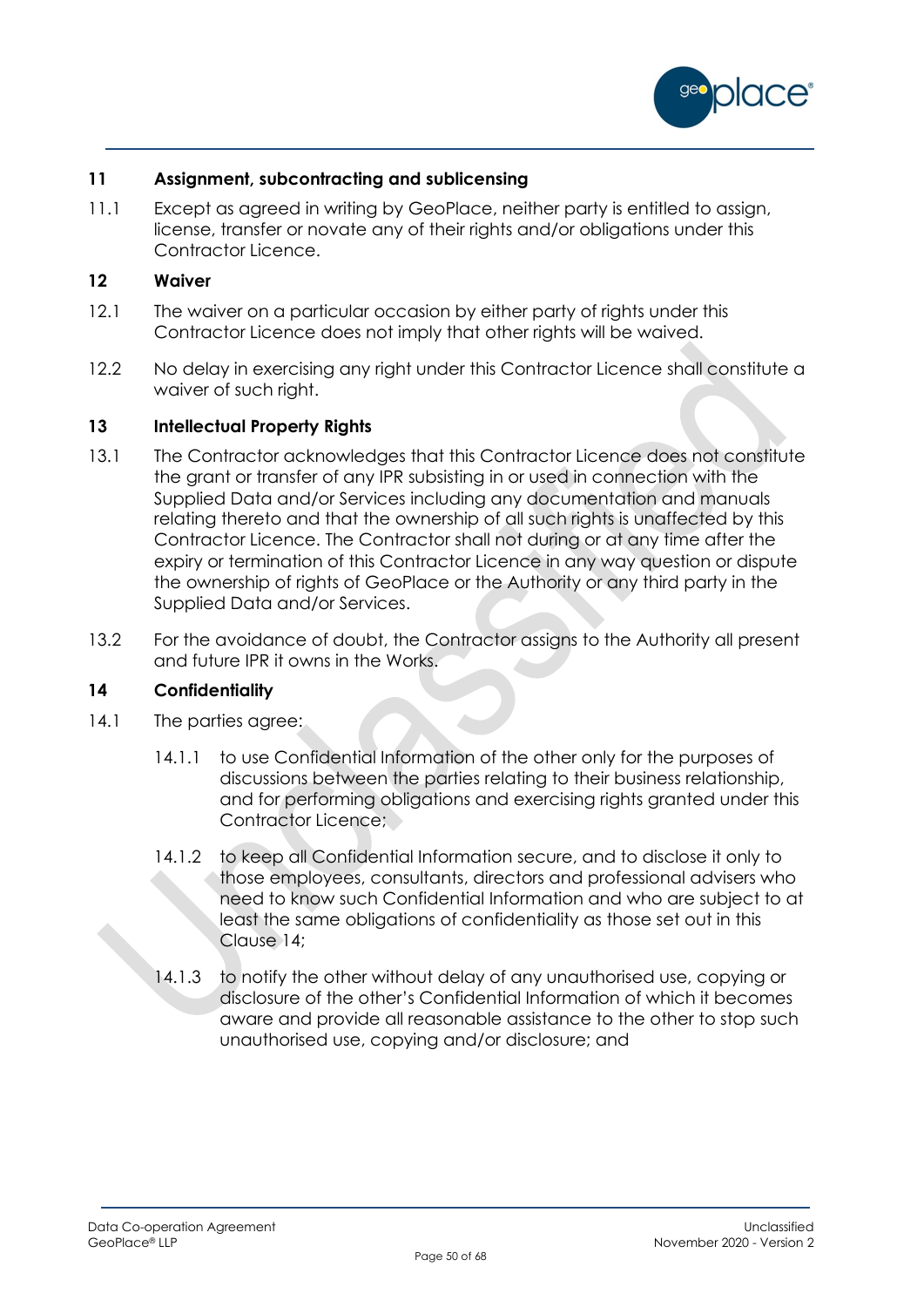

- 14.1.4 except as required by law or by governmental or regulatory requirements (which, for the avoidance of doubt, shall include any requirements for disclosure under the FOIA and/or the Environmental Information Regulations), not to disclose Confidential Information to any third parties unless expressly permitted under this Clause 14 or with the other's prior written consent.
- 14.2 The obligations in this Clause 14 do not apply to any information which is in the public domain (other than through the breach of any obligation of confidentiality) or which a party can demonstrate was previously known to it (unless acquired directly from the other party or in breach of any obligation of confidentiality) or was independently developed by it without the use of any Confidential Information.

#### **15 Data Protection**

- 15.1 Each party shall, at its own expense, ensure that it complies with the requirements of the Data Protection Legislation in relation to its processing of Personal Data as a Data Controller or alternatively as a Data Processor. This Clause 15 is in addition to, and does not relieve, remove or replace, a party's obligations or rights under the Data Protection Legislation. In this Clause 15, **Applicable Laws** means (for so long as and to the extent that they apply to the Contractor) the law of the European Union, the law of any member state of the European Union and/or Domestic UK Law; and Domestic UK Law means the UK Data Protection Legislation and any other law that applies in the UK.
- 15.2 Each party, as a Data Controller, may share the Personal Data (comprising name, telephone number(s) and email address) of relevant contract managers managing the Contractor Licence with the other party as independent Data Controllers for the sole purpose of administering and managing the Contractor Licence.
- 15.3 Without prejudice to the generality of Clause 15.1, where the Contractor processes Personal Data as a Data Processor on behalf of the Authority as Data Controller in connection with the performance by the Contractor of its obligations under this Contractor Licence, the Personal Data shall be specified in the Schedule and the Contractor shall:
	- 15.3.1 process that Personal Data only on the documented written instructions of the Authority unless the Contractor is required by Applicable Laws to otherwise process that Personal Data. Where the Contractor is relying on Applicable Laws as the basis for processing Personal Data, the Contractor shall promptly notify the Authority of this before performing the processing required by the Applicable Laws unless those Applicable Laws prohibit the Contractor from so notifying the Authority;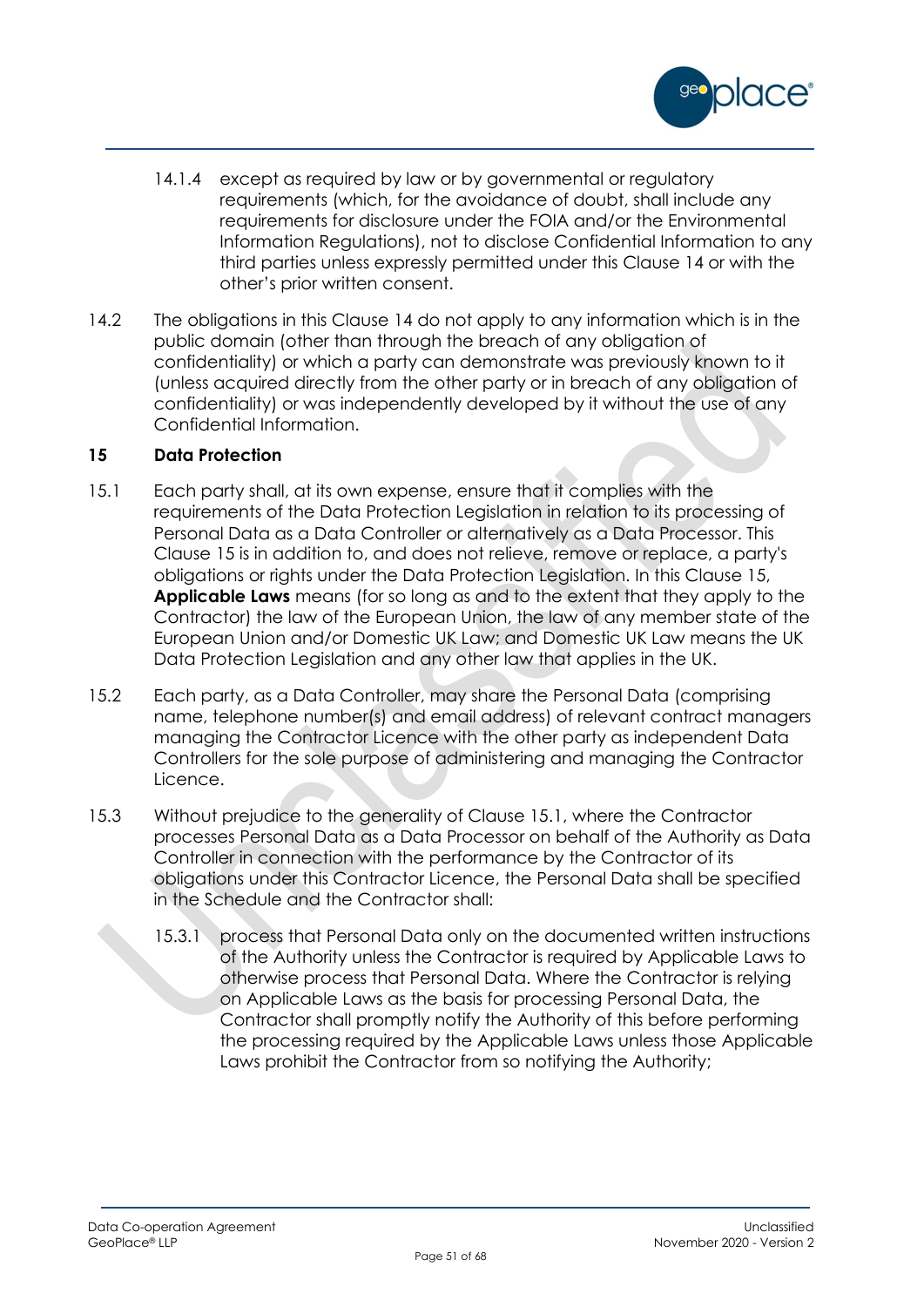

- 15.3.2 ensure that it has in place appropriate technical and organisational measures, to protect against unauthorised or unlawful processing of Personal Data and against accidental loss or destruction of, or damage to, Personal Data, appropriate to the harm that might result from the unauthorised or unlawful processing or accidental loss, destruction or damage and the nature of the data to be protected, having regard to the state of technological development and the cost of implementing any measures (those measures may include, where appropriate, pseudonymising and encrypting Personal Data, ensuring confidentiality, integrity, availability and resilience of its systems and services, ensuring that availability of and access to Personal Data can be restored in a timely manner after an incident, and regularly assessing and evaluating the effectiveness of the technical and organisational measures adopted by it);
- 15.3.3 ensure that all personnel who have access to and/or process Personal Data are obliged to keep the Personal Data confidential; and
- 15.3.4 not transfer any Personal Data outside of the European Economic Area unless the prior written consent of the Authority has been obtained and the following conditions are fulfilled:
	- 15.3.4.1 the Authority or the Contractor has provided appropriate safeguards in relation to the transfer;
	- 15.3.4.2 the Data Subject has enforceable rights and effective legal remedies;
	- 15.3.4.3 the Contractor complies with its obligations under the Data Protection Legislation by providing an adequate level of protection to any Personal Data that is transferred; and
	- 15.3.4.4 the Contractor complies with reasonable instructions notified to it in advance by the Authority with respect to the processing of the Personal Data;
- 15.3.5 assist the Authority, in responding to any request from a Data Subject and in ensuring compliance with its obligations under the Data Protection Legislation with respect to security, breach notifications, impact assessments and consultations with supervisory authorities or regulators;
- 15.3.6 notify the Authority without undue delay on becoming aware of a Personal Data Breach;
- 15.3.7 at the written direction of the Authority, delete or return Personal Data and copies thereof to the Authority on termination of the Contractor Licence unless required by Applicable Law to store the Personal Data; and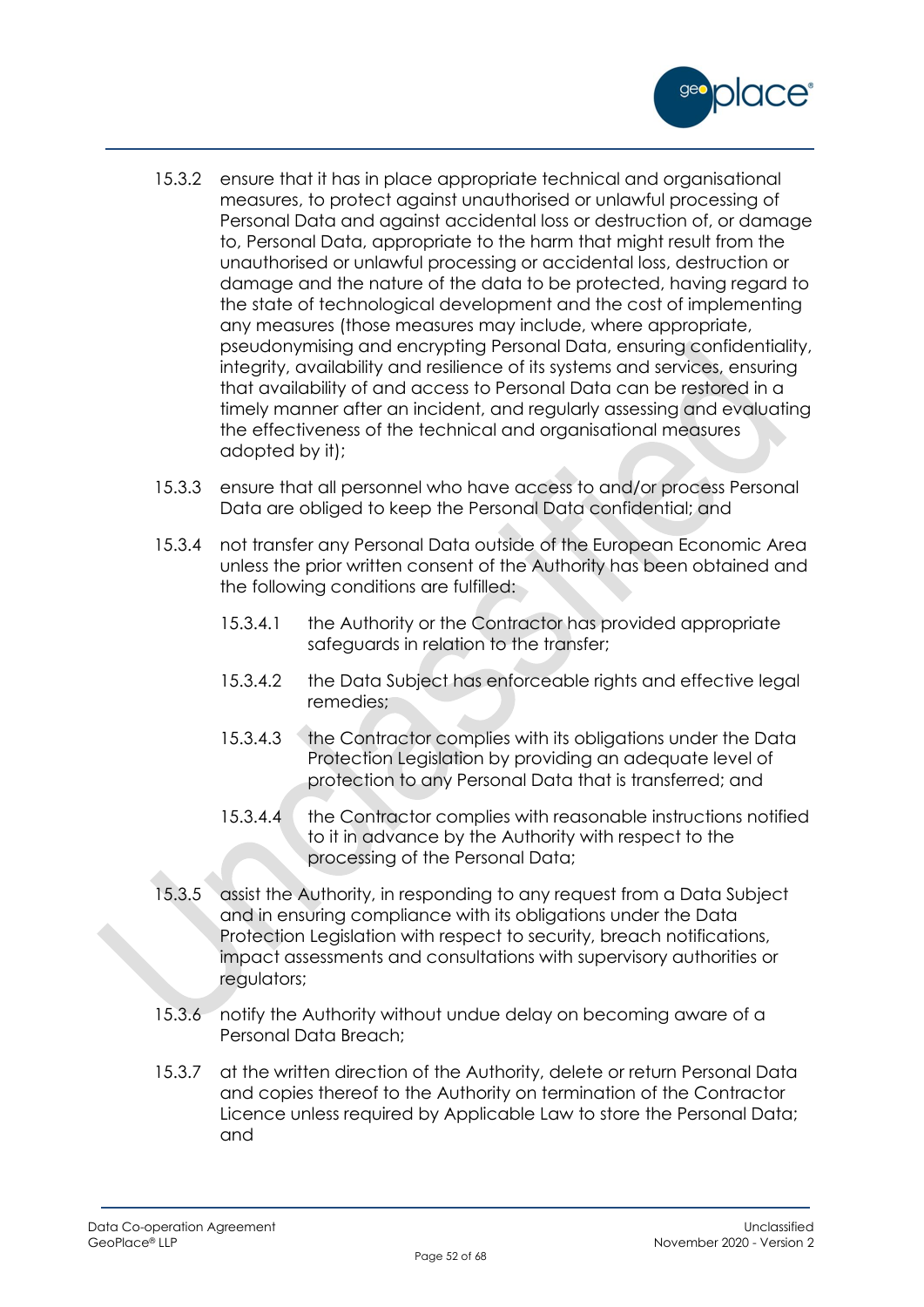

- 15.3.8 maintain complete and accurate records and information to demonstrate its compliance with this Clause 15.
- 15.4 Where the Contractor is a Data Processor as set out in Clause 15.3, the Authority does not consent to the Contractor appointing any third party processor of Personal Data under this Contractor Licence.

#### **16 Contracts (Rights of Third Parties) Act 1999**

- 16.1 Subject to Clause 16.2, a person who is not a party to this Contractor Licence has no right under the *Contracts (Rights of Third Parties) Act 1999* to enforce or enjoy the benefit of any term of this Contractor Licence.
- 16.2 GeoPlace shall be entitled to the benefit of the terms of this Contractor Licence and the rights to enforce such terms under the *Contracts (Rights of Third Parties) Act 1999*.

#### **17 Governing Law and Jurisdiction**

17.1 This Contractor Licence is governed by the law of England and Wales and both parties submit to the exclusive jurisdiction of the English courts.

#### **SIGNING**

| for and on behalf of [Authority] | for and on behalf of [Contractor] |
|----------------------------------|-----------------------------------|
|                                  |                                   |
|                                  |                                   |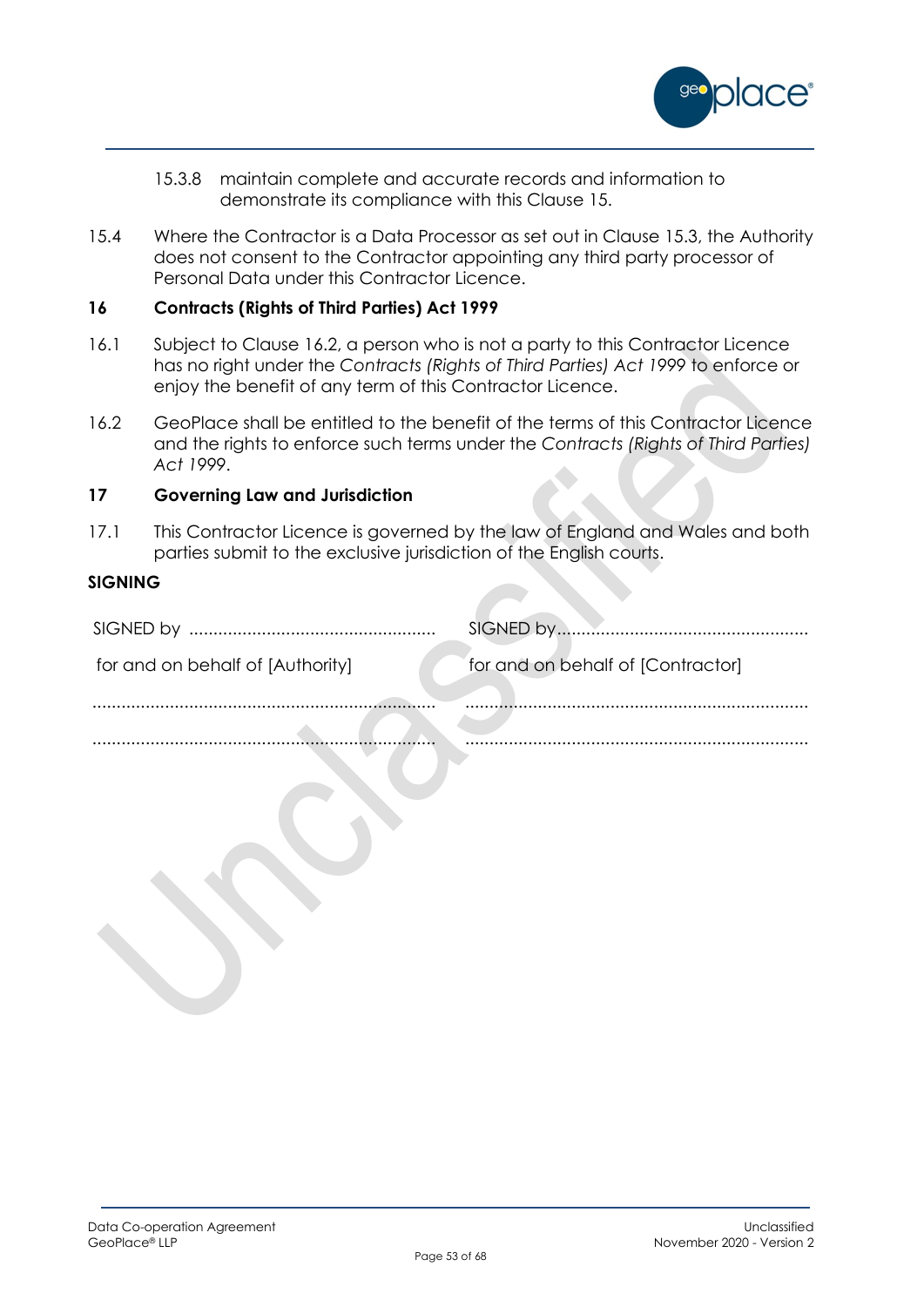

#### **SCHEDULEFN**

#### **PROCESSING, PERSONAL DATA AND DATA SUBJECTS**

#### **1.PROCESSING BY THE PROVIDER**

#### **1.1SCOPE:**

[insert details]

#### **1.2NATURE:**

[insert details]

#### **1.3PURPOSE OF PROCESSING:**

[insert details]

#### **1.4DURATION OF THE PROCESSING:**

[insert details]

#### **2.TYPES OF PERSONAL DATA**

[insert details]

#### **3.CATEGORIES OF DATA SUBJECT**

[insert details]

FN This Schedule will need to be populated each time the Contractor will be processing personal data on behalf of the Authority.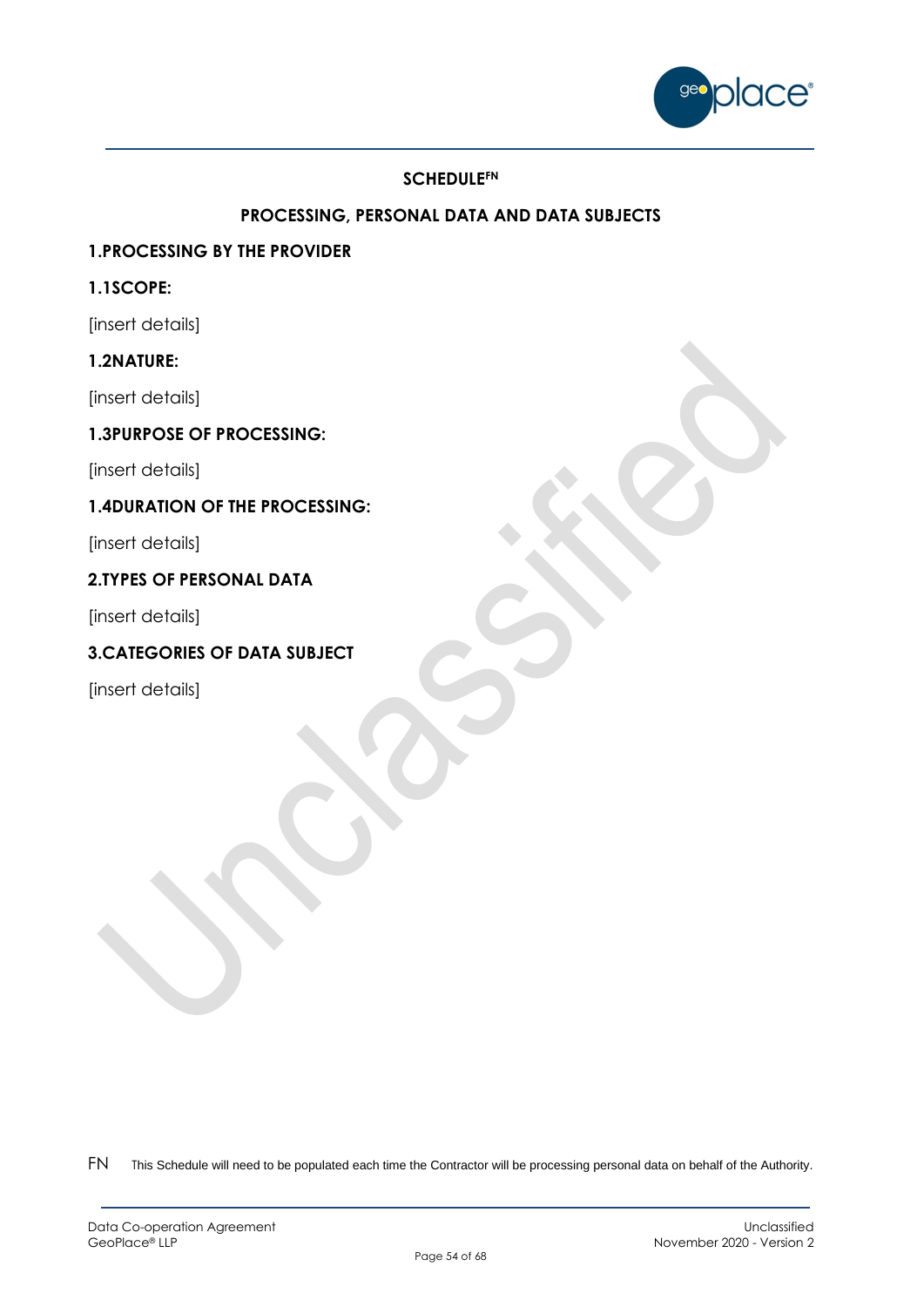

## <span id="page-54-0"></span>**Schedule 5 Contract Management**

#### **1 Contractual Management**

- 1.1 Authority Contacts Executive
	- 1.1.1 The Authority Contacts Executive (**ACE**) is a forum for representatives of GeoPlace and the Participating Authorities established (a) to ensure that the specification, data entry conventions and quality and performance measures are properly monitored by GeoPlace; and (b) to represent Participating Authorities and to liaise with GeoPlace in connection with the rights and obligations of such Authorities under this Agreement.
	- 1.1.2 The ACE acts to manage the relationship between GeoPlace and Participating Authorities in accordance with the current ACE Terms of Reference and Governance Guidelines, available via the GeoPlace website, and as amended by ACE from time to time. This Schedule sets out the high level principles underlying the ACE Terms of Reference.
	- 1.1.3 The ACE is the decision making body for managing the Data Cooperation Agreement, and associated technical documentation relating to data supply arrangements between Participating Authorities and GeoPlace (for example, the Data Entry Conventions and Best Practice and Data Transfer Formats or their replacements).
	- 1.1.4 The membership of ACE will comprise:
		- 1.1.4.1 the following voting members:
			- a) Two GeoPlace LLP authorised representatives, one of whom will be identified as the chairperson of all meetings (whether virtual or physical). These two members will have one vote each (but the chairperson will have no casting vote);
			- b) Appointed principal chair of the Regional Chairs Address Group (with only one vote). In the absence of the chair of the Regional Chairs Address Group, the deputy of the Regional Chairs Address Group will become a voting member;
			- c) Appointed principal chair of the Regional Chairs Street Group (with only one vote). In the absence of the chair of the Regional Chairs Street Group, the deputy of the Regional Chairs Street Group will become a voting member); and
		- 1.1.4.2 the following non-voting members:
			- a) the deputy of the Regional Chairs Address Group;
			- b) the deputy of the Regional Chairs Street Group;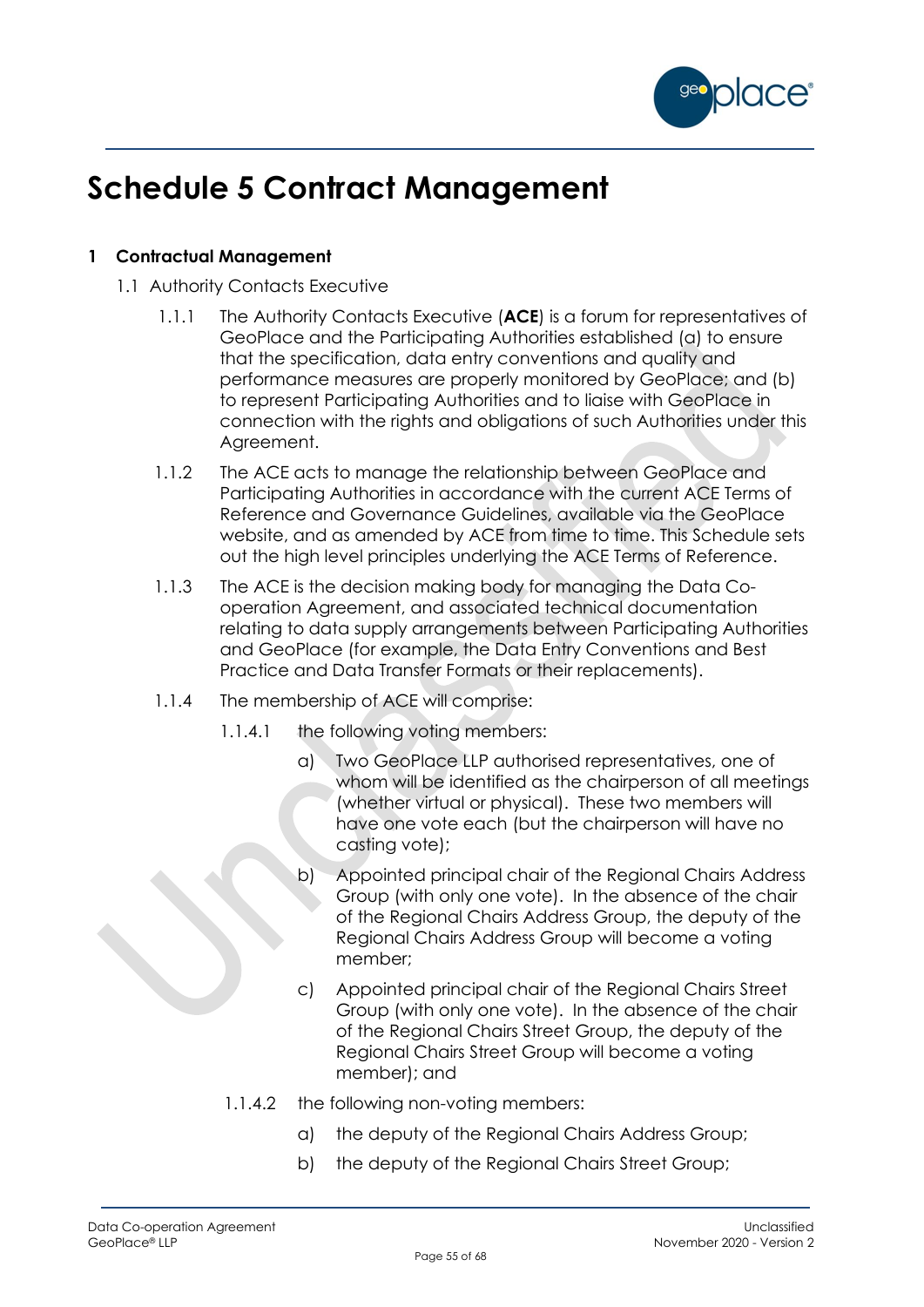

- c) a meeting facilitator/coordinator to be provided by GeoPlace; and
- 1.1.5 other advisory members invited by the voting members to join the group from time to time or on a regular basis. Members from the ACE will meet at least four (4) times per twelve month period, the optimum being no less than monthly, to develop and agree strategy and business plan, discuss and resolve any issues, agree any changes to the DEC, Data Transfer Format, Authority Updates Improvement Schedules, ACE Terms of Reference or other technical documentation referred to in or associated with the Agreement and, subject to clause 14.2, to agree any other changes to the Agreement, in each case with specific reference to:
	- a) the performance by GeoPlace and the Participating Authorities;
	- b) GeoPlace Services, GeoPlace Default, Authority Services, Authority Default(s), Essential Support and Emergency Measures;
	- c) requests for changes to the Agreement and associated documentation;
	- d) formal notices relating to the Agreement;
	- e) review the role and remit of the Regional Chairs Group(s), subgroup(s), working party(s) and Authority Contacts representatives; and
	- f) review any relevant working arrangements involving GeoPlace, including with the LGA (Local Government Association), Ordnance Survey, VOA (Valuation Office Agency), Royal Mail, the Geospatial Commission and DfT (Department for Transport).
- 1.1.6 Local Authority representation on ACE will be drawn from the Regional Chairs Address Group and the Regional Chairs Street Group (each an **RCG**), constituted of regionally elected Authority Address Custodians and Authority Street Custodians, respectively. The ACE may liaise with the RCG(s) in any consultation required to resolve any issues and also receive requests from the RCG(s) for changes to the Agreement or associated documentation. Only ACE or a principal chair may nominate the RCG(s) to investigate and resolve any issues.
- 1.2. Regional Chairs Group(s)

The RCGs will:

1.2.1 be formed through the election of regional Authority Address Custodian and Authority Street Custodian representatives by the appropriate Authority Contacts according to the current RCG Terms of Reference and Governance Guidelines available via the GeoPlace website, and as amended by the ACE from time to time. The RCG(s) will also invite representatives of GeoPlace to attend all their meetings (whether virtual or physical);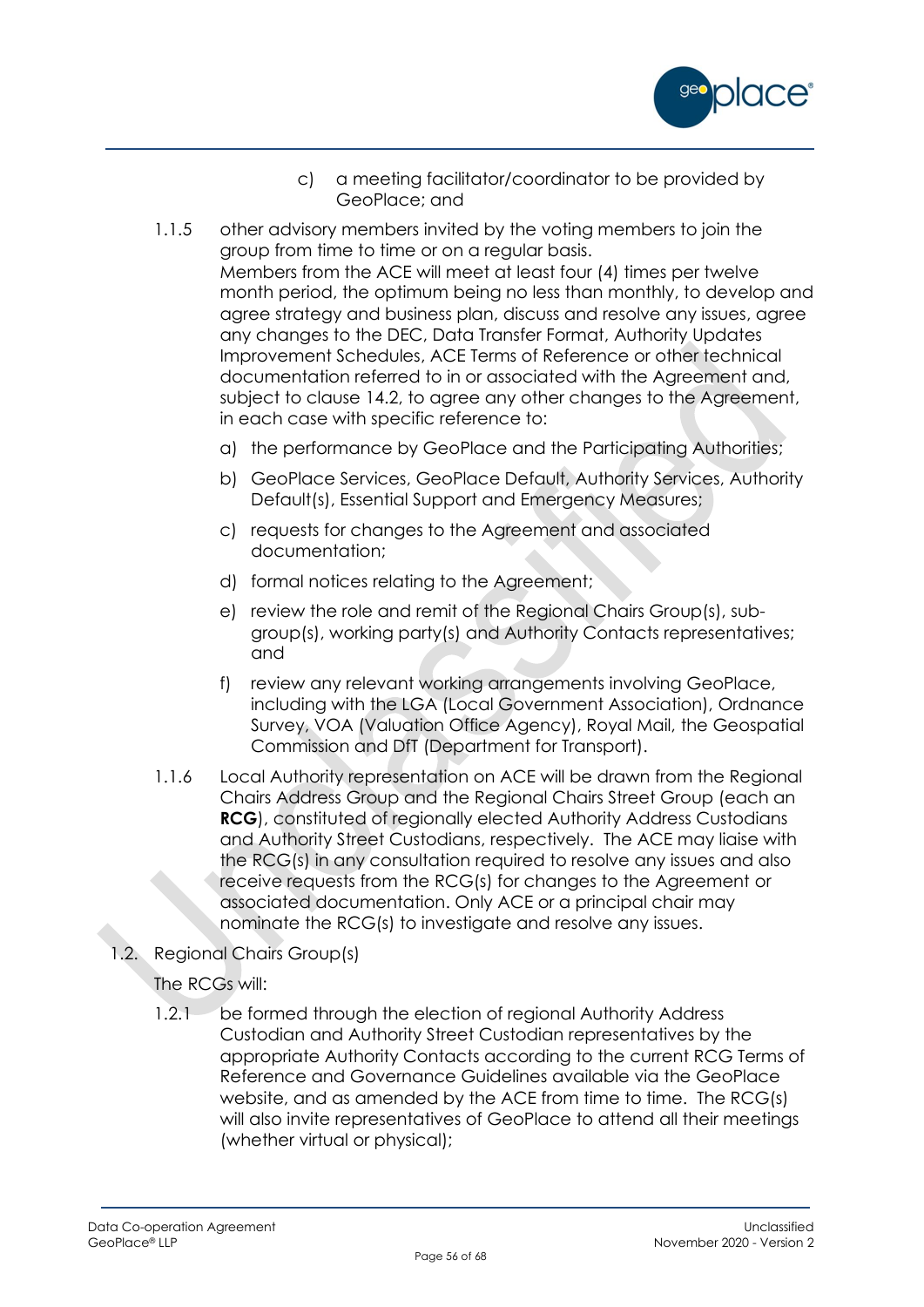

- 1.2.2 represent Participating Authorities in accordance with the RCG Terms of Reference and Governance Guidelines (as described above);
- 1.2.3 assist in the monitoring and management of Authority Updates;
- 1.2.4 assist the monitoring and management of the use of GeoPlace Services;
- 1.2.5 provide feedback to the ACE on issues related to Authority Services and GeoPlace Services;
- 1.2.6 provide a mechanism for the ACE to explore issues related to the Agreement;
- 1.2.7 consult and gather issues and views, using region / area meetings (whether virtual or physical), from Authority Contacts and making any necessary requests for action from the ACE; and
- 1.2.8 monitor and advise the ACE and Participating Authorities of issues that may affect the delivery of Authority Updates and use of the GeoPlace Services.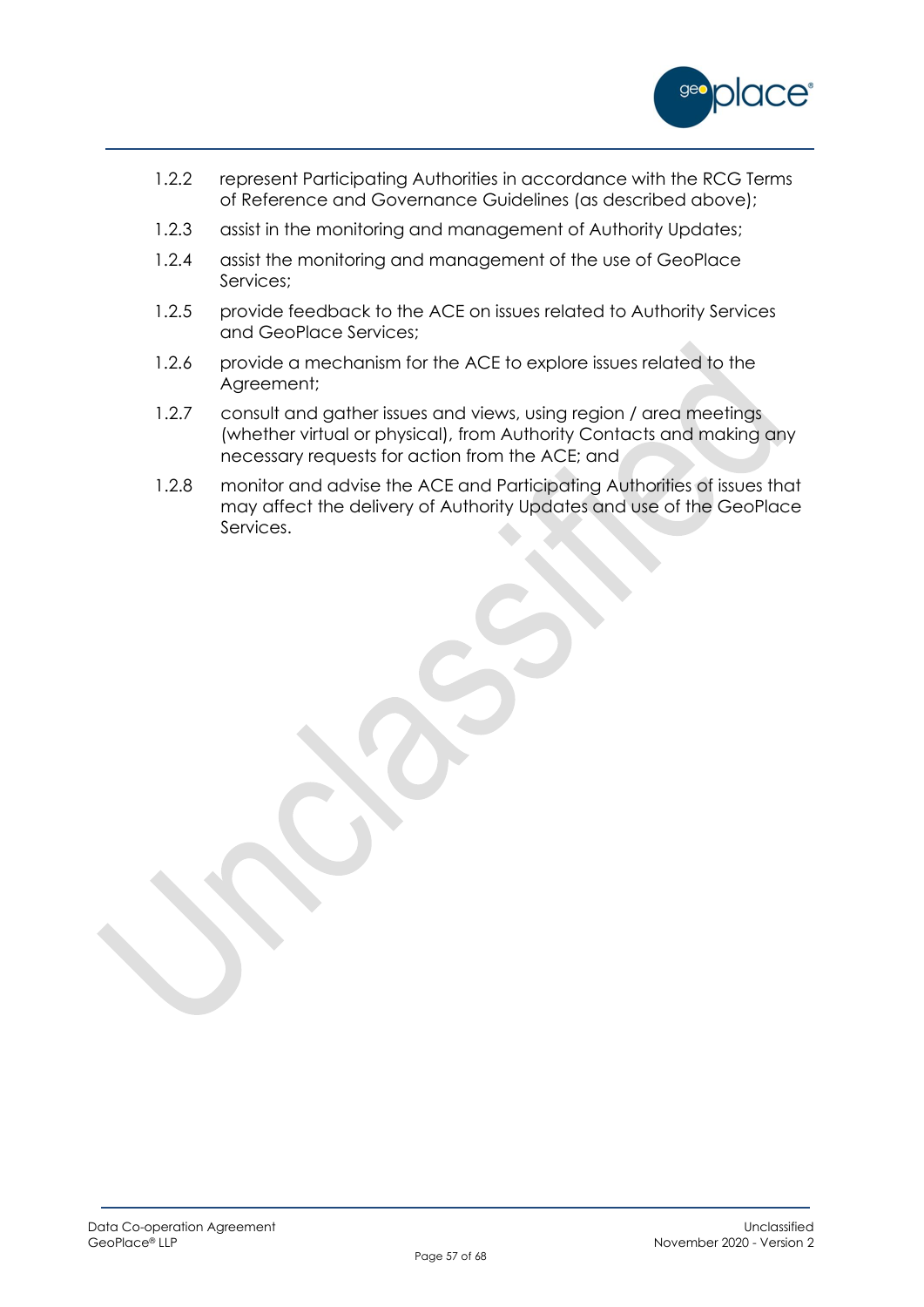

## <span id="page-57-0"></span>**Schedule 6 Dispute Resolution**

The procedure for disputes will comprise four stages.

- **Stage 1** Where at all possible, the parties shall take appropriate steps to resolve the dispute internally using the Authority Contacts Executive as a mediator wherever possible (and without the need to invoke any formal procedure). If it has not been possible to resolve the dispute then Stage 2 will be invoked by written notice from either party (in the form of a paper letter signed by the signature to the Agreement).
- **Stage 2** Within twenty (20) Working Days of receipt of such notice, the dispute shall be discussed by the signatories to this Agreement. In the event that the matter is not resolved within twenty (20) Working Days of such discussion, any party may invoke the next stage.
- **Stage 3** The dispute shall then be referred to independent arbitration in the form of independent legal advice nominated from Chartered Institute of Arbitrators**.** Should the matter still be unresolved after a further period of twenty (20) Working Days, any party may invoke the next stage.
- **Stage 4** The dispute shall be referred to the courts of England and Wales as applicable under clause 27.

Any of the time limits specified above may be extended by the mutual agreement of the parties to the dispute. Such extension shall not prejudice the right of any party to proceed to the next stage of the dispute procedure on its expiry.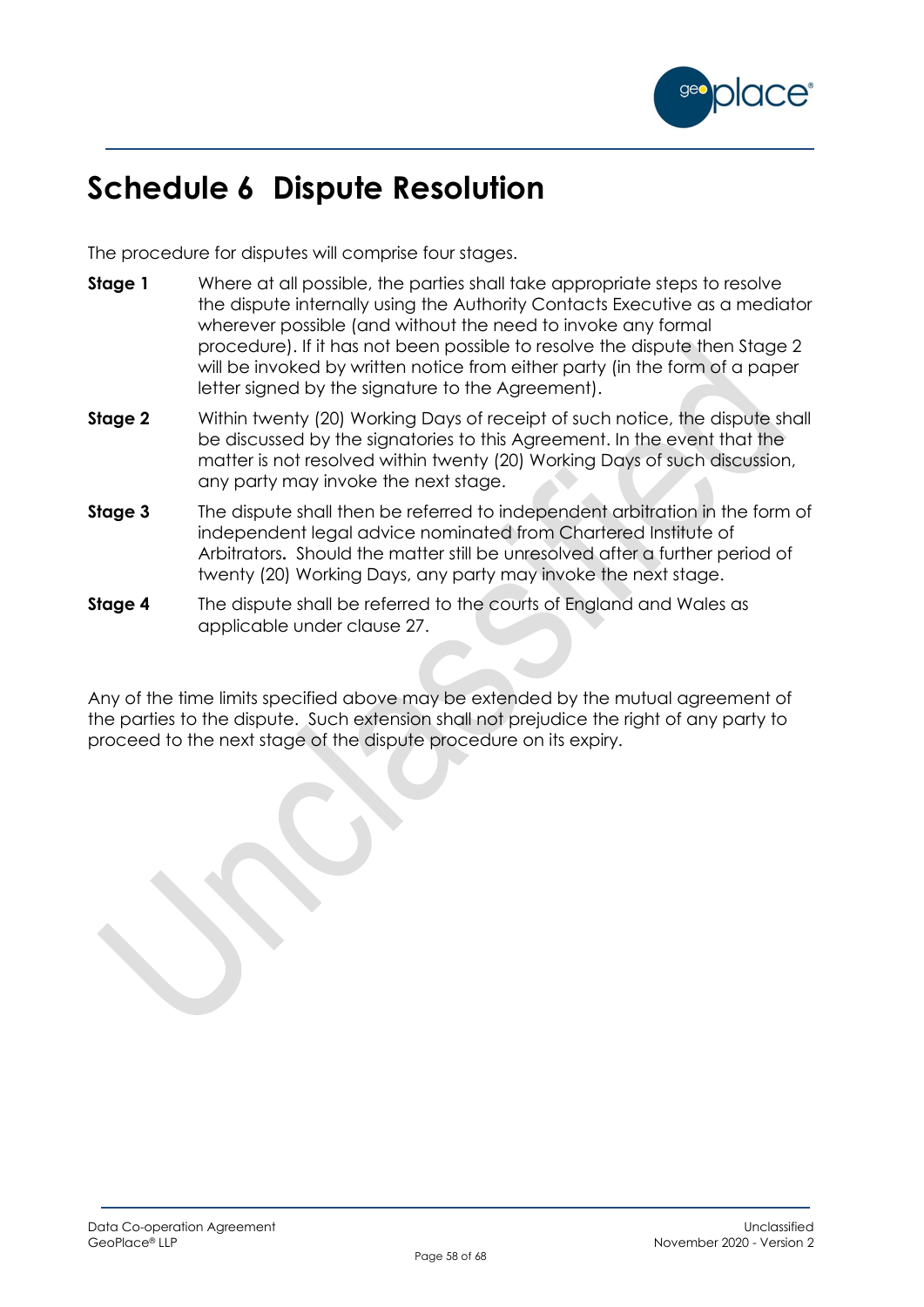

## <span id="page-58-0"></span>**Schedule 7 Not used**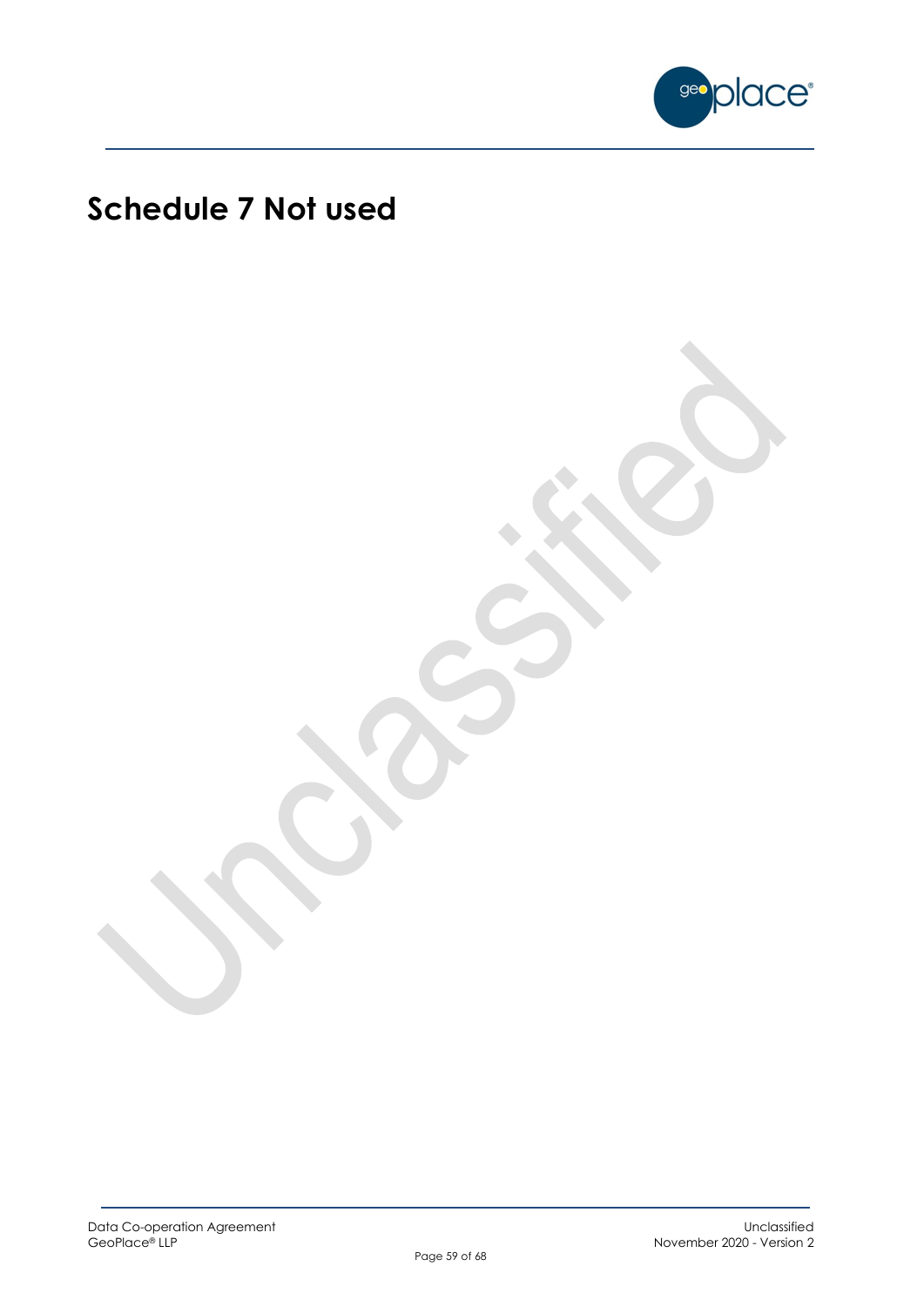

### <span id="page-59-0"></span>**Schedule 8 List of Authorities and street works organisations**

Participating Authorities provide:

- 1. Authority Address Updates; and/or
- 2. Authority Street Updates;

as set out below.

3. Street works organisations (i.e. Highway Authorities and Statutory Undertakers) are those organisations referred to in section 3 below.

This Schedule sets out the relevant organisations as at 1st April 2021. As new authorities and street works organisations are created or existing authorities and street works organisations are dissolved, altered or renamed, this Schedule will be deemed to be amended accordingly. Where the Authority considers that it is likely to be involved in a reorganisation/structural change of this nature, it will provide GeoPlace with no less than 6 months' written notice providing relevant details of such change.

Authorities and street works organisations are grouped into Authority Address Updates or Authority Street Updates as set out in Table 1 below, indicating the Authority Update status and Authority and street works organisations entitlement to GeoPlace Services.

#### **Table 1**

|                                                                                       | <b>Authority Update</b><br>required for the<br><b>Addressing Datasets</b> | Authority Update and / or<br>street works organisations<br>data required for the NSG |
|---------------------------------------------------------------------------------------|---------------------------------------------------------------------------|--------------------------------------------------------------------------------------|
| <b>Authority Address Updates</b>                                                      |                                                                           |                                                                                      |
| <b>English Shire District</b>                                                         | <b>YFS</b>                                                                | N/A                                                                                  |
| English and Welsh Unitary                                                             | <b>YES</b>                                                                | <b>YES</b>                                                                           |
| <b>Authority Street Updates</b>                                                       |                                                                           |                                                                                      |
| English County                                                                        | N/A                                                                       | <b>YES</b>                                                                           |
| English and Welsh Unitary                                                             | YES.                                                                      | <b>YES</b>                                                                           |
| street works organisations<br>(i.e. Highway Authorities<br>and Statutory Undertakers) | N/A                                                                       | <b>YES</b>                                                                           |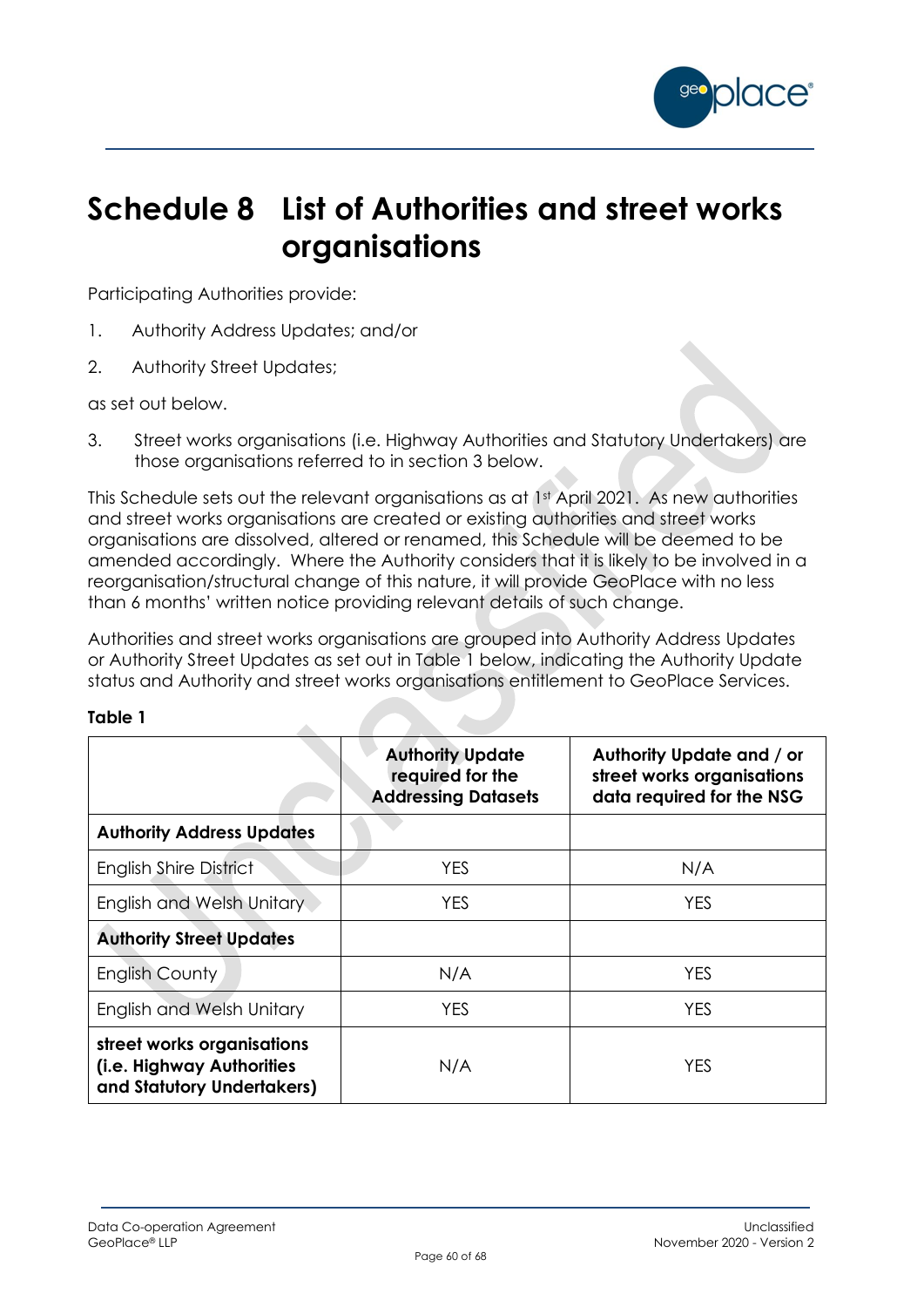

For the avoidance of doubt, in terms of Authority Updates for the Addressing Datasets, all Borough, City, District and Unitary Authorities (for the avoidance of doubt including those Borough, City, District, Welsh, London Borough and Metropolitan Authorities that are Unitary Authorities) shall be classified as Authorities for the purposes of making contributions as Authority Updates to the Addressing Datasets, in accordance with this Agreement.

For the avoidance of doubt, in terms of Authority Update and street works organisations data required for the NSG, all County and Unitary (for the avoidance of doubt including those Borough, City, District, Welsh, London Borough and Metropolitan Authorities that are Unitary Authorities) shall be classified as Authorities for the purposes of making contributions as Authority Updates to the NSG, in accordance with this Agreement.

#### **1. List of Authority Address Update authorities**

English city, district and borough councils, (those shown in italics are the county of that authority)

| Cambridgeshire           | <b>Hertfordshire</b>      | <b>Oxfordshire</b>             |
|--------------------------|---------------------------|--------------------------------|
| Cambridge                | <b>Broxbourne</b>         | Cherwell                       |
| East Cambridgeshire      | Dacorum                   | Oxford                         |
| Fenland                  | <b>East Hertfordshire</b> | South Oxfordshire              |
| Huntingdonshire          | Hertsmere                 | Vale of White Horse            |
| South Cambridgeshire     | North Hertfordshire       | <b>West Oxfordshire</b>        |
|                          | St Albans                 |                                |
|                          | Stevenage                 |                                |
|                          | <b>Three Rivers</b>       |                                |
|                          | Watford                   |                                |
|                          | Welwyn Hatfield           |                                |
| Cumbria                  | Kent                      | <b>Staffordshire</b>           |
| Allerdale                | Ashford                   | <b>Cannock Chase</b>           |
| <b>Barrow-in-Furness</b> | Canterbury                | <b>East Staffordshire</b>      |
| Carlisle                 | Dartford                  | Lichfield                      |
| Copeland                 | Dover                     | Newcastle-under-Lyme           |
| Eden                     | Gravesham                 | South Staffordshire            |
| South Lakeland           | Maidstone                 | Stafford                       |
|                          | Sevenoaks                 | <b>Staffordshire Moorlands</b> |
|                          | Shepway                   | Tamworth                       |
|                          | Swale                     |                                |
|                          | Thanet                    |                                |
|                          | Tonbridge and Malling     |                                |
|                          | Tunbridge Wells           |                                |
| Derbyshire               | Lancashire                | <b>Suffolk</b>                 |
| <b>Amber Valley</b>      | <b>Burnley</b>            | <b>Babergh</b>                 |
| <b>Bolsover</b>          | Chorley                   | East Suffolk                   |
| Chesterfield             | Fylde                     | Ipswich                        |
| <b>Derbyshire Dales</b>  | Hyndburn                  | Mid Suffolk                    |
|                          |                           |                                |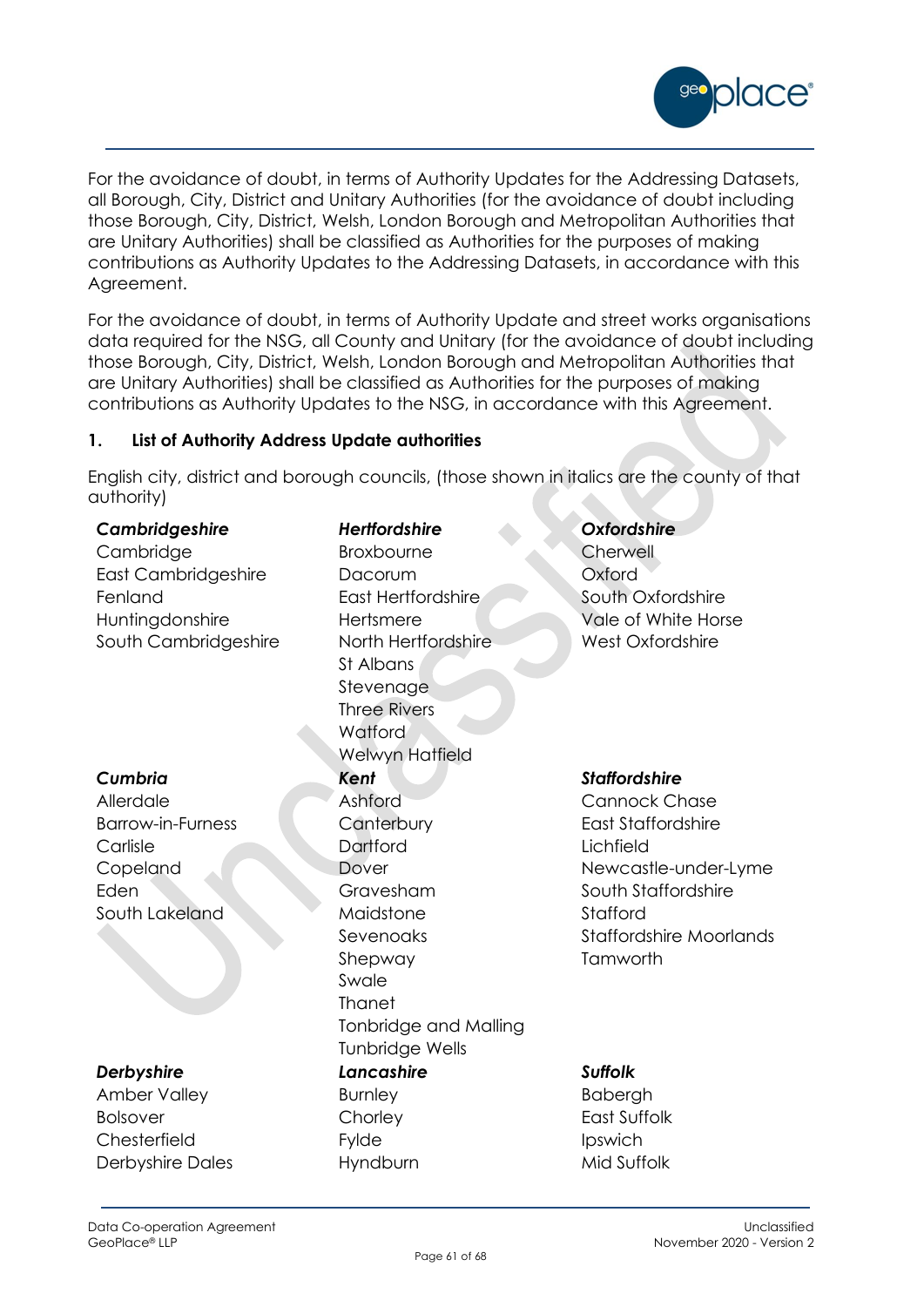

Erewash High Peak North East Derbyshire South Derbyshire

#### *Devon*

East Devon **Exeter** Mid Devon North Devon South Hams **Teignbridge Torridge** West Devon

#### *East Sussex*

Eastbourne **Hastings** Lewes Rother Wealden

#### *Essex*

Basildon **Braintree** Brentwood Castle Point Chelmsford **Colchester** Epping Forest **Harlow** Maldon Rochford **Tendring Uttlesford** *Gloucestershire*  Cheltenham Cotswold Forest of Dean

Lancaster Pendle Preston Ribble Valley Rossendale South Ribble West Lancashire **Wyre** *Leicestershire*  Blaby Charnwood Harborough Hinckley and Bosworth Melton North West Leicestershire Oadby and Wigston

#### *Lincolnshire*

Boston East Lindsey Lincoln North Kesteven South Holland South Kesteven West Lindsey

*Norfolk*  Kings Lynn and West Norfolk Breckland Broadland Great Yarmouth North Norfolk Norwich South Norfolk

*North Yorkshire*  Craven Hambleton Harrogate

West Suffolk

#### *Surrey*

Elmbridge Epsom and Ewell Guildford Mole Valley Reigate and Banstead Runnymede Spelthorne Surrey Heath **Tandridge Waverley Woking** *Somerset*  Mendip Sedgemoor Somerset West and Taunton West Somerset

#### *Warwickshire*

North Warwickshire Nuneaton and Bedworth Rugby Stratford-on-Avon Warwick

#### *West Sussex*  Adur Arun **Chichester**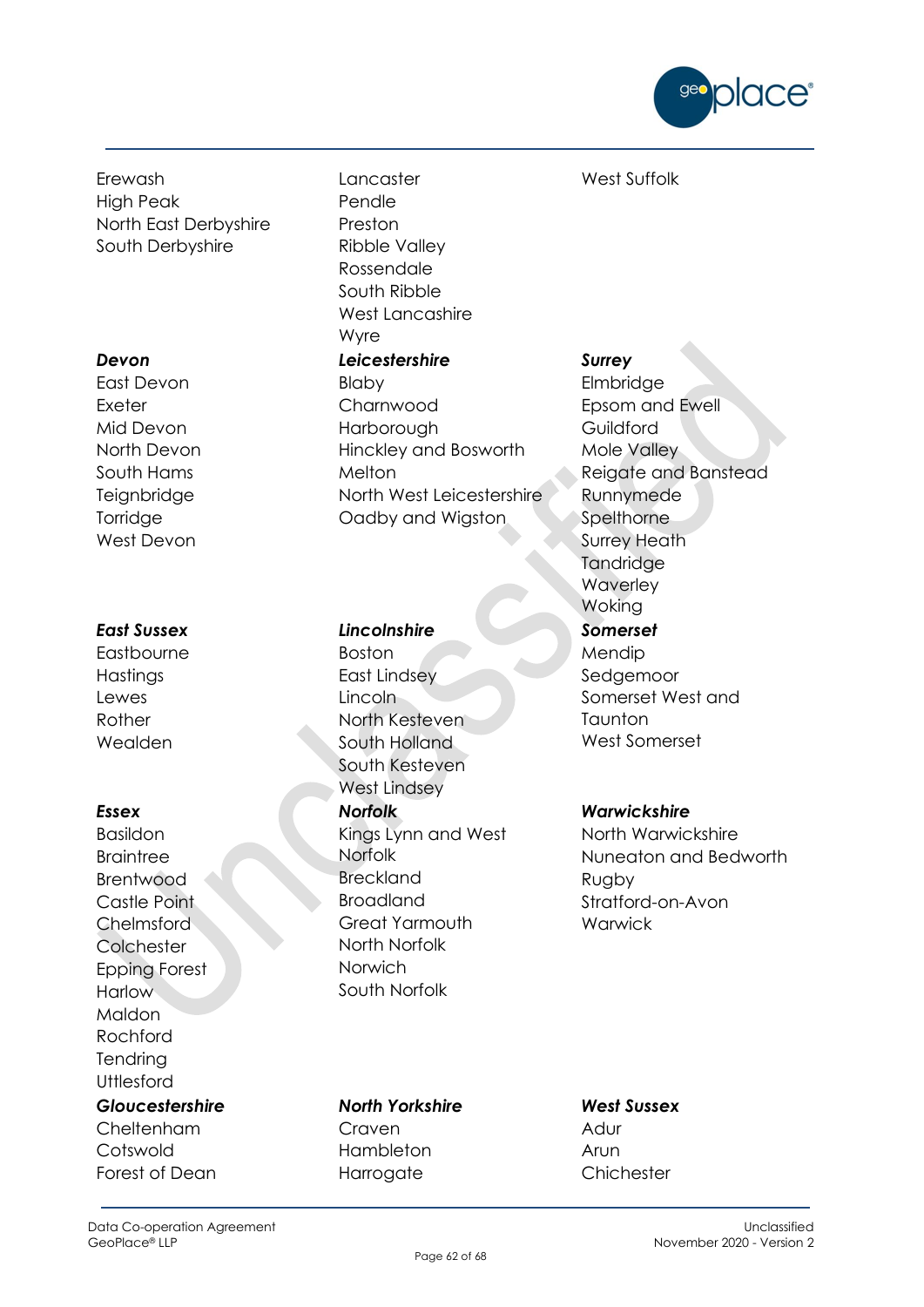

**Gloucester** Stroud **Tewkesbury** 

#### *Hampshire*

Basingstoke and Deane East Hampshire Eastleigh Fareham Gosport Hart Havant New Forest Rushmoor Test Valley **Winchester** 

Richmondshire Ryedale Scarborough Selby *Nottinghamshire*  Ashfield Bassetlaw Broxtowe **Gedling** Mansfield Newark and Sherwood Rushcliffe

**Crawley** Horsham Mid Sussex Worthing

#### *Worcestershire*

Bromsgrove Malvern Hills Redditch **Worcester** Wychavon Wyre Forest

#### **English unitary metropolitan, borough, city and district councils**

Barnsley **Rochdale** Birmingham **Birmingham** Rotherham Bolton Salford Bradford Sandwell Bury Sefton Calderdale Sheffield Coventry Solihull Solihull Doncaster South Tyneside Dudley St. Helens Gateshead Stockport Kirklees Sunderland Knowsley Tameside Leeds Trafford Liverpool Wakefield Manchester Walsall Newcastle upon Tyne Wigan North Tyneside North Tyneside Oldham Wolverhampton

#### **English unitary London (boroughs)**

| Barking and Dagenham | <b>Barnet</b>  |
|----------------------|----------------|
| Bexley               | <b>Brent</b>   |
| <b>Bromley</b>       | Camden         |
| Croydon              | City of London |
| City of Westminster  | Ealing         |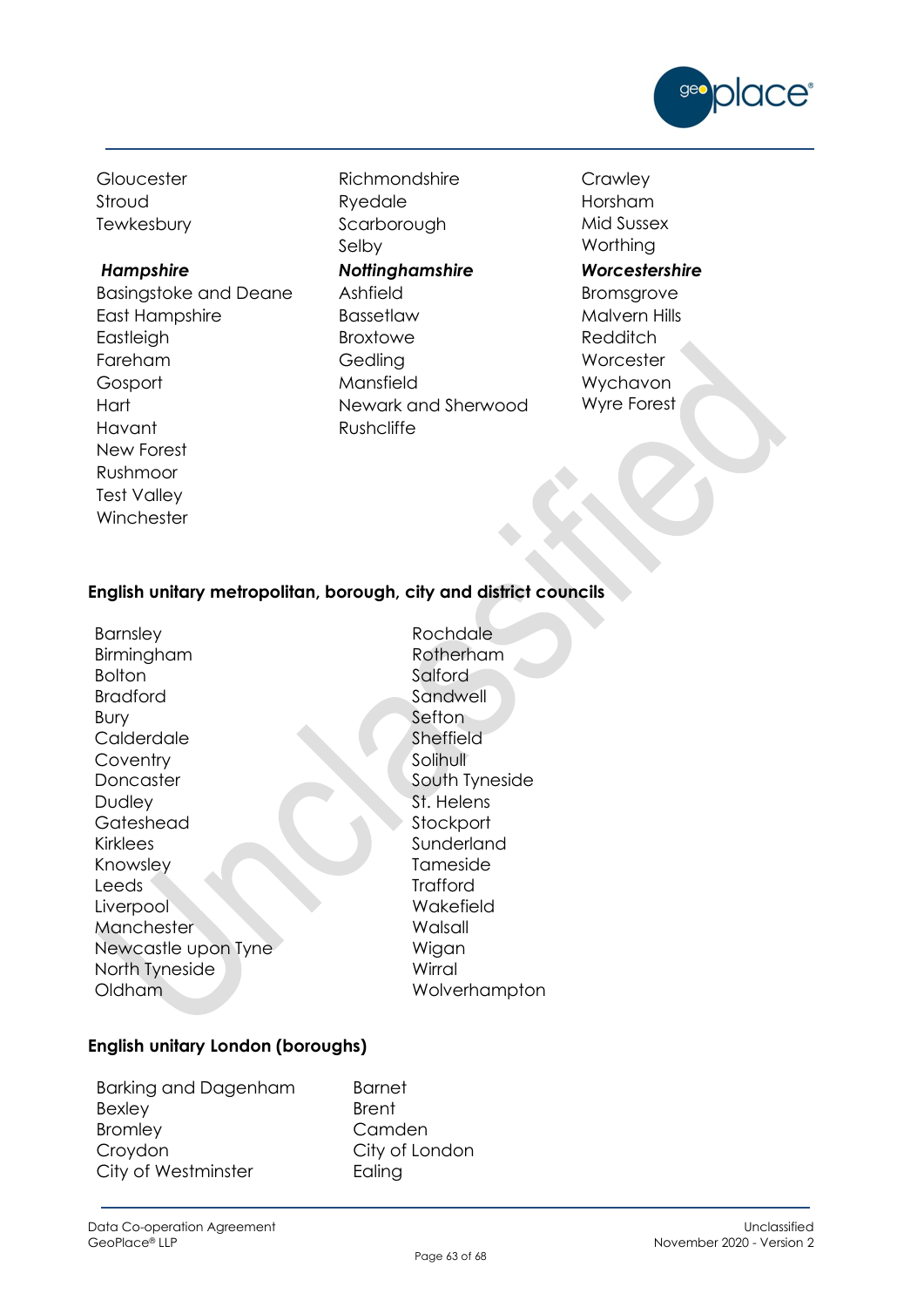

- Enfield Greenwich Haringey Harrow Havering Hillingdon Hounslow Islington Kensington and Chelsea Kingston upon Thames Lambeth Lewisham Merton Newham Redbridge Richmond upon Thames Southwark Sutton Tower Hamlets Waltham Forest **Wandsworth**
- Hackney Hammersmith and Fulham

#### **English unitary authorities**

Bath and North East Somerset Bedford Blackburn with Darwen **Blackpool** Bournemouth Christchurch and Poole Bracknell Forest Brighton and Hove Bristol Buckinghamshire **Central Bedfordshire** Cheshire East Cheshire West and Chester Cornwall **Darlington** Derby Dorset Durham East Riding of Yorkshire Halton **Hartlepool** Herefordshire Isles of Scilly Isle of Wight Kingston upon Hull Leicester Luton Medway Middlesbrough Milton Keynes Northumberland North East Lincolnshire North Lincolnshire North Northamptonshire North Somerset Nottingham Peterborough Plymouth Poole Portsmouth Reading Redcar and Cleveland **Rutland** Rutland Shropshire Slough Southampton Southend-on-Sea South Gloucestershire Stockton-on-Tees Stoke-on-Trent Telford and Wrekin Thurrock Torbay Warrington West Berkshire West Northamptonshire Wiltshire Windsor and Maidenhead Wokingham York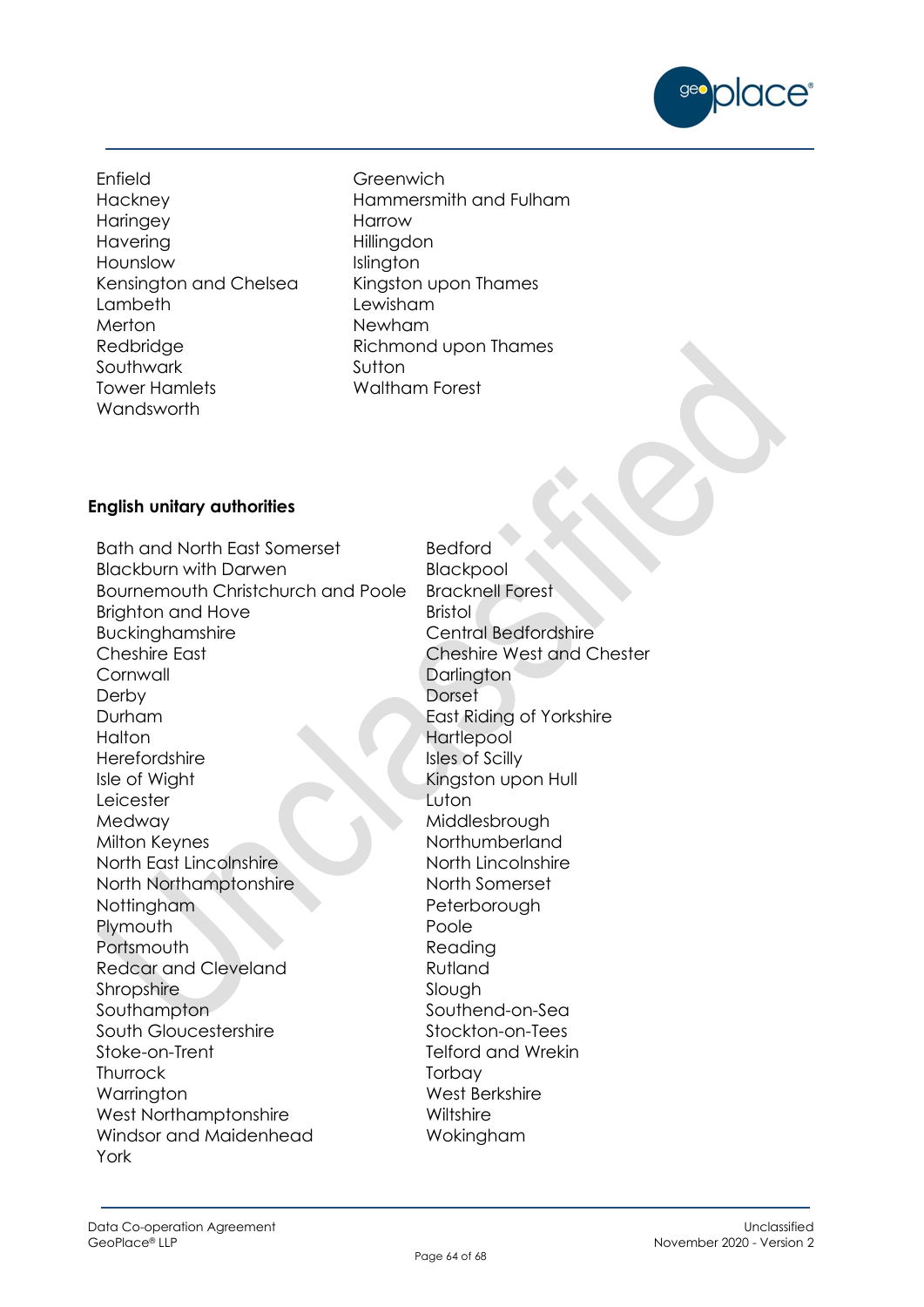

#### **Welsh unitary authorities**

- Blaenau Gwent Merthyr Tydfil Bridgend Monmouthshire Caerphilly **Neath Port Talbot** Cardiff Newport Carmarthenshire Pembrokeshire Ceredigion **Powys** Denbighshire Swansea Flintshire Torfaen Isle of Anglesey Wrexham
- Conwy Rhondda Cynon Taf Gwynedd Vale of Glamorgan

#### **2. List of Authority Street Update authorities**

#### **English county**

Cambridgeshire Cumbria Derbyshire Devon East Sussex Essex Gloucestershire Hampshire Hertfordshire Kent Lancashire Leicestershire Lincolnshire Norfolk North Yorkshire Nottinghamshire Oxfordshire Staffordshire Somerset Suffolk Surrey Warwickshire West Sussex Worcestershire

#### **English unitary metropolitan, borough, city and district councils**

Barnsley **Birmingham** Bolton **Bradford** Bury Calderdale Coventry Doncaster Dudley Gateshead Kirklees Knowsley Leeds Liverpool North Tyneside **Oldham** Rochdale Rotherham St. Helens Salford

Manchester Newcastle upon Tyne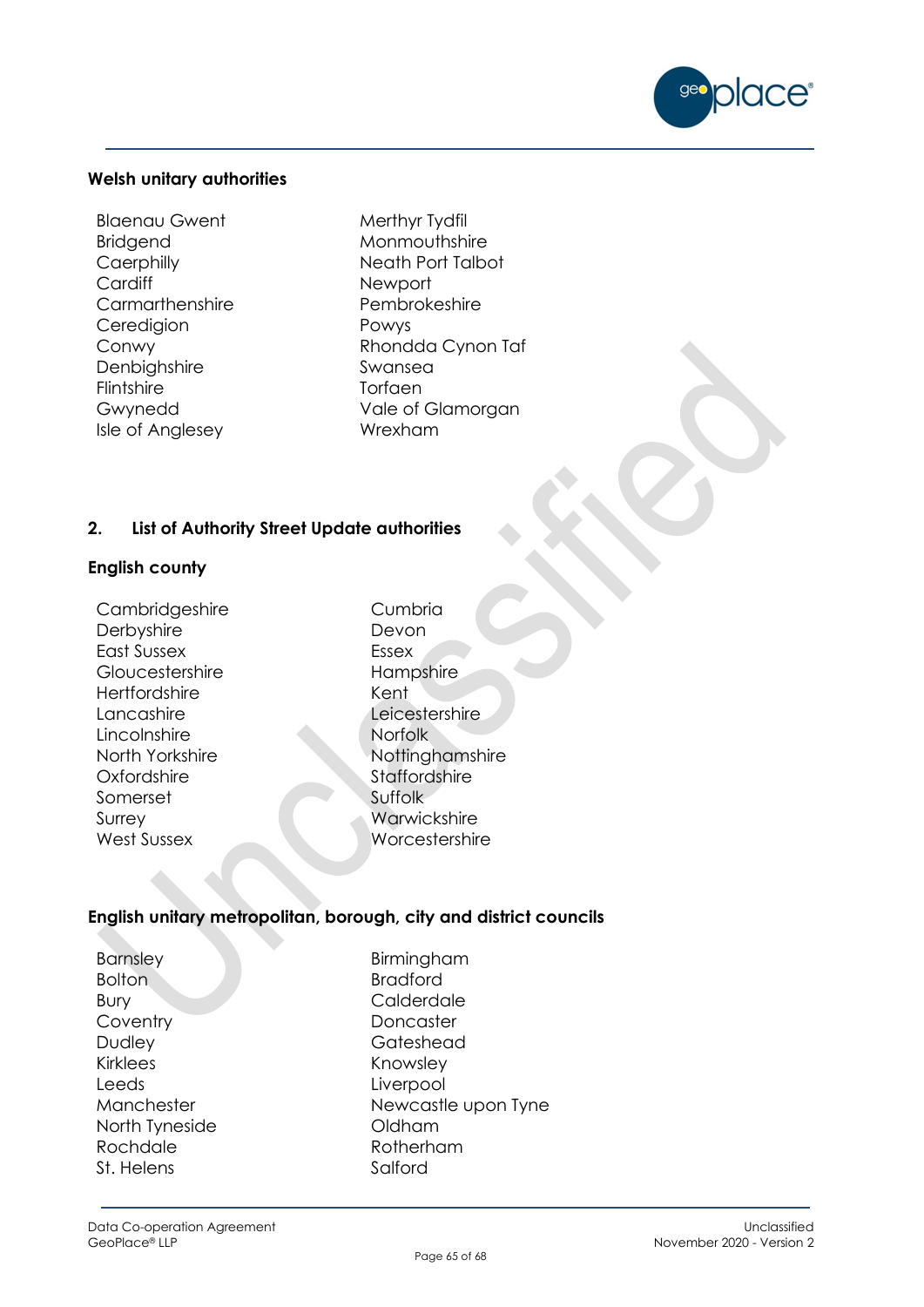

- Sandwell Sefton Sheffield Solihull South Tyneside Stockport Sunderland Tameside Trafford Wakefield Walsall Wigan
- Wirral Wolverhampton

#### **English unitary London (boroughs)**

- Barking and Dagenham Greenwich Lambeth Barnet Hackney Hackney Lewisham Bexley **Hammersmith and Fulham** Merton Brent Haringey Newham Bromley Harrow Harrow Redbridge Camden Havering Richmond upon Thames City of London Hillingdon Southwark **City of Westminster Hounslow Sutton** Croydon Islington Islam Islam Islam Islam Islam Islam Islam Islam Islam Islam Islam Islam Islam Islam Islam Islam Islam Islam Islam Islam Islam Islam Islam Islam Islam Islam Islam Islam Islam Islam Islam Islam Islam Islam Ealing **Early Rensington and Chelsea** Waltham Forest Enfield Kingston upon Thames Wandsworth
	-

#### **English unitary authorities**

| Bath and North East Somerset              | <b>Bedford</b>            |
|-------------------------------------------|---------------------------|
| Blackburn with Darwen                     | Blackpool                 |
| <b>Bournemouth Christchurch and Poole</b> | <b>Bracknell Forest</b>   |
| Brighton and Hove                         | <b>Bristol</b>            |
| <b>Buckinghamshire</b>                    | Central Bedfordshire      |
| <b>Cheshire East</b>                      | Cheshire West and Chester |
| Cornwall                                  | Darlington                |
| Derby                                     | Dorset                    |
| Durham                                    | East Riding of Yorkshire  |
| <b>Halton</b>                             | Hartlepool                |
| Herefordshire                             | Isles of Scilly           |
| Isle of Wight                             | Kingston upon Hull        |
| Leicester                                 | Luton                     |
| Medway                                    | Middlesbrough             |
| Milton Keynes                             | Northumberland            |
| North East Lincolnshire                   | North Lincolnshire        |
| North Northamptonshire                    | North Somerset            |
| Nottingham                                | Peterborough              |
| Plymouth                                  | Poole                     |
| Portsmouth                                | Reading                   |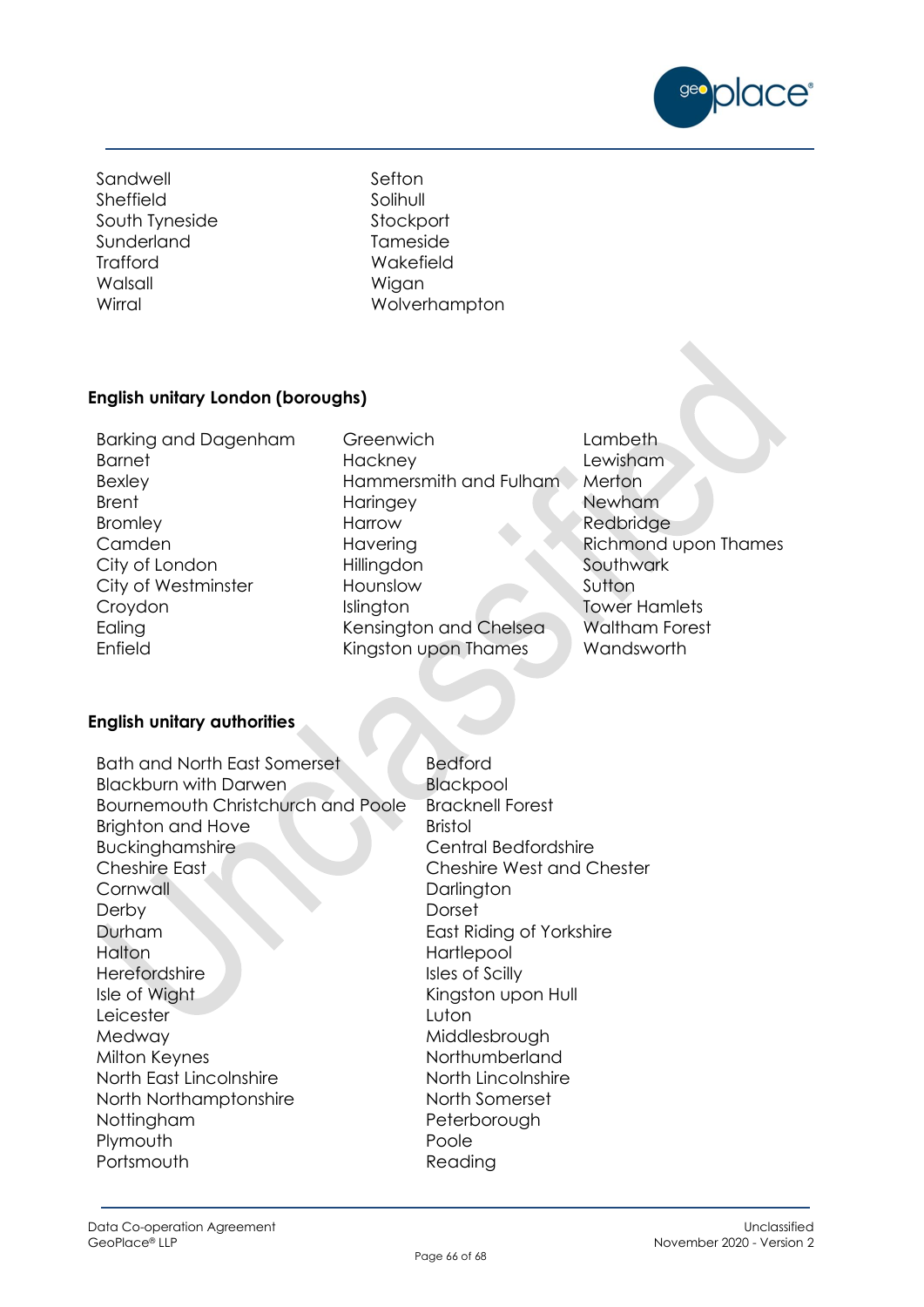

- Redcar and Cleveland **Rutland** Rutland Shropshire Slough Southampton Southend-on-Sea South Gloucestershire Stockton-on-Tees Stoke-on-Trent Telford and Wrekin Thurrock Torbay Warrington West Berkshire West Northamptonshire Wiltshire Windsor and Maidenhead Wokingham York
	-

#### **Welsh unitary authorities**

Blaenau Gwent Merthyr Tydfil Bridgend Monmouthshire Caerphilly **Neath Port Talbot** Cardiff Newport Carmarthenshire Pembrokeshire Ceredigion **Powys** Denbighshire Swansea Flintshire Torfaen Isle of Anglesey Wrexham

Conwy Rhondda Cynon Taf Gwynedd Vale of Glamorgan

#### **3. List of street works organisations**

Published as the 'Street Works Act SWA code list' on the GeoPlace website and as amended from time to time.